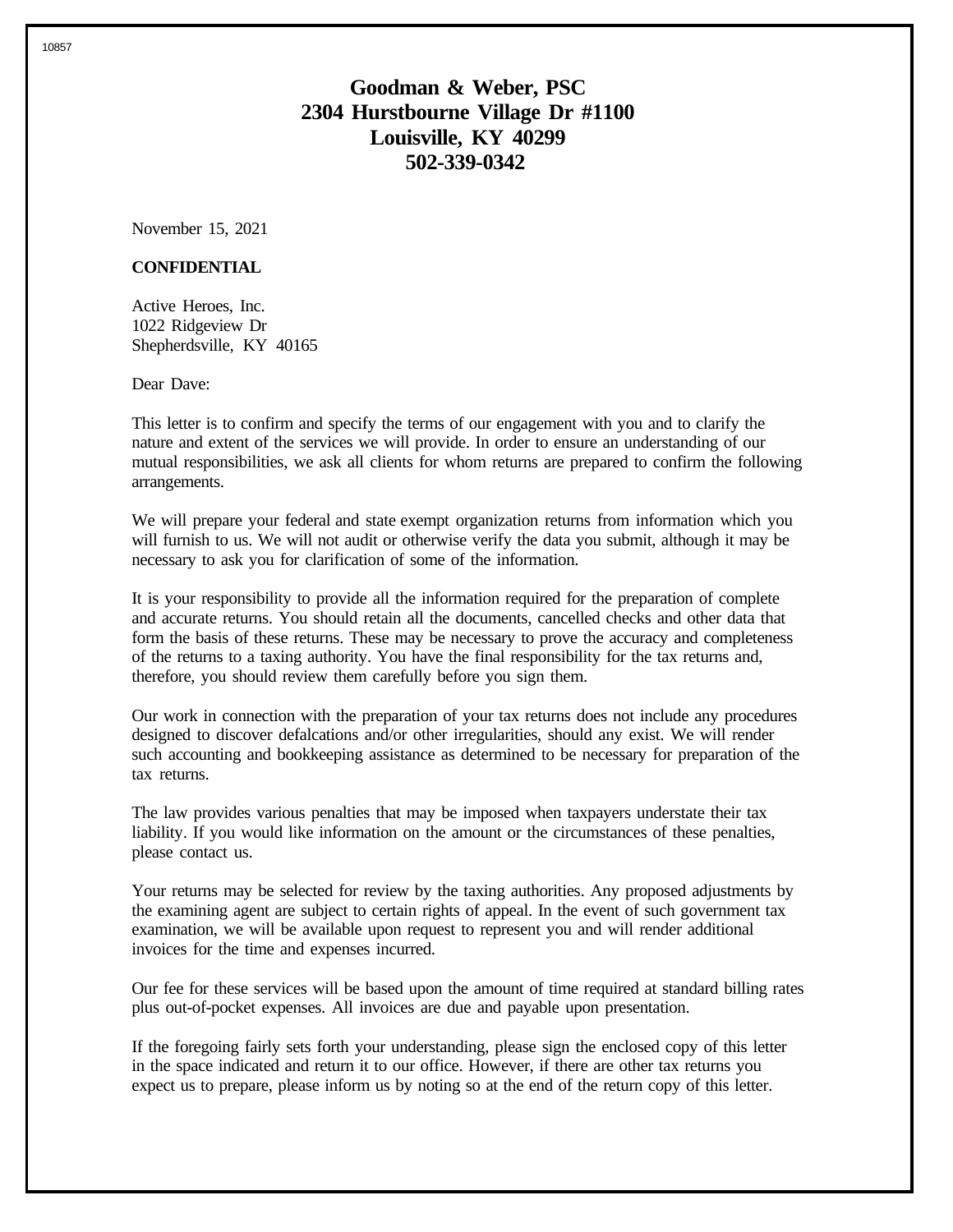We want to express our appreciation for this opportunity to work with you.

Very truly yours,

Goodman & Weber, PSC

Accepted By:

Date: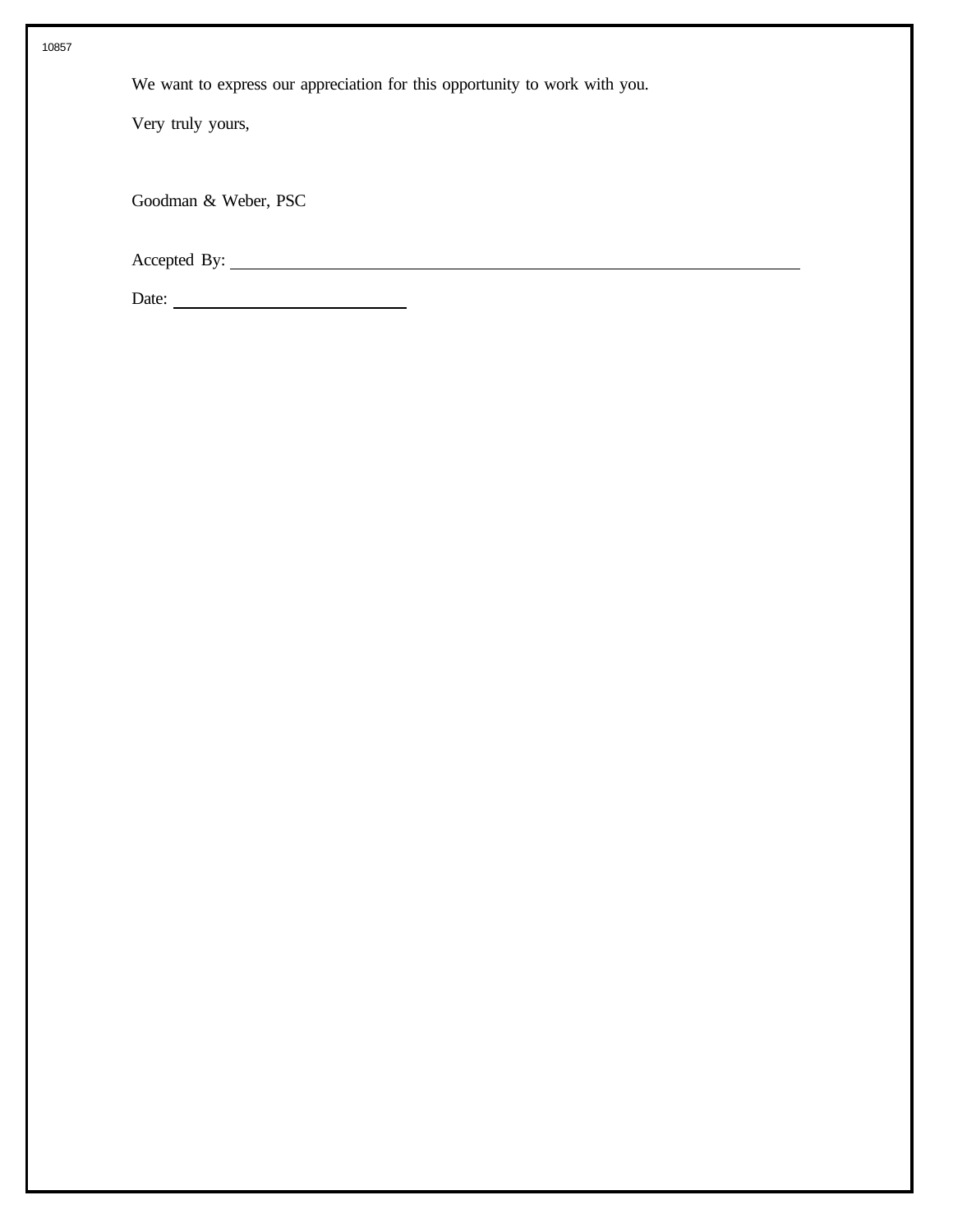# Platform Version: 20.3.4 **Federal Diagnostics**<br>Federal Participal of the the third of the team of the team of the team of the team of the team of the team of t<br>Federal Version: 20.3.4 PM

**2020**

## **Critical Messages**

None

## **Electronic Filing**

None

## **Informational Messages**

Force field entered with data "96,809" on Screen PSA Force field entered with data "35,203" on Screen PSA  $\overline{\Box}$  Force field entered with data "83,607" on Screen PSA Force field entered with data "224,419" on Screen PSA Force field entered with data "1,937,990" on Screen Bal-2 Force field entered with data "101,890" on Screen Exp-2 □ Web site is not entered on Screen 990; "N/A" prints on Form 990, Page 1, Item J Preparer 'Daniel A Weber, CPA'

## **Tick Data**

| Input Screen                                                             | Current Value                                | Prior (Ticked) Value | Difference |
|--------------------------------------------------------------------------|----------------------------------------------|----------------------|------------|
| $\Box$ $\checkmark$ Screen OthInfo - Books in care of - Matt<br>Monteiro | 9850 Von Allmen Court 9850 Von Allment Court |                      |            |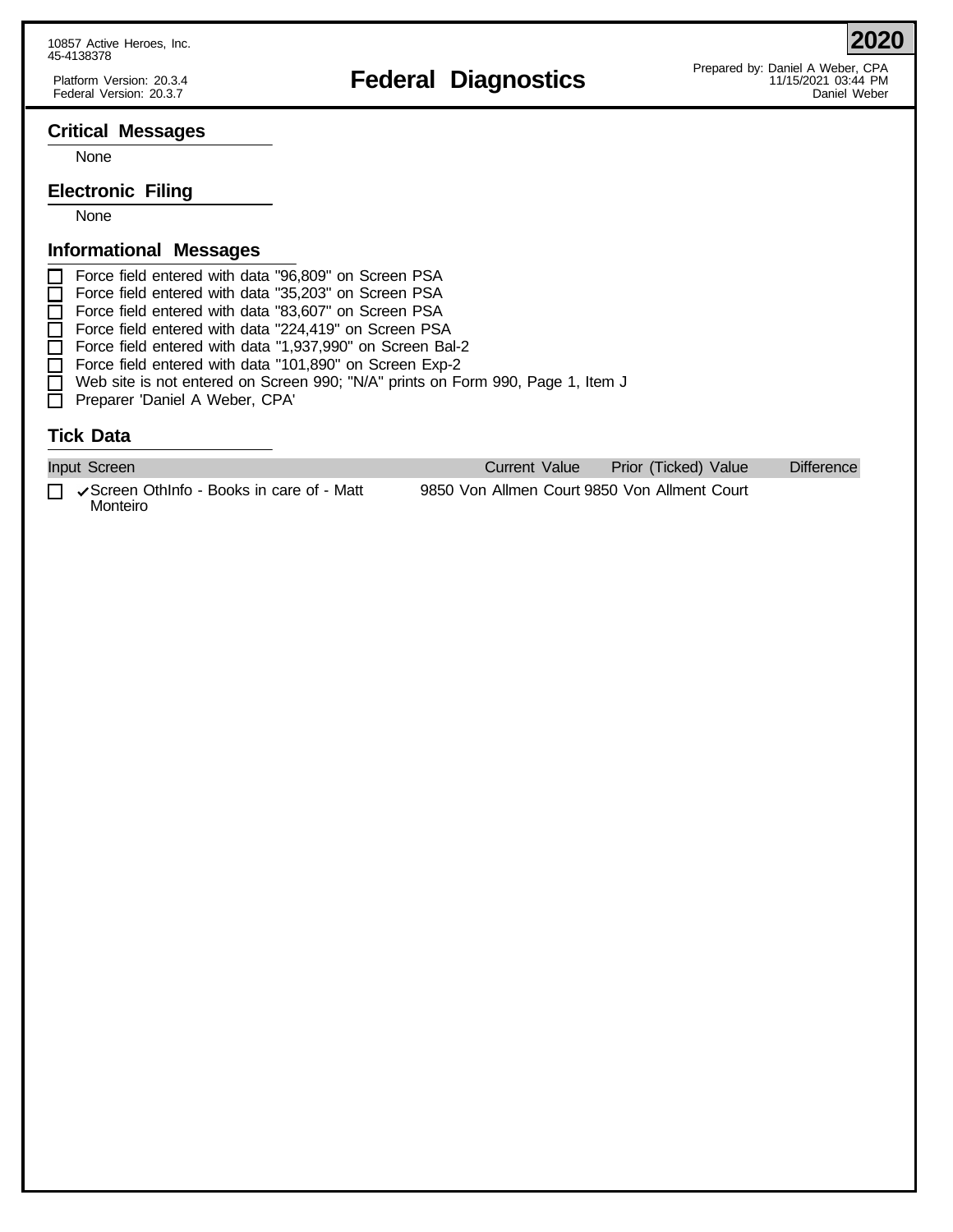|                                                          | Forms 990 / 990-EZ Return Summary             |                      |                                         |                                   |                  |         |
|----------------------------------------------------------|-----------------------------------------------|----------------------|-----------------------------------------|-----------------------------------|------------------|---------|
|                                                          | For calendar year 2020, or tax year beginning |                      | , and ending                            |                                   |                  |         |
|                                                          | Active Heroes, Inc.                           |                      |                                         | 45-4138378                        |                  |         |
| Net Asset / Fund Balance at Beginning of Year            |                                               |                      |                                         |                                   | 2,144,516        |         |
| Revenue                                                  |                                               |                      |                                         |                                   |                  |         |
| Contributions                                            |                                               | 420,011              |                                         |                                   |                  |         |
| Program service revenue                                  |                                               |                      |                                         |                                   |                  |         |
| Investment income                                        |                                               | 13,348               |                                         |                                   |                  |         |
| Capital gain / loss                                      |                                               |                      |                                         |                                   |                  |         |
| Fundraising / Gaming:                                    |                                               |                      |                                         |                                   |                  |         |
| Gross revenue                                            |                                               |                      |                                         |                                   |                  |         |
| Direct expenses                                          |                                               |                      |                                         |                                   |                  |         |
| Net income                                               |                                               |                      |                                         |                                   |                  |         |
| Other income                                             |                                               | 0                    |                                         |                                   |                  |         |
| <b>Total revenue</b>                                     |                                               |                      |                                         | 433,359                           |                  |         |
| <b>Expenses</b>                                          |                                               |                      |                                         |                                   |                  |         |
| Program services                                         |                                               | 440,038              |                                         |                                   |                  |         |
| Management and general                                   |                                               | 130,176              |                                         |                                   |                  |         |
| Fundraising                                              |                                               | 69,656               |                                         |                                   |                  |         |
| <b>Total expenses</b>                                    |                                               |                      |                                         | 639,870                           |                  |         |
| Excess / (deficit)                                       |                                               |                      |                                         |                                   | $-206,511$       |         |
|                                                          |                                               |                      |                                         |                                   |                  |         |
| Changes                                                  |                                               |                      |                                         |                                   |                  | $-15$   |
|                                                          | Net Asset / Fund Balance at End of Year       |                      |                                         |                                   | <u>1,937,990</u> |         |
| <b>Reconciliation of Revenue</b>                         |                                               |                      |                                         | <b>Reconciliation of Expenses</b> |                  |         |
|                                                          | 433,359                                       |                      | Total expenses per financial statements |                                   |                  |         |
|                                                          |                                               | Less:                |                                         |                                   |                  |         |
| Unrealized gains                                         |                                               |                      | Donated services                        |                                   |                  |         |
| Donated services                                         |                                               |                      | Prior year adjustments                  |                                   |                  |         |
| Recoveries                                               |                                               |                      | Losses                                  |                                   |                  |         |
| Total revenue per financial statements<br>Less:<br>Other |                                               | Other                |                                         |                                   |                  | 537,980 |
|                                                          |                                               | Plus:                |                                         |                                   |                  |         |
| Investment expenses                                      |                                               |                      | Investment expenses                     |                                   |                  |         |
| Other                                                    |                                               | Other                |                                         |                                   |                  |         |
| Total revenue per return                                 | 433, 359                                      |                      | Total expenses per return               |                                   |                  |         |
|                                                          |                                               | <b>Balance Sheet</b> |                                         |                                   |                  |         |
|                                                          | <b>Beginning</b>                              | Ending               |                                         | <b>Differences</b>                |                  |         |
| Assets                                                   | 2,511,448                                     | 2,443,846            |                                         |                                   |                  |         |
| Liabilities                                              | 366,932                                       | 505,856              |                                         |                                   |                  | 639,870 |
| Plus:<br>Net assets                                      | 2,144,516                                     | 1,937,990            |                                         | $-206,526$                        |                  |         |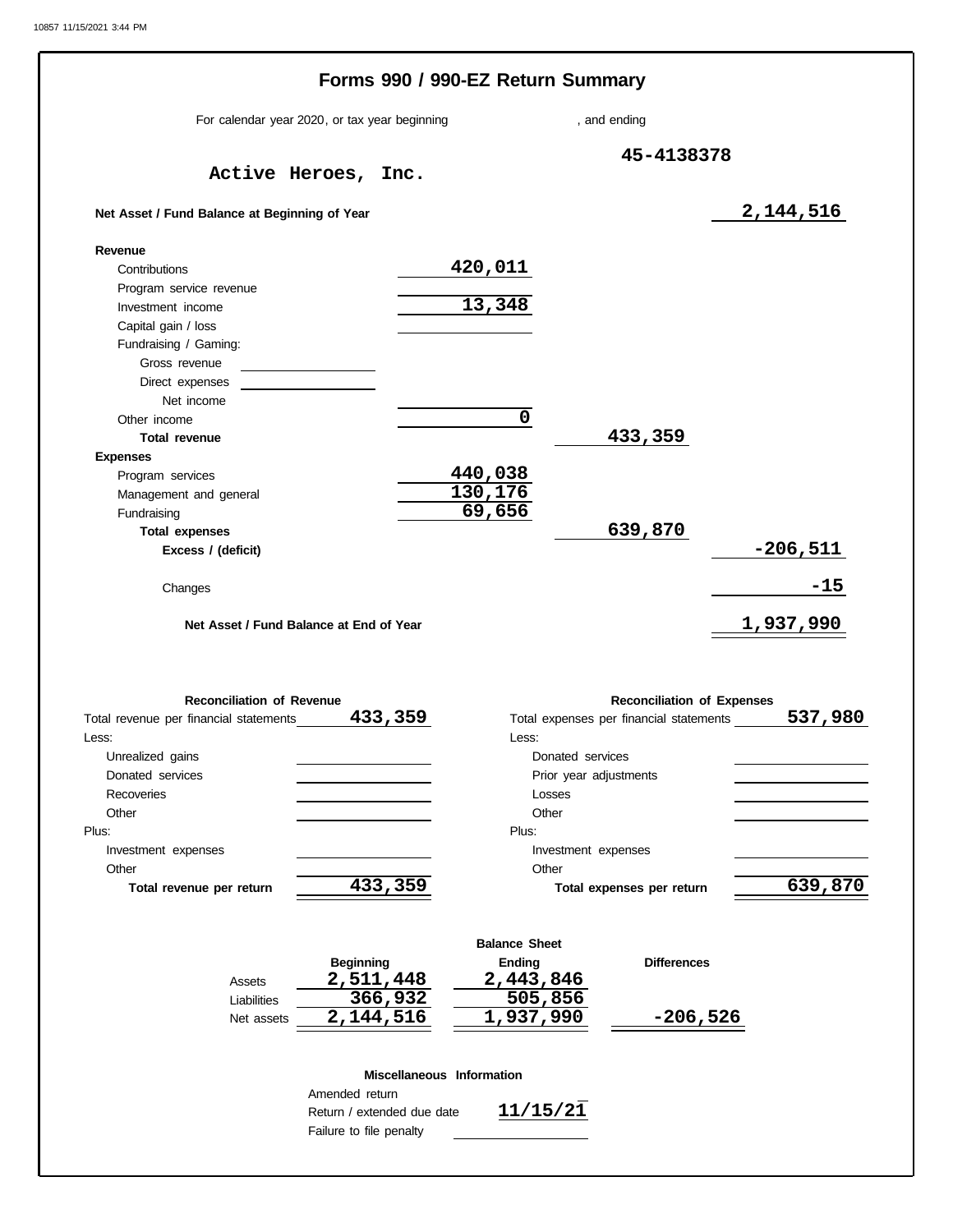# **Goodman & Weber, PSC 2304 Hurstbourne Village Dr #1100 Louisville, KY 40299 502-339-0342**

November 15, 2021

### **CONFIDENTIAL**

Active Heroes, Inc. 1022 Ridgeview Dr Shepherdsville, KY 40165

Dear Dave:

We have prepared the following returns from information provided by you without verification or audit.

Return of Organization Exempt From Income Tax (Form 990)

We suggest that you examine these returns carefully to fully acquaint yourself with all items contained therein to ensure that there are no omissions or misstatements. Attached are instructions for signing and filing each return. Please follow those instructions carefully.

Enclosed is any material you furnished for use in preparing the returns. If the returns are examined, requests may be made for supporting documentation. Therefore, we recommend that you retain all pertinent records for at least seven years.

In order that we may properly advise you of tax considerations, please keep us informed of any significant changes in your financial affairs or of any correspondence received from taxing authorities.

If you have any questions, or if we can be of assistance in any way, please call.

Sincerely,

Goodman & Weber, PSC

10857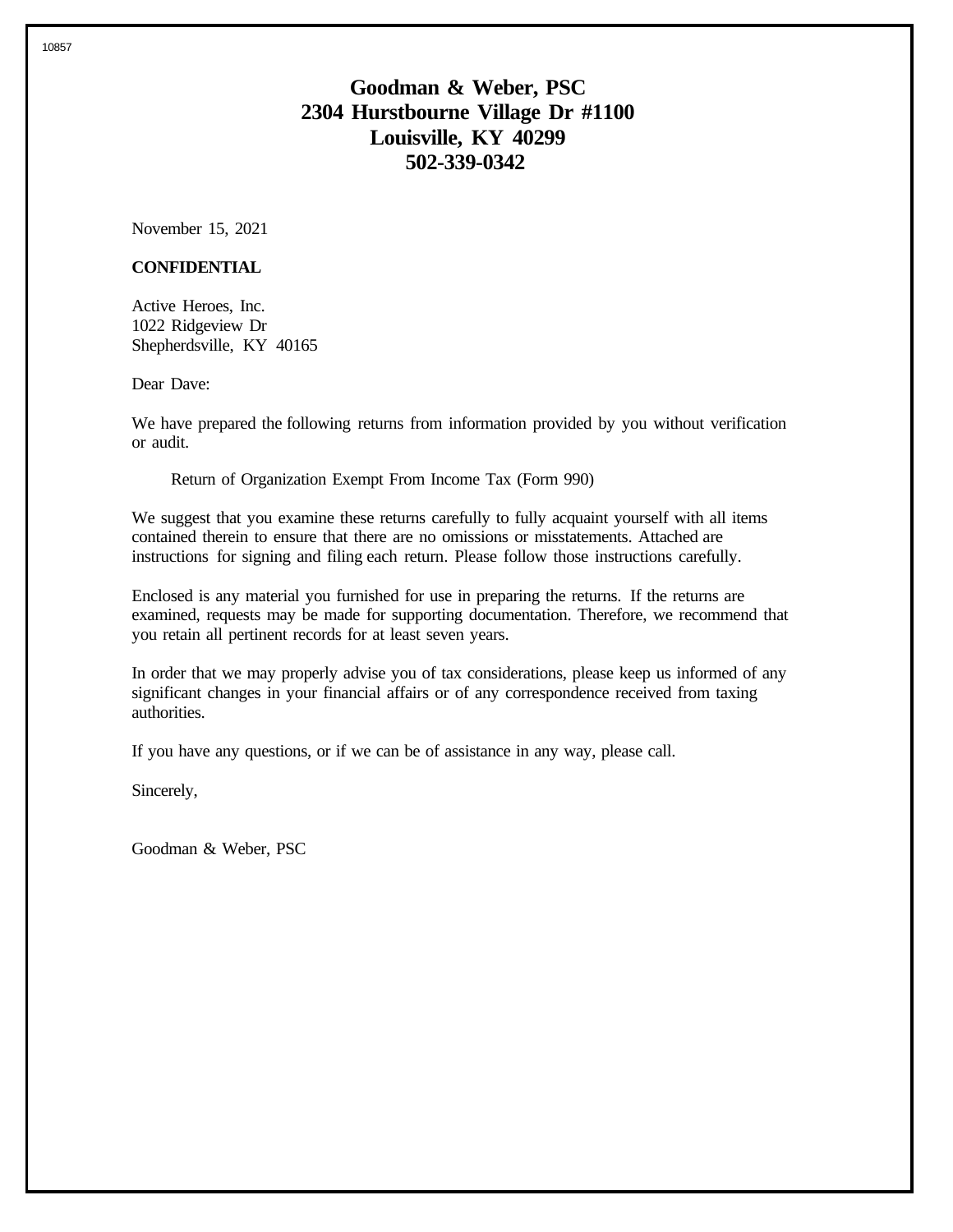# **Filing Instructions**

# **Active Heroes, Inc.**

## **Exempt Organization Tax Return**

# **Taxable Year Ended December 31, 2020**

**Date Due:** November 15, 2021

- **Remittance:** None is required. Your Form 990 for the tax year ended  $12/31/20$  shows no balance due.
- **Signature:** You are using a Personal Identification Number (PIN) for signing your return electronically. Form 8879-EO, IRS *e-file* Signature Authorization for an Exempt Organization should be signed and dated by an authorized officer of the organization and returned to:

Goodman & Weber, PSC 2304 Hurstbourne Village Dr #1100 Louisville, KY 40299

*Important:* **Your return will not be filed with the IRS until the signed Form 8879-EO has been received by this office.**

**Other:** Your return is being filed electronically with the IRS and is not required to be mailed. If you Mail a paper copy of your return to the IRS it will delay the processing of your return.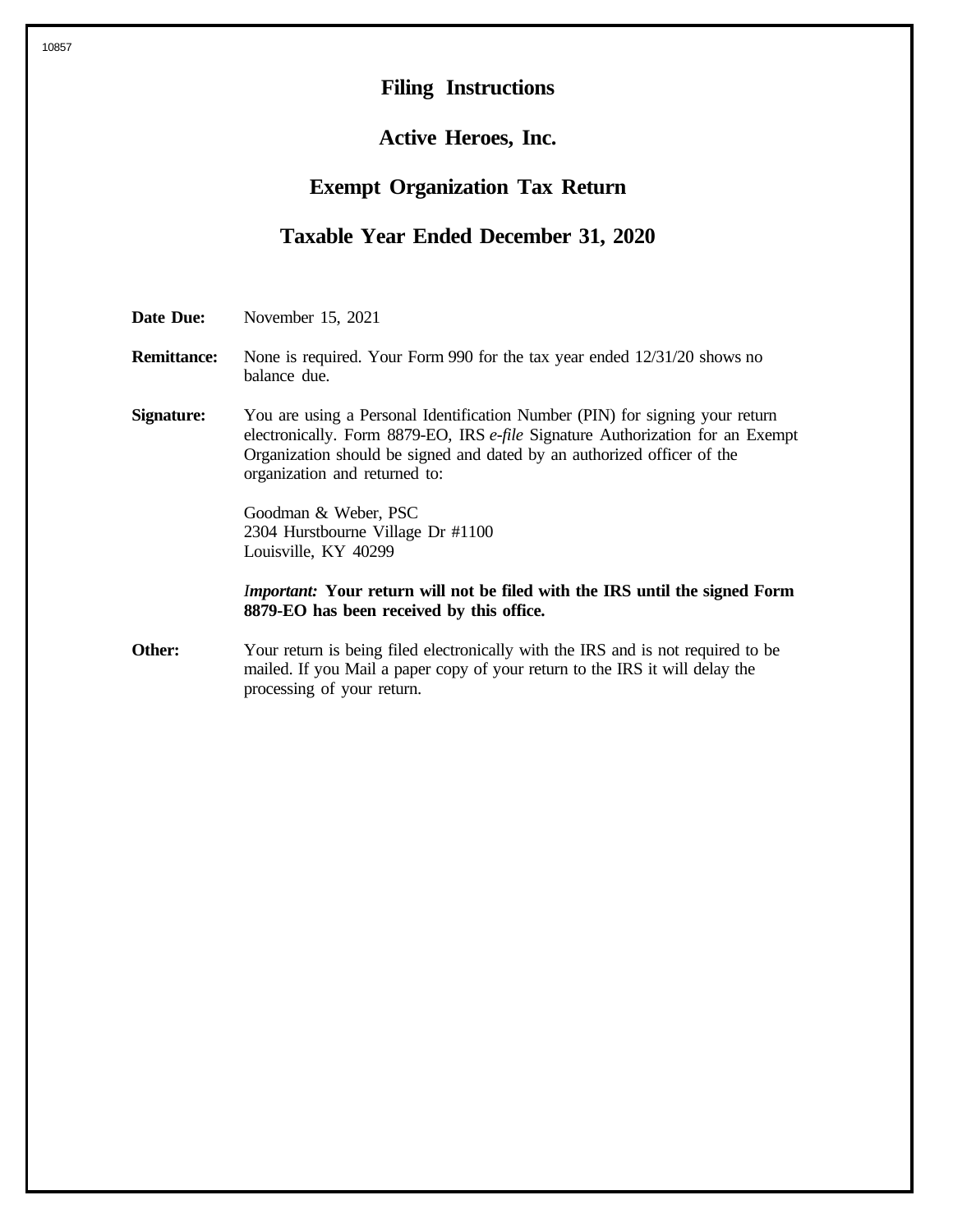| Form 8879-EO                                                            |                                                                                                                                       | <b>IRS</b> e-file Signature Authorization<br>for an Exempt Organization                                                                                                                                                                                                                                                                                                                                                                                                                                                                                                                                                                                                                                                                                                                                                                                                                                                                                                                                                                                                                                                                                                                                                                                                                                                                                                                                                                                                                                                                                                                                                                                                                                                                                                                                                                                                            | OMB No. 1545-0047                                                                                                |
|-------------------------------------------------------------------------|---------------------------------------------------------------------------------------------------------------------------------------|------------------------------------------------------------------------------------------------------------------------------------------------------------------------------------------------------------------------------------------------------------------------------------------------------------------------------------------------------------------------------------------------------------------------------------------------------------------------------------------------------------------------------------------------------------------------------------------------------------------------------------------------------------------------------------------------------------------------------------------------------------------------------------------------------------------------------------------------------------------------------------------------------------------------------------------------------------------------------------------------------------------------------------------------------------------------------------------------------------------------------------------------------------------------------------------------------------------------------------------------------------------------------------------------------------------------------------------------------------------------------------------------------------------------------------------------------------------------------------------------------------------------------------------------------------------------------------------------------------------------------------------------------------------------------------------------------------------------------------------------------------------------------------------------------------------------------------------------------------------------------------|------------------------------------------------------------------------------------------------------------------|
| Department of the Treasury<br>Internal Revenue Service                  |                                                                                                                                       | U Do not send to the IRS. Keep for your records.<br><b>u Go to</b> www.irs.gov/Form8879EO for the latest information.                                                                                                                                                                                                                                                                                                                                                                                                                                                                                                                                                                                                                                                                                                                                                                                                                                                                                                                                                                                                                                                                                                                                                                                                                                                                                                                                                                                                                                                                                                                                                                                                                                                                                                                                                              | 2020                                                                                                             |
| Name of exempt organization or person subject to tax                    |                                                                                                                                       |                                                                                                                                                                                                                                                                                                                                                                                                                                                                                                                                                                                                                                                                                                                                                                                                                                                                                                                                                                                                                                                                                                                                                                                                                                                                                                                                                                                                                                                                                                                                                                                                                                                                                                                                                                                                                                                                                    | Taxpayer identification number                                                                                   |
|                                                                         | Active Heroes, Inc.                                                                                                                   |                                                                                                                                                                                                                                                                                                                                                                                                                                                                                                                                                                                                                                                                                                                                                                                                                                                                                                                                                                                                                                                                                                                                                                                                                                                                                                                                                                                                                                                                                                                                                                                                                                                                                                                                                                                                                                                                                    | 45-4138378                                                                                                       |
| Name and title of officer or person subject to tax                      | David Lewis                                                                                                                           |                                                                                                                                                                                                                                                                                                                                                                                                                                                                                                                                                                                                                                                                                                                                                                                                                                                                                                                                                                                                                                                                                                                                                                                                                                                                                                                                                                                                                                                                                                                                                                                                                                                                                                                                                                                                                                                                                    |                                                                                                                  |
|                                                                         | Treasurer                                                                                                                             |                                                                                                                                                                                                                                                                                                                                                                                                                                                                                                                                                                                                                                                                                                                                                                                                                                                                                                                                                                                                                                                                                                                                                                                                                                                                                                                                                                                                                                                                                                                                                                                                                                                                                                                                                                                                                                                                                    |                                                                                                                  |
| Part I                                                                  | Type of Return and Return Information (Whole Dollars Only)                                                                            |                                                                                                                                                                                                                                                                                                                                                                                                                                                                                                                                                                                                                                                                                                                                                                                                                                                                                                                                                                                                                                                                                                                                                                                                                                                                                                                                                                                                                                                                                                                                                                                                                                                                                                                                                                                                                                                                                    |                                                                                                                  |
|                                                                         |                                                                                                                                       | Check the box for the return for which you are using this Form 8879-EO and enter the applicable amount, if any, from the return. If you                                                                                                                                                                                                                                                                                                                                                                                                                                                                                                                                                                                                                                                                                                                                                                                                                                                                                                                                                                                                                                                                                                                                                                                                                                                                                                                                                                                                                                                                                                                                                                                                                                                                                                                                            |                                                                                                                  |
|                                                                         |                                                                                                                                       | check the box on line 1a, 2a, 3a, 4a, 5a, 6a, or 7a below, and the amount on that line for the return being filed with this form was<br>blank, then leave line 1b, 2b, 3b, 4b, 5b, 6b, or 7b, whichever is applicable, blank (do not enter -0-). But, if you entered -0- on the                                                                                                                                                                                                                                                                                                                                                                                                                                                                                                                                                                                                                                                                                                                                                                                                                                                                                                                                                                                                                                                                                                                                                                                                                                                                                                                                                                                                                                                                                                                                                                                                    |                                                                                                                  |
|                                                                         | return, then enter -0- on the applicable line below. Do not complete more than one line in Part I.                                    |                                                                                                                                                                                                                                                                                                                                                                                                                                                                                                                                                                                                                                                                                                                                                                                                                                                                                                                                                                                                                                                                                                                                                                                                                                                                                                                                                                                                                                                                                                                                                                                                                                                                                                                                                                                                                                                                                    |                                                                                                                  |
| 1a Form 990 check here $\blacktriangleright$                            | $ \mathbf{X} $                                                                                                                        | <b>b</b> Total revenue, if any (Form 990, Part VIII, column (A), line 12) <i>[[[[[[[[[[[[[[[[[[[[[[[[[[[[[[[[[]]]]</i>                                                                                                                                                                                                                                                                                                                                                                                                                                                                                                                                                                                                                                                                                                                                                                                                                                                                                                                                                                                                                                                                                                                                                                                                                                                                                                                                                                                                                                                                                                                                                                                                                                                                                                                                                             | 433,359<br>1b                                                                                                    |
| 2a Form 990-EZ check here ▶                                             |                                                                                                                                       | <b>b</b> Total revenue, if any (Form 990-EZ, line 9) $\ldots$ $\ldots$ $\ldots$ $\ldots$ $\ldots$ $\ldots$                                                                                                                                                                                                                                                                                                                                                                                                                                                                                                                                                                                                                                                                                                                                                                                                                                                                                                                                                                                                                                                                                                                                                                                                                                                                                                                                                                                                                                                                                                                                                                                                                                                                                                                                                                         | 2b                                                                                                               |
| 3a Form 1120-POL check here                                             |                                                                                                                                       |                                                                                                                                                                                                                                                                                                                                                                                                                                                                                                                                                                                                                                                                                                                                                                                                                                                                                                                                                                                                                                                                                                                                                                                                                                                                                                                                                                                                                                                                                                                                                                                                                                                                                                                                                                                                                                                                                    | 3b<br><u> 1999 - Johann Barn, mars ann an t-Amhain</u>                                                           |
| 4a Form 990-PF check here                                               |                                                                                                                                       | <b>b</b> Tax based on investment income (Form 990-PF, Part VI, line 5)                                                                                                                                                                                                                                                                                                                                                                                                                                                                                                                                                                                                                                                                                                                                                                                                                                                                                                                                                                                                                                                                                                                                                                                                                                                                                                                                                                                                                                                                                                                                                                                                                                                                                                                                                                                                             | 4b<br><u> 1989 - Johann Barn, mars an t-Amerikaansk kommunister (</u>                                            |
| 5a Form 8868 check here $\blacktriangleright$                           | <b>b</b> Balance due (Form 8868, line 3c)                                                                                             |                                                                                                                                                                                                                                                                                                                                                                                                                                                                                                                                                                                                                                                                                                                                                                                                                                                                                                                                                                                                                                                                                                                                                                                                                                                                                                                                                                                                                                                                                                                                                                                                                                                                                                                                                                                                                                                                                    | 5b<br><u> 1999 - Johann Barn, mars ann an t-</u>                                                                 |
| 6a Form 990-T check here                                                |                                                                                                                                       |                                                                                                                                                                                                                                                                                                                                                                                                                                                                                                                                                                                                                                                                                                                                                                                                                                                                                                                                                                                                                                                                                                                                                                                                                                                                                                                                                                                                                                                                                                                                                                                                                                                                                                                                                                                                                                                                                    | 6b<br><u> 1990 - Johann Barn, mars ann an t-</u>                                                                 |
| 7a Form 4720 check here $\blacktriangleright$                           |                                                                                                                                       |                                                                                                                                                                                                                                                                                                                                                                                                                                                                                                                                                                                                                                                                                                                                                                                                                                                                                                                                                                                                                                                                                                                                                                                                                                                                                                                                                                                                                                                                                                                                                                                                                                                                                                                                                                                                                                                                                    |                                                                                                                  |
| Part II                                                                 |                                                                                                                                       | Declaration and Signature Authorization of Officer or Person Subject to Tax<br>Under penalties of perjury, I declare that $ \mathbf{X} $ I am an officer of the above organization or     I am a person subject to tax with respect to                                                                                                                                                                                                                                                                                                                                                                                                                                                                                                                                                                                                                                                                                                                                                                                                                                                                                                                                                                                                                                                                                                                                                                                                                                                                                                                                                                                                                                                                                                                                                                                                                                             |                                                                                                                  |
| (name of organization)<br>PIN: check one box only<br> x <br>I authorize | Goodman & Weber, PSC<br>ERO firm name<br>PIN on the return's disclosure consent screen.                                               | , (EIN)<br>of the 2020 electronic return and accompanying schedules and statements, and, to the best of my knowledge and belief, they are<br>true, correct, and complete. I further declare that the amount in Part I above is the amount shown on the copy of the electronic return.<br>I consent to allow my intermediate service provider, transmitter, or electronic return originator (ERO) to send the return to the IRS and<br>to receive from the IRS (a) an acknowledgement of receipt or reason for rejection of the transmission, (b) the reason for any delay in<br>processing the return or refund, and (c) the date of any refund. If applicable, I authorize the U.S. Treasury and its designated Financial<br>Agent to initiate an electronic funds withdrawal (direct debit) entry to the financial institution account indicated in the tax preparation<br>software for payment of the federal taxes owed on this return, and the financial institution to debit the entry to this account. To revoke<br>a payment, I must contact the U.S. Treasury Financial Agent at 1-888-353-4537 no later than 2 business days prior to the payment<br>(settlement) date. I also authorize the financial institutions involved in the processing of the electronic payment of taxes to receive<br>confidential information necessary to answer inquiries and resolve issues related to the payment. I have selected a personal<br>identification number (PIN) as my signature for the electronic return and, if applicable, the consent to electronic funds withdrawal.<br>to enter my PIN<br>on the tax year 2020 electronically filed return. If I have indicated within this return that a copy of the return is being filed with a<br>state agency(ies) regulating charities as part of the IRS Fed/State program, I also authorize the aforementioned ERO to enter my | and that I have examined a copy<br>40245<br>as my signature<br>Enter five numbers, but<br>do not enter all zeros |
|                                                                         |                                                                                                                                       | As an officer or person subject to tax with respect to the organization, I will enter my PIN as my signature on the tax year 2020<br>electronically filed return. If I have indicated within this return that a copy of the return is being filed with a state agency(ies)<br>regulating charities as part of the IRS Fed/State program, I will enter my PIN on the return's disclosure consent screen.                                                                                                                                                                                                                                                                                                                                                                                                                                                                                                                                                                                                                                                                                                                                                                                                                                                                                                                                                                                                                                                                                                                                                                                                                                                                                                                                                                                                                                                                            |                                                                                                                  |
| Signature of officer or person subject to tax >                         |                                                                                                                                       | Date                                                                                                                                                                                                                                                                                                                                                                                                                                                                                                                                                                                                                                                                                                                                                                                                                                                                                                                                                                                                                                                                                                                                                                                                                                                                                                                                                                                                                                                                                                                                                                                                                                                                                                                                                                                                                                                                               | 11/15/21                                                                                                         |
| Part III                                                                | <b>Certification and Authentication</b>                                                                                               |                                                                                                                                                                                                                                                                                                                                                                                                                                                                                                                                                                                                                                                                                                                                                                                                                                                                                                                                                                                                                                                                                                                                                                                                                                                                                                                                                                                                                                                                                                                                                                                                                                                                                                                                                                                                                                                                                    |                                                                                                                  |
|                                                                         | ERO's EFIN/PIN. Enter your six-digit electronic filing identification<br>number (EFIN) followed by your five-digit self-selected PIN. |                                                                                                                                                                                                                                                                                                                                                                                                                                                                                                                                                                                                                                                                                                                                                                                                                                                                                                                                                                                                                                                                                                                                                                                                                                                                                                                                                                                                                                                                                                                                                                                                                                                                                                                                                                                                                                                                                    | 57103340245<br>Do not enter all zeros                                                                            |
| IRS e-file Providers for Business Returns.                              |                                                                                                                                       | I certify that the above numeric entry is my PIN, which is my signature on the 2020 electronically filed return indicated above. I confirm<br>that I am submitting this return in accordance with the requirements of Pub. 4163, Modernized e-File (MeF) Information for Authorized                                                                                                                                                                                                                                                                                                                                                                                                                                                                                                                                                                                                                                                                                                                                                                                                                                                                                                                                                                                                                                                                                                                                                                                                                                                                                                                                                                                                                                                                                                                                                                                                |                                                                                                                  |
| ERO's signature                                                         | Daniel A Weber, CPA                                                                                                                   | Date                                                                                                                                                                                                                                                                                                                                                                                                                                                                                                                                                                                                                                                                                                                                                                                                                                                                                                                                                                                                                                                                                                                                                                                                                                                                                                                                                                                                                                                                                                                                                                                                                                                                                                                                                                                                                                                                               | 11/15/21                                                                                                         |
|                                                                         |                                                                                                                                       | <b>ERO Must Retain This Form - See Instructions</b>                                                                                                                                                                                                                                                                                                                                                                                                                                                                                                                                                                                                                                                                                                                                                                                                                                                                                                                                                                                                                                                                                                                                                                                                                                                                                                                                                                                                                                                                                                                                                                                                                                                                                                                                                                                                                                |                                                                                                                  |
|                                                                         |                                                                                                                                       | Do Not Submit This Form to the IRS Unless Requested To Do So                                                                                                                                                                                                                                                                                                                                                                                                                                                                                                                                                                                                                                                                                                                                                                                                                                                                                                                                                                                                                                                                                                                                                                                                                                                                                                                                                                                                                                                                                                                                                                                                                                                                                                                                                                                                                       |                                                                                                                  |
|                                                                         | For Paperwork Reduction Act Notice, see back of form.                                                                                 |                                                                                                                                                                                                                                                                                                                                                                                                                                                                                                                                                                                                                                                                                                                                                                                                                                                                                                                                                                                                                                                                                                                                                                                                                                                                                                                                                                                                                                                                                                                                                                                                                                                                                                                                                                                                                                                                                    | Form 8879-EO (2020)                                                                                              |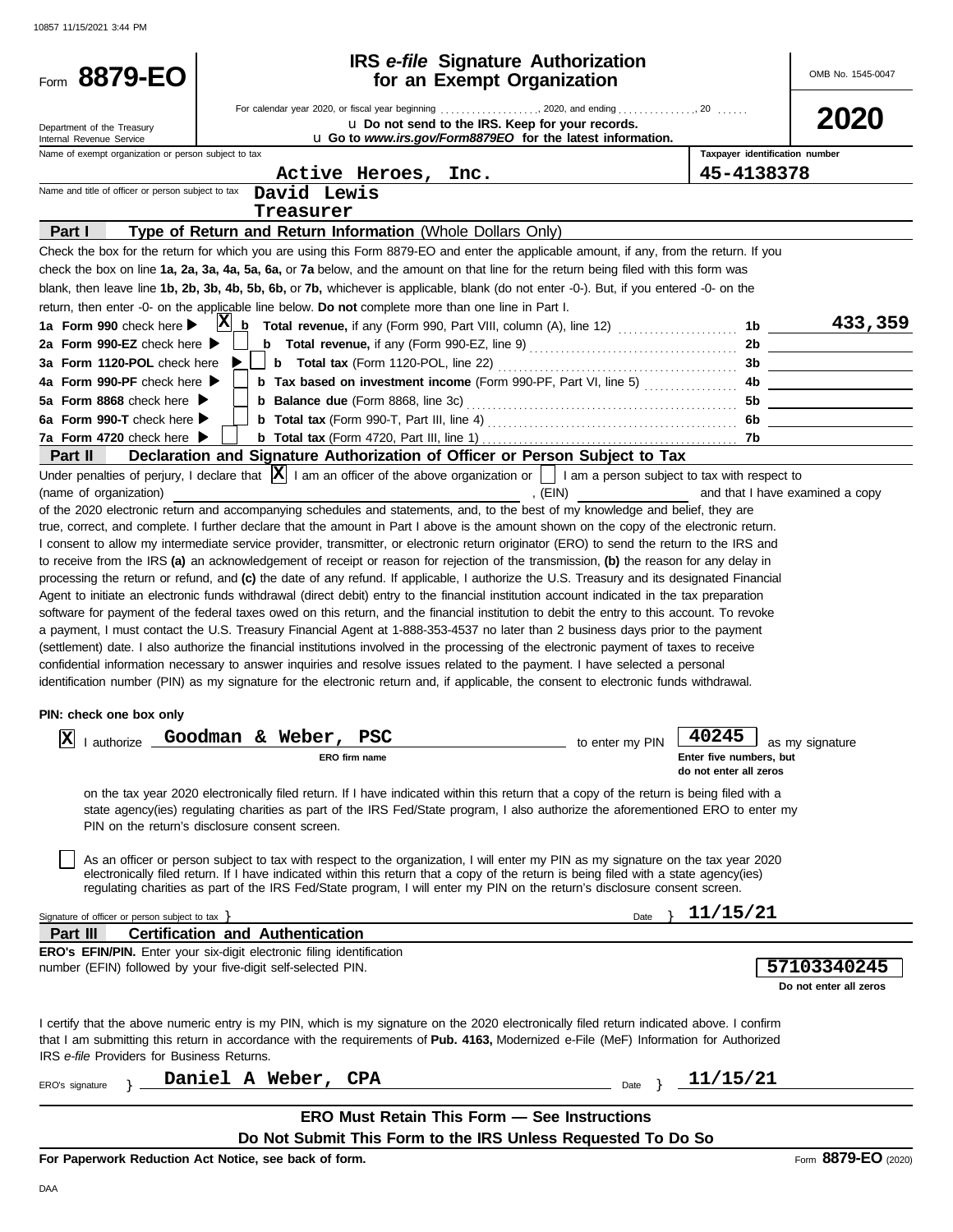Form

# **990 2000 2020 Return of Organization Exempt From Income Tax**

**U** Go to *www.irs.gov/Form990* for instructions and the latest information. **u** Do not enter social security numbers on this form as it may be made public. **Under section 501(c), 527, or 4947(a)(1) of the Internal Revenue Code (except private foundations)** OMB No. 1545-0047

|  | LULU                  |
|--|-----------------------|
|  | <b>Open to Public</b> |
|  | <b>Inspection</b>     |

|                                | Department of the Treasury<br>Internal Revenue Service |                                        |                                                                                                                                            |                    |                      | U Do not enter social security numbers on this form as it may be made public.<br>U Go to www.irs.gov/Form990 for instructions and the latest information. |                      |                                               |                          | Open to Public<br>Inspection                                                                                                                                               |
|--------------------------------|--------------------------------------------------------|----------------------------------------|--------------------------------------------------------------------------------------------------------------------------------------------|--------------------|----------------------|-----------------------------------------------------------------------------------------------------------------------------------------------------------|----------------------|-----------------------------------------------|--------------------------|----------------------------------------------------------------------------------------------------------------------------------------------------------------------------|
|                                |                                                        |                                        | For the 2020 calendar year, or tax year beginning                                                                                          |                    |                      | , and ending                                                                                                                                              |                      |                                               |                          |                                                                                                                                                                            |
| в                              | Check if applicable:                                   |                                        | C Name of organization                                                                                                                     |                    |                      |                                                                                                                                                           |                      |                                               |                          | D Employer identification number                                                                                                                                           |
|                                | $\vert \mathbf{X} \vert$ Address change                |                                        |                                                                                                                                            |                    | Active Heroes, Inc.  |                                                                                                                                                           |                      |                                               |                          |                                                                                                                                                                            |
|                                | Name change                                            |                                        | Doing business as                                                                                                                          |                    |                      |                                                                                                                                                           |                      |                                               |                          | 45-4138378                                                                                                                                                                 |
|                                |                                                        |                                        | Number and street (or P.O. box if mail is not delivered to street address)                                                                 |                    |                      |                                                                                                                                                           |                      | Room/suite                                    | E Telephone number       |                                                                                                                                                                            |
|                                | Initial retum<br>Final return/                         |                                        | 1022 Ridgeview Dr<br>City or town, state or province, country, and ZIP or foreign postal code                                              |                    |                      |                                                                                                                                                           |                      |                                               |                          |                                                                                                                                                                            |
|                                | terminated                                             |                                        | Shepherdsville                                                                                                                             |                    | KY 40165             |                                                                                                                                                           |                      |                                               |                          | 433,359                                                                                                                                                                    |
|                                | Amended return                                         |                                        | F Name and address of principal officer:                                                                                                   |                    |                      |                                                                                                                                                           |                      |                                               | G Gross receipts \$      |                                                                                                                                                                            |
|                                | Application pending                                    |                                        | Patrick Fox                                                                                                                                |                    |                      |                                                                                                                                                           |                      | H(a) Is this a group return for subordinates? |                          | X No<br>Yes                                                                                                                                                                |
|                                |                                                        |                                        |                                                                                                                                            |                    |                      |                                                                                                                                                           |                      | H(b) Are all subordinates included?           |                          | No<br>Yes                                                                                                                                                                  |
|                                |                                                        |                                        |                                                                                                                                            |                    |                      |                                                                                                                                                           |                      |                                               |                          | If "No," attach a list. See instructions                                                                                                                                   |
|                                | Tax-exempt status:                                     | IXI                                    | 501(c)(3)<br>501(c)                                                                                                                        |                    | $t$ (insert no.)     | 4947(a)(1) or<br>527                                                                                                                                      |                      |                                               |                          |                                                                                                                                                                            |
|                                | Website: U                                             | N/A                                    |                                                                                                                                            |                    |                      |                                                                                                                                                           |                      | $H(c)$ Group exemption number $U$             |                          |                                                                                                                                                                            |
| κ                              | Form of organization:                                  | $ \mathbf{X} $ Corporation             | Trust                                                                                                                                      | <b>Association</b> | Other <b>LI</b>      |                                                                                                                                                           | L Year of formation: |                                               |                          | <b>M</b> State of legal domicile: $KY$                                                                                                                                     |
|                                | Part I                                                 | <b>Summary</b>                         |                                                                                                                                            |                    |                      |                                                                                                                                                           |                      |                                               |                          |                                                                                                                                                                            |
|                                |                                                        |                                        | 1 Briefly describe the organization's mission or most significant activities:                                                              |                    |                      |                                                                                                                                                           |                      |                                               |                          |                                                                                                                                                                            |
|                                |                                                        |                                        | Active Heroes Mission is to support US Military Service Members, Veterans                                                                  |                    |                      |                                                                                                                                                           |                      |                                               |                          |                                                                                                                                                                            |
| Governance                     |                                                        |                                        | and their families through physical, educational and emotional programs                                                                    |                    |                      |                                                                                                                                                           |                      |                                               |                          |                                                                                                                                                                            |
|                                |                                                        |                                        | providing coping skills in an effort to eliminate suicide.                                                                                 |                    |                      |                                                                                                                                                           |                      |                                               |                          |                                                                                                                                                                            |
|                                |                                                        |                                        | 2 Check this box $\mathbf{u}$   if the organization discontinued its operations or disposed of more than 25% of its net assets.            |                    |                      |                                                                                                                                                           |                      |                                               |                          |                                                                                                                                                                            |
| න්                             | 3                                                      |                                        | Number of voting members of the governing body (Part VI, line 1a)                                                                          |                    |                      |                                                                                                                                                           |                      |                                               | 3                        | 8                                                                                                                                                                          |
|                                |                                                        |                                        | Number of independent voting members of the governing body (Part VI, line 1b) [[[[[[[[[[[[[[[[[[[[[[[[[[[[[[[                              |                    |                      |                                                                                                                                                           |                      |                                               | 4                        | 7                                                                                                                                                                          |
|                                |                                                        |                                        |                                                                                                                                            |                    |                      |                                                                                                                                                           |                      |                                               | 5                        | $\overline{5}$                                                                                                                                                             |
| <b>Activities</b>              |                                                        |                                        | 6 Total number of volunteers (estimate if necessary)                                                                                       |                    |                      |                                                                                                                                                           |                      |                                               | 6                        | 1000                                                                                                                                                                       |
|                                |                                                        |                                        |                                                                                                                                            |                    |                      |                                                                                                                                                           |                      |                                               | 7a                       | 0                                                                                                                                                                          |
|                                |                                                        |                                        |                                                                                                                                            |                    |                      |                                                                                                                                                           |                      |                                               | 7b                       | 0                                                                                                                                                                          |
|                                |                                                        |                                        |                                                                                                                                            |                    |                      |                                                                                                                                                           |                      | Prior Year                                    |                          | <b>Current Year</b>                                                                                                                                                        |
|                                |                                                        |                                        |                                                                                                                                            |                    |                      |                                                                                                                                                           |                      |                                               |                          | 420,011                                                                                                                                                                    |
| Revenue                        | 9                                                      |                                        |                                                                                                                                            |                    |                      |                                                                                                                                                           |                      |                                               |                          |                                                                                                                                                                            |
|                                |                                                        |                                        |                                                                                                                                            |                    |                      |                                                                                                                                                           |                      |                                               |                          | 13,348                                                                                                                                                                     |
|                                |                                                        |                                        | 11 Other revenue (Part VIII, column (A), lines 5, 6d, 8c, 9c, 10c, and 11e)                                                                |                    |                      |                                                                                                                                                           |                      |                                               |                          |                                                                                                                                                                            |
|                                |                                                        |                                        | 12 Total revenue – add lines 8 through 11 (must equal Part VIII, column (A), line 12)                                                      |                    |                      |                                                                                                                                                           |                      |                                               |                          | 433,359                                                                                                                                                                    |
|                                |                                                        |                                        |                                                                                                                                            |                    |                      |                                                                                                                                                           |                      |                                               |                          |                                                                                                                                                                            |
|                                |                                                        |                                        | 14 Benefits paid to or for members (Part IX, column (A), line 4)                                                                           |                    |                      |                                                                                                                                                           |                      |                                               |                          |                                                                                                                                                                            |
| မ္တ                            |                                                        |                                        | 15 Salaries, other compensation, employee benefits (Part IX, column (A), lines 5-10)                                                       |                    |                      |                                                                                                                                                           |                      |                                               |                          | 204,067                                                                                                                                                                    |
|                                |                                                        |                                        | 16a Professional fundraising fees (Part IX, column (A), line 11e)                                                                          |                    |                      |                                                                                                                                                           |                      |                                               |                          |                                                                                                                                                                            |
| Exper                          |                                                        |                                        | <b>b</b> Total fundraising expenses (Part IX, column (D), line 25) <b>u</b> 69, 656                                                        |                    |                      |                                                                                                                                                           |                      |                                               |                          |                                                                                                                                                                            |
|                                |                                                        |                                        | 17 Other expenses (Part IX, column (A), lines 11a-11d, 11f-24e)                                                                            |                    |                      |                                                                                                                                                           |                      |                                               |                          | 435,803                                                                                                                                                                    |
|                                |                                                        |                                        | 18 Total expenses. Add lines 13-17 (must equal Part IX, column (A), line 25)                                                               |                    |                      |                                                                                                                                                           |                      |                                               |                          | 639,870                                                                                                                                                                    |
|                                |                                                        |                                        |                                                                                                                                            |                    |                      |                                                                                                                                                           |                      | <b>Beginning of Current Year</b>              |                          | $-206,511$<br><b>End of Year</b>                                                                                                                                           |
|                                |                                                        | 20 Total assets (Part X, line 16)      |                                                                                                                                            |                    |                      |                                                                                                                                                           |                      | 2,511,448                                     |                          | 2,443,846                                                                                                                                                                  |
|                                |                                                        | 21 Total liabilities (Part X, line 26) |                                                                                                                                            |                    |                      |                                                                                                                                                           |                      |                                               | 366,932                  | 505,856                                                                                                                                                                    |
| Net Assets or<br>Fund Balances |                                                        |                                        |                                                                                                                                            |                    |                      |                                                                                                                                                           |                      | 2,144,516                                     |                          | 1,937,990                                                                                                                                                                  |
|                                | Part II                                                | <b>Signature Block</b>                 |                                                                                                                                            |                    |                      |                                                                                                                                                           |                      |                                               |                          |                                                                                                                                                                            |
|                                |                                                        |                                        |                                                                                                                                            |                    |                      |                                                                                                                                                           |                      |                                               |                          | Under penalties of perjury, I declare that I have examined this return, including accompanying schedules and statements, and to the best of my knowledge and belief, it is |
|                                |                                                        |                                        | true, correct, and complete. Declaration of preparer (other than officer) is based on all information of which preparer has any knowledge. |                    |                      |                                                                                                                                                           |                      |                                               |                          |                                                                                                                                                                            |
|                                |                                                        |                                        |                                                                                                                                            |                    |                      |                                                                                                                                                           |                      |                                               |                          |                                                                                                                                                                            |
| Sign                           |                                                        | Signature of officer                   |                                                                                                                                            |                    |                      |                                                                                                                                                           |                      |                                               | Date                     |                                                                                                                                                                            |
|                                | Here                                                   |                                        | David Lewis                                                                                                                                |                    |                      |                                                                                                                                                           | Treasurer            |                                               |                          |                                                                                                                                                                            |
|                                |                                                        |                                        | Type or print name and title                                                                                                               |                    |                      |                                                                                                                                                           |                      |                                               |                          |                                                                                                                                                                            |
|                                |                                                        | Print/Type preparer's name             |                                                                                                                                            |                    | Preparer's signature |                                                                                                                                                           |                      | Date                                          | Check                    | <b>PTIN</b>                                                                                                                                                                |
| Paid                           |                                                        | Daniel A Weber, CPA                    |                                                                                                                                            |                    | Daniel A Weber, CPA  |                                                                                                                                                           |                      |                                               | $11/15/21$ self-employed | P00986507                                                                                                                                                                  |
|                                | Preparer                                               | Firm's name                            | Goodman & Weber, PSC                                                                                                                       |                    |                      |                                                                                                                                                           |                      |                                               | Firm's $EIN$ }           | 61-1031610                                                                                                                                                                 |
|                                | <b>Use Only</b>                                        |                                        |                                                                                                                                            |                    |                      | 2304 Hurstbourne Village Dr #1100                                                                                                                         |                      |                                               |                          |                                                                                                                                                                            |
|                                |                                                        | Firm's address                         | Louisville, KY                                                                                                                             |                    | 40299                |                                                                                                                                                           |                      |                                               | Phone no.                | 502-339-0342                                                                                                                                                               |
|                                |                                                        |                                        |                                                                                                                                            |                    |                      |                                                                                                                                                           |                      |                                               |                          | Yes<br>No                                                                                                                                                                  |

| Sign     |                                                                                       | Signature of officer         |                                                                                 |                      |           |      | Date                     |              |     |
|----------|---------------------------------------------------------------------------------------|------------------------------|---------------------------------------------------------------------------------|----------------------|-----------|------|--------------------------|--------------|-----|
| Here     |                                                                                       |                              | David Lewis                                                                     |                      | Treasurer |      |                          |              |     |
|          |                                                                                       | Type or print name and title |                                                                                 |                      |           |      |                          |              |     |
|          |                                                                                       | Print/Type preparer's name   |                                                                                 | Preparer's signature |           | Date | Check                    | PTIN<br>if I |     |
| Paid     |                                                                                       | Daniel A Weber, CPA          |                                                                                 | Daniel A Weber, CPA  |           |      | $11/15/21$ self-employed | P00986507    |     |
| Preparer | Firm's name                                                                           |                              | Weber,<br>Goodman &                                                             | <b>PSC</b>           |           |      | Firm's $EIN$ $\}$        | 61-1031610   |     |
| Use Only |                                                                                       |                              | 2304 Hurstbourne Village Dr                                                     |                      | #1100     |      |                          |              |     |
|          | Firm's address                                                                        |                              | Louisville, KY                                                                  | 40299                |           |      | Phone no.                | 502-339-0342 |     |
|          |                                                                                       |                              | May the IRS discuss this return with the preparer shown above? See instructions |                      |           |      |                          | Yes          | No. |
|          | Form 990 (2020)<br>For Paperwork Reduction Act Notice, see the separate instructions. |                              |                                                                                 |                      |           |      |                          |              |     |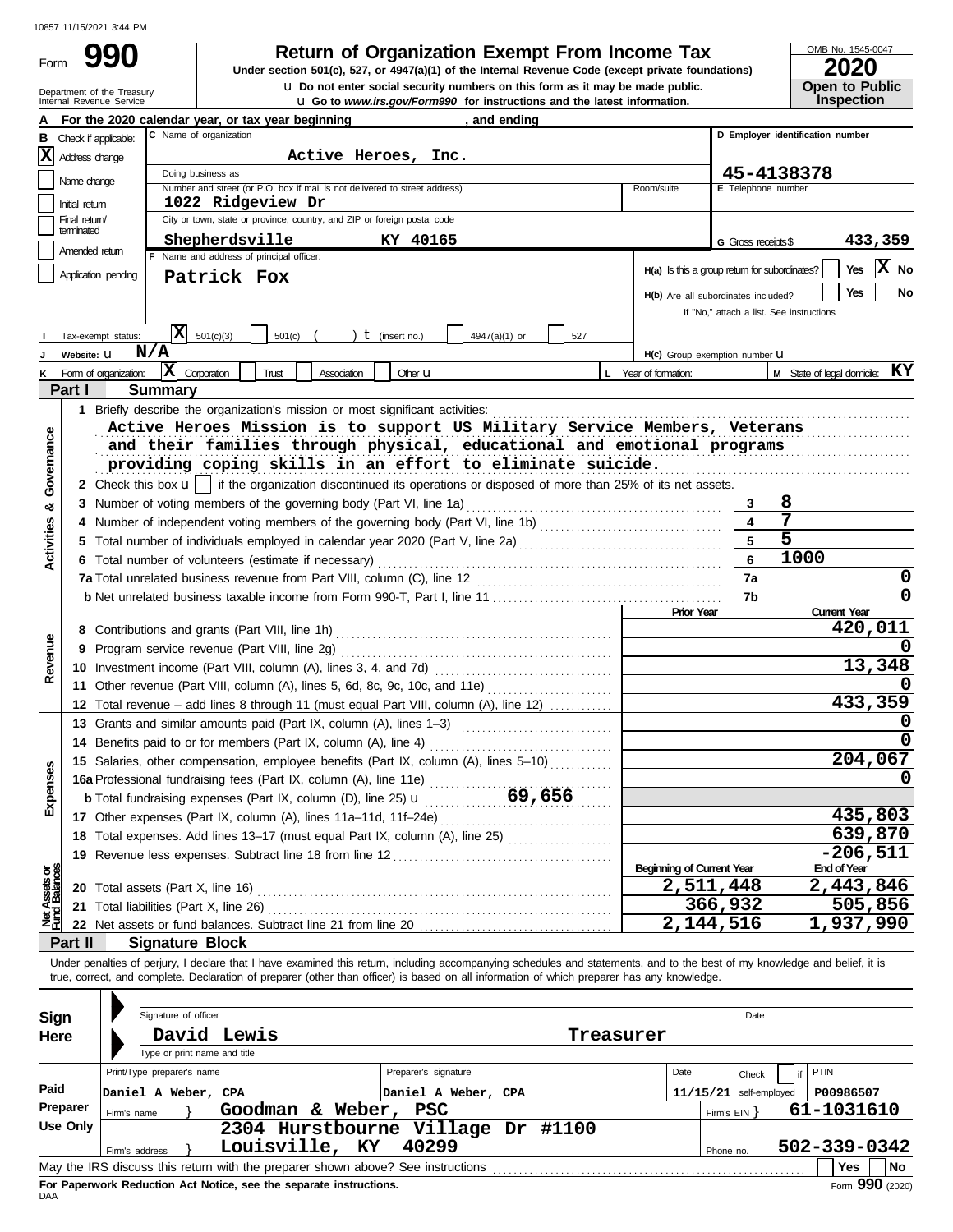10857 11/15/2021 3:44 PM

|                        | Form 990 (2020) $\texttt{Active}$ Heroes, Inc.                                    |                                                                             | 45-4138378                                                                                                                                                                                                                                                                                                                  | Page 2          |
|------------------------|-----------------------------------------------------------------------------------|-----------------------------------------------------------------------------|-----------------------------------------------------------------------------------------------------------------------------------------------------------------------------------------------------------------------------------------------------------------------------------------------------------------------------|-----------------|
| Part III               |                                                                                   | <b>Statement of Program Service Accomplishments</b>                         |                                                                                                                                                                                                                                                                                                                             | $\mathbf x$     |
|                        | 1 Briefly describe the organization's mission:                                    |                                                                             | Check if Schedule O contains a response or note to any line in this Part III                                                                                                                                                                                                                                                |                 |
|                        |                                                                                   |                                                                             | Active Heroes Mission is to support US Military Service Members, Veterans<br>and their families through physical, educational and emotional programs<br>providing coping skills in an effort to eliminate suicide.                                                                                                          |                 |
|                        | prior Form 990 or 990-EZ?<br>If "Yes," describe these new services on Schedule O. |                                                                             | 2 Did the organization undertake any significant program services during the year which were not listed on the                                                                                                                                                                                                              | Yes $ X $ No    |
| 3<br>services?         | If "Yes," describe these changes on Schedule O.                                   |                                                                             | Did the organization cease conducting, or make significant changes in how it conducts, any program                                                                                                                                                                                                                          | $ X $ No<br>Yes |
|                        |                                                                                   | the total expenses, and revenue, if any, for each program service reported. | Describe the organization's program service accomplishments for each of its three largest program services, as measured by<br>expenses. Section 501(c)(3) and 501(c)(4) organizations are required to report the amount of grants and allocations to others,                                                                |                 |
| 4a (Code:<br>families. | ) (Expenses \$                                                                    | 224,419                                                                     | including grants of \$<br>The Active Heroes Retreat is a one of a kind place of healing from the<br>visible and invisible wounds of war that combines integration, nature,<br>outdoor activities, physical activities and family building challenges.<br>This is the first retreat America that is streamlined for military | ) (Revenue \$   |
| 4b (Code:              | (Express \$<br>Community Center:<br>with resources.                               |                                                                             | The Active Heroes Community Center assists hundreds of<br>veteans and military family members every month. The Center provides<br>activities for the families that help, heal, build camaraderie and connect                                                                                                                |                 |
|                        |                                                                                   |                                                                             |                                                                                                                                                                                                                                                                                                                             |                 |
| 4c (Code:              | ) (Expenses $\frac{1}{2}$                                                         | 35, 203 including grants of $$$                                             | ) (Revenue \$<br>Active Challenge: 22 veterans a day commit suicide. Active Heroes active<br>challenge programs are helping to reduce these numbers by building<br>camaraderie, training team leaders to help suicidal veterans and growing an<br>ambassador list of supporters that are willing and able to help suicidal  |                 |
|                        | veterans immediately.                                                             |                                                                             |                                                                                                                                                                                                                                                                                                                             |                 |
|                        |                                                                                   |                                                                             |                                                                                                                                                                                                                                                                                                                             |                 |
|                        |                                                                                   |                                                                             |                                                                                                                                                                                                                                                                                                                             |                 |
| (Expenses \$           | 4d Other program services (Describe on Schedule O.)                               | 96,809 including grants of \$                                               | ) (Revenue \$                                                                                                                                                                                                                                                                                                               |                 |
|                        | 4e Total program service expenses <b>u</b>                                        | 440,038                                                                     |                                                                                                                                                                                                                                                                                                                             |                 |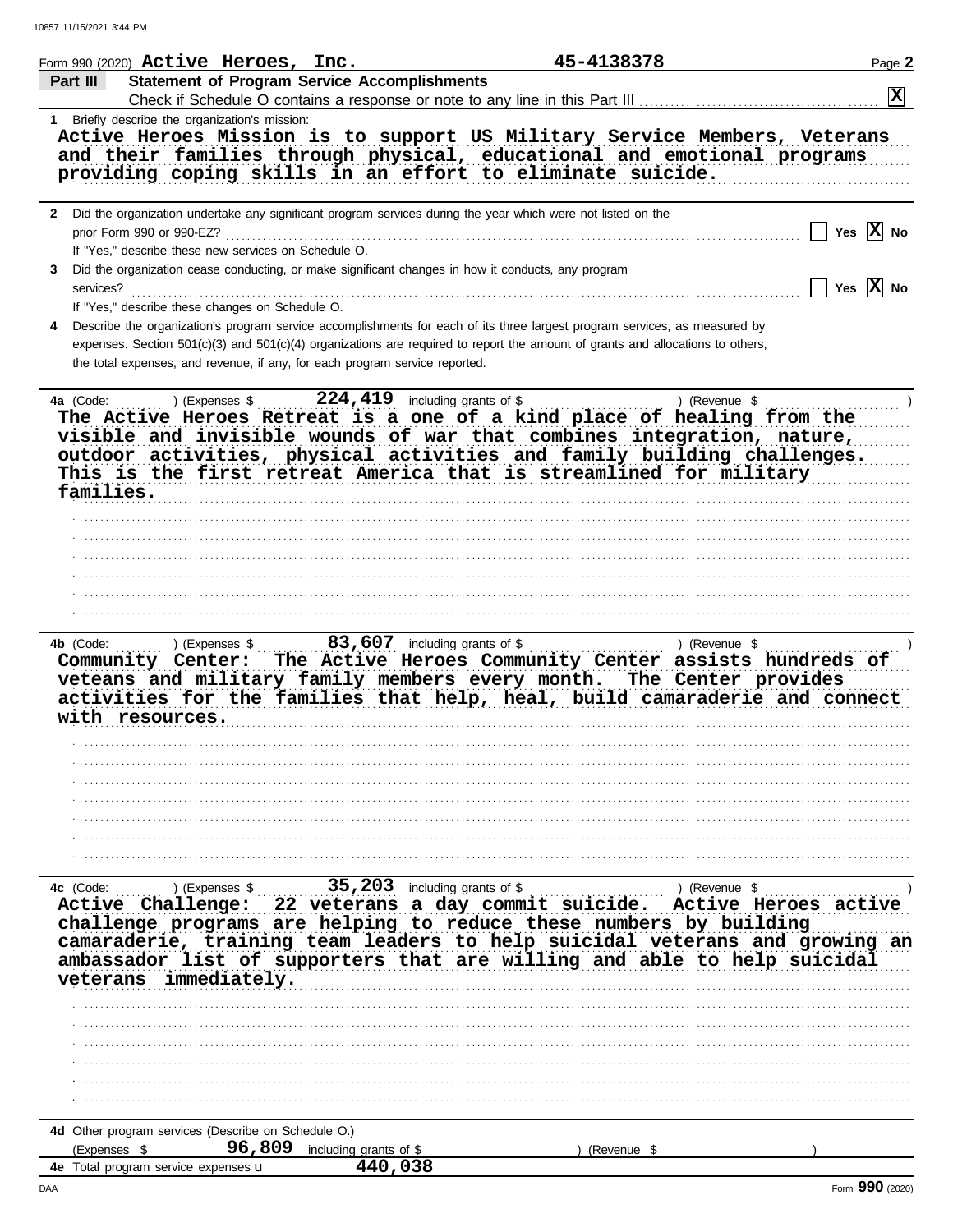|             | Form 990 (2020) $\texttt{Active}$ Heroes, $\texttt{Inc.}$                                 | 45-4138378                                                                                                                                                                                                                                        |                         |             | Page 3      |
|-------------|-------------------------------------------------------------------------------------------|---------------------------------------------------------------------------------------------------------------------------------------------------------------------------------------------------------------------------------------------------|-------------------------|-------------|-------------|
|             | <b>Checklist of Required Schedules</b><br>Part IV                                         |                                                                                                                                                                                                                                                   |                         |             |             |
|             |                                                                                           |                                                                                                                                                                                                                                                   |                         | Yes         | No          |
| 1.          |                                                                                           | Is the organization described in section 501(c)(3) or 4947(a)(1) (other than a private foundation)? If "Yes,"                                                                                                                                     |                         |             |             |
|             | complete Schedule A                                                                       |                                                                                                                                                                                                                                                   | 1                       | $\mathbf x$ |             |
| 2           |                                                                                           | Is the organization required to complete Schedule B, Schedule of Contributors (see instructions)?                                                                                                                                                 | $\mathbf{2}$            |             | X           |
| 3           | candidates for public office? If "Yes," complete Schedule C, Part I                       | Did the organization engage in direct or indirect political campaign activities on behalf of or in opposition to                                                                                                                                  | 3                       |             | X           |
| 4           |                                                                                           | Section 501(c)(3) organizations. Did the organization engage in lobbying activities, or have a section 501(h)                                                                                                                                     |                         |             |             |
|             |                                                                                           |                                                                                                                                                                                                                                                   | 4                       |             | x           |
| 5           |                                                                                           | Is the organization a section $501(c)(4)$ , $501(c)(5)$ , or $501(c)(6)$ organization that receives membership dues,                                                                                                                              |                         |             |             |
|             |                                                                                           | assessments, or similar amounts as defined in Revenue Procedure 98-19? If "Yes," complete Schedule C, Part III                                                                                                                                    | 5                       |             | x           |
| 6           |                                                                                           | Did the organization maintain any donor advised funds or any similar funds or accounts for which donors                                                                                                                                           |                         |             |             |
|             |                                                                                           | have the right to provide advice on the distribution or investment of amounts in such funds or accounts? If                                                                                                                                       |                         |             |             |
|             | "Yes," complete Schedule D, Part I                                                        |                                                                                                                                                                                                                                                   | 6                       |             | X           |
| 7           |                                                                                           | Did the organization receive or hold a conservation easement, including easements to preserve open space,                                                                                                                                         |                         |             |             |
|             |                                                                                           | the environment, historic land areas, or historic structures? If "Yes," complete Schedule D, Part II                                                                                                                                              | $\overline{\mathbf{r}}$ |             | x           |
| 8           |                                                                                           | Did the organization maintain collections of works of art, historical treasures, or other similar assets? If "Yes,"                                                                                                                               |                         |             |             |
|             | complete Schedule D, Part III                                                             |                                                                                                                                                                                                                                                   | 8                       |             | x           |
| 9           |                                                                                           | Did the organization report an amount in Part X, line 21, for escrow or custodial account liability, serve as a                                                                                                                                   |                         |             |             |
|             |                                                                                           | custodian for amounts not listed in Part X; or provide credit counseling, debt management, credit repair, or                                                                                                                                      |                         |             | x           |
| 10          | debt negotiation services? If "Yes," complete Schedule D, Part IV                         | Did the organization, directly or through a related organization, hold assets in donor-restricted endowments                                                                                                                                      | 9                       |             |             |
|             | or in quasi endowments? If "Yes," complete Schedule D, Part V                             |                                                                                                                                                                                                                                                   | 10                      |             | x           |
| 11          |                                                                                           | If the organization's answer to any of the following questions is "Yes," then complete Schedule D, Parts VI,                                                                                                                                      |                         |             |             |
|             | VII, VIII, IX, or X as applicable.                                                        |                                                                                                                                                                                                                                                   |                         |             |             |
| а           |                                                                                           | Did the organization report an amount for land, buildings, and equipment in Part X, line 10? If "Yes,"                                                                                                                                            |                         |             |             |
|             | complete Schedule D, Part VI                                                              |                                                                                                                                                                                                                                                   | 11a                     | x           |             |
|             |                                                                                           | Did the organization report an amount for investments—other securities in Part X, line 12, that is 5% or more                                                                                                                                     |                         |             |             |
|             |                                                                                           |                                                                                                                                                                                                                                                   | 11 <sub>b</sub>         |             | x           |
|             |                                                                                           | Did the organization report an amount for investments—program related in Part X, line 13, that is 5% or more                                                                                                                                      |                         |             |             |
|             | of its total assets reported in Part X, line 16? If "Yes," complete Schedule D, Part VIII |                                                                                                                                                                                                                                                   | 11c                     |             | x           |
| d           |                                                                                           | Did the organization report an amount for other assets in Part X, line 15, that is 5% or more of its total assets                                                                                                                                 |                         |             |             |
|             | reported in Part X, line 16? If "Yes," complete Schedule D, Part IX                       |                                                                                                                                                                                                                                                   | 11d                     |             | x           |
|             |                                                                                           | Did the organization report an amount for other liabilities in Part X, line 25? If "Yes," complete Schedule D, Part X                                                                                                                             | 11e                     | X           |             |
|             |                                                                                           | Did the organization's separate or consolidated financial statements for the tax year include a footnote that addresses                                                                                                                           |                         |             | x           |
|             |                                                                                           | the organization's liability for uncertain tax positions under FIN 48 (ASC 740)? If "Yes," complete Schedule D, Part X<br>12a Did the organization obtain separate, independent audited financial statements for the tax year? If "Yes," complete | 11f                     |             |             |
|             |                                                                                           |                                                                                                                                                                                                                                                   | 12a                     | X           |             |
| b           |                                                                                           | Was the organization included in consolidated, independent audited financial statements for the tax year? If                                                                                                                                      |                         |             |             |
|             |                                                                                           | "Yes," and if the organization answered "No" to line 12a, then completing Schedule D, Parts XI and XII is optional                                                                                                                                | 12b                     |             | x           |
| 13          |                                                                                           |                                                                                                                                                                                                                                                   | 13                      |             | $\mathbf x$ |
| 14a         |                                                                                           |                                                                                                                                                                                                                                                   | 14a                     |             | $\mathbf x$ |
| b           |                                                                                           | Did the organization have aggregate revenues or expenses of more than \$10,000 from grantmaking,                                                                                                                                                  |                         |             |             |
|             |                                                                                           | fundraising, business, investment, and program service activities outside the United States, or aggregate                                                                                                                                         |                         |             |             |
|             |                                                                                           |                                                                                                                                                                                                                                                   | 14b                     |             | x           |
| 15          |                                                                                           | Did the organization report on Part IX, column (A), line 3, more than \$5,000 of grants or other assistance to or                                                                                                                                 |                         |             |             |
|             |                                                                                           | for any foreign organization? If "Yes," complete Schedule F, Parts II and IV [[[[[[[[[[[[[[[[[[[[[[[[[[[[[[[[[                                                                                                                                    | 15                      |             | X           |
| 16          |                                                                                           | Did the organization report on Part IX, column (A), line 3, more than \$5,000 of aggregate grants or other                                                                                                                                        |                         |             | X           |
|             |                                                                                           | assistance to or for foreign individuals? If "Yes," complete Schedule F, Parts III and IV [[[[[[[[[[[[[[[[[[[                                                                                                                                     | 16                      |             |             |
| 17          |                                                                                           | Did the organization report a total of more than \$15,000 of expenses for professional fundraising services on                                                                                                                                    | 17                      |             | X           |
| 18          |                                                                                           | Did the organization report more than \$15,000 total of fundraising event gross income and contributions on                                                                                                                                       |                         |             |             |
|             | Part VIII, lines 1c and 8a? If "Yes," complete Schedule G, Part II                        |                                                                                                                                                                                                                                                   | 18                      |             | X           |
| 19          |                                                                                           | Did the organization report more than \$15,000 of gross income from gaming activities on Part VIII, line 9a?                                                                                                                                      |                         |             |             |
|             |                                                                                           |                                                                                                                                                                                                                                                   | 19                      |             | X           |
| 20a         |                                                                                           |                                                                                                                                                                                                                                                   | 20a                     |             | $\mathbf x$ |
| $\mathbf b$ |                                                                                           |                                                                                                                                                                                                                                                   | 20 <sub>b</sub>         |             |             |
| 21          |                                                                                           | Did the organization report more than \$5,000 of grants or other assistance to any domestic organization or                                                                                                                                       |                         |             |             |
|             |                                                                                           |                                                                                                                                                                                                                                                   | 21                      |             | x           |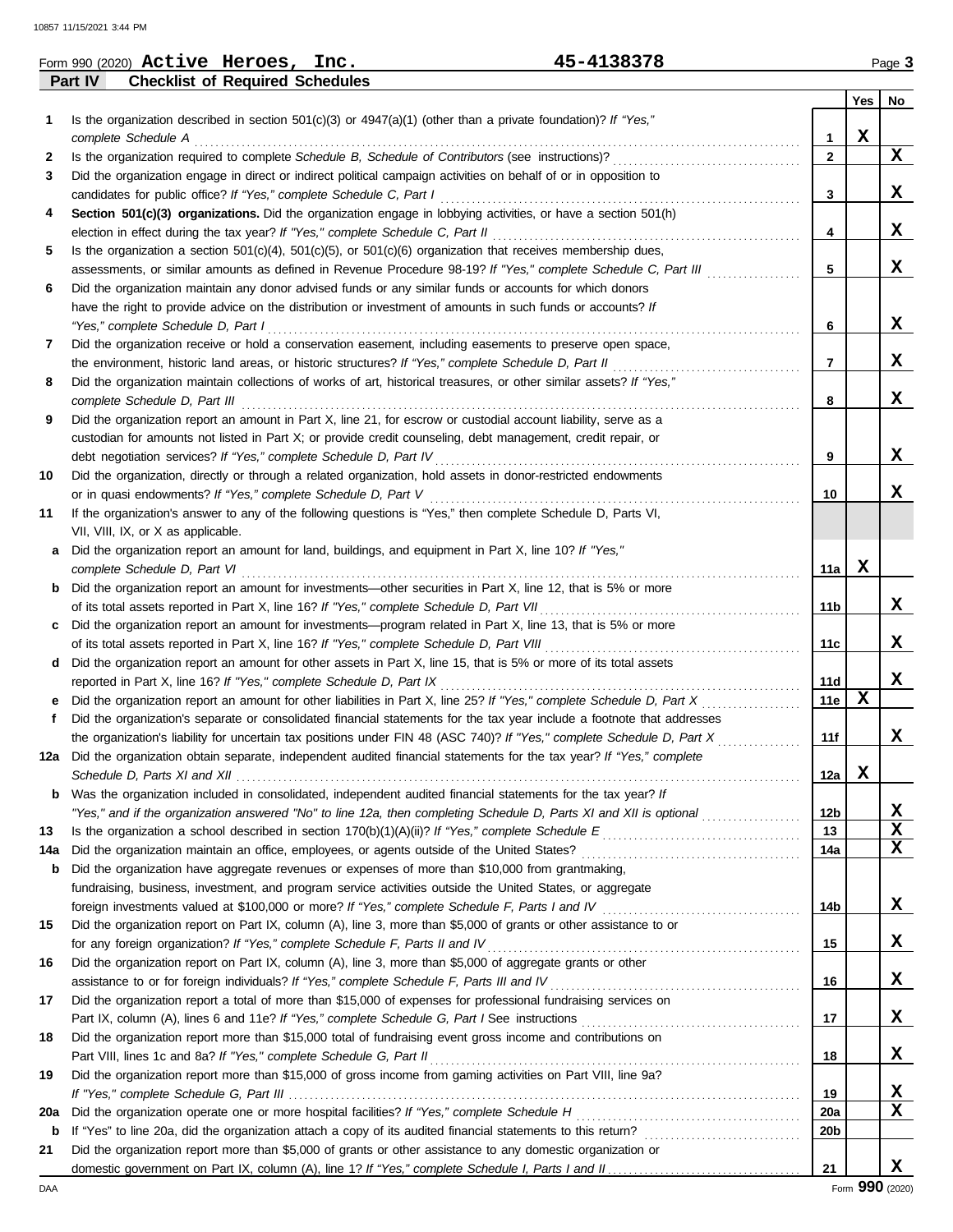10857 11/15/2021 3:44 PM

|     | 45-4138378<br>Form 990 (2020) Active Heroes, Inc.                                                                                                                                                              |                |             |                 |                 | Page 4                  |
|-----|----------------------------------------------------------------------------------------------------------------------------------------------------------------------------------------------------------------|----------------|-------------|-----------------|-----------------|-------------------------|
|     | <b>Checklist of Required Schedules (continued)</b><br>Part IV                                                                                                                                                  |                |             |                 |                 |                         |
|     |                                                                                                                                                                                                                |                |             |                 | Yes             | No                      |
| 22  | Did the organization report more than \$5,000 of grants or other assistance to or for domestic individuals on                                                                                                  |                |             |                 |                 |                         |
|     | Part IX, column (A), line 2? If "Yes," complete Schedule I, Parts I and III                                                                                                                                    |                |             | 22              |                 | X                       |
| 23  | Did the organization answer "Yes" to Part VII, Section A, line 3, 4, or 5 about compensation of the<br>organization's current and former officers, directors, trustees, key employees, and highest compensated |                |             |                 |                 |                         |
|     | employees? If "Yes," complete Schedule J                                                                                                                                                                       |                |             | 23              |                 | x                       |
|     | 24a Did the organization have a tax-exempt bond issue with an outstanding principal amount of more than                                                                                                        |                |             |                 |                 |                         |
|     | \$100,000 as of the last day of the year, that was issued after December 31, 2002? If "Yes," answer lines 24b                                                                                                  |                |             |                 |                 |                         |
|     | through 24d and complete Schedule K. If "No," go to line 25a                                                                                                                                                   |                |             | 24a             |                 | X                       |
| b   | Did the organization invest any proceeds of tax-exempt bonds beyond a temporary period exception?                                                                                                              |                |             | 24b             |                 |                         |
|     | Did the organization maintain an escrow account other than a refunding escrow at any time during the year                                                                                                      |                |             |                 |                 |                         |
|     | to defease any tax-exempt bonds?                                                                                                                                                                               |                |             | 24c             |                 |                         |
|     | d Did the organization act as an "on behalf of" issuer for bonds outstanding at any time during the year?                                                                                                      |                |             | 24d             |                 |                         |
|     | 25a Section 501(c)(3), 501(c)(4), and 501(c)(29) organizations. Did the organization engage in an excess benefit                                                                                               |                |             |                 |                 |                         |
|     | transaction with a disqualified person during the year? If "Yes," complete Schedule L, Part I                                                                                                                  |                |             | 25a             |                 | x                       |
| b   | Is the organization aware that it engaged in an excess benefit transaction with a disqualified person in a prior                                                                                               |                |             |                 |                 |                         |
|     | year, and that the transaction has not been reported on any of the organization's prior Forms 990 or 990-EZ?<br>If "Yes," complete Schedule L, Part I                                                          |                |             | 25 <sub>b</sub> |                 | X                       |
| 26  | Did the organization report any amount on Part X, line 5 or 22, for receivables from or payables to any current                                                                                                |                |             |                 |                 |                         |
|     | or former officer, director, trustee, key employee, creator or founder, substantial contributor, or 35%                                                                                                        |                |             |                 |                 |                         |
|     | controlled entity or family member of any of these persons? If "Yes," complete Schedule L, Part II                                                                                                             |                |             | 26              |                 | x                       |
| 27  | Did the organization provide a grant or other assistance to any current or former officer, director, trustee, key                                                                                              |                |             |                 |                 |                         |
|     | employee, creator or founder, substantial contributor or employee thereof, a grant selection committee                                                                                                         |                |             |                 |                 |                         |
|     | member, or to a 35% controlled entity (including an employee thereof) or family member of any of these                                                                                                         |                |             |                 |                 |                         |
|     | persons? If "Yes," complete Schedule L, Part III                                                                                                                                                               |                |             | 27              |                 | x                       |
| 28  | Was the organization a party to a business transaction with one of the following parties (see Schedule L, Part                                                                                                 |                |             |                 |                 |                         |
|     | IV instructions, for applicable filing thresholds, conditions, and exceptions):                                                                                                                                |                |             |                 |                 |                         |
| а   | A current or former officer, director, trustee, key employee, creator or founder, or substantial contributor? If                                                                                               |                |             |                 |                 |                         |
|     | "Yes," complete Schedule L, Part IV                                                                                                                                                                            |                |             | 28a             |                 | x                       |
| b   |                                                                                                                                                                                                                |                |             | 28 <sub>b</sub> |                 | x                       |
| c   | A 35% controlled entity of one or more individuals and/or organizations described in lines 28a or 28b? If                                                                                                      |                |             |                 |                 | x                       |
| 29  | "Yes," complete Schedule L, Part IV                                                                                                                                                                            |                |             | 28c<br>29       |                 | x                       |
| 30  | Did the organization receive contributions of art, historical treasures, or other similar assets, or qualified                                                                                                 |                |             |                 |                 |                         |
|     |                                                                                                                                                                                                                |                |             | 30              |                 | X                       |
| 31  | Did the organization liquidate, terminate, or dissolve and cease operations? If "Yes," complete Schedule N, Part I                                                                                             |                |             | 31              |                 | $\overline{\mathbf{x}}$ |
| 32  | Did the organization sell, exchange, dispose of, or transfer more than 25% of its net assets? If "Yes,"                                                                                                        |                |             |                 |                 |                         |
|     | complete Schedule N, Part II                                                                                                                                                                                   |                |             | 32              |                 | x                       |
| 33  | Did the organization own 100% of an entity disregarded as separate from the organization under Regulations                                                                                                     |                |             |                 |                 |                         |
|     | sections 301.7701-2 and 301.7701-3? If "Yes," complete Schedule R, Part I                                                                                                                                      |                |             | 33              |                 | x                       |
| 34  | Was the organization related to any tax-exempt or taxable entity? If "Yes," complete Schedule R, Part II, III,                                                                                                 |                |             |                 |                 |                         |
|     | or IV, and Part V, line 1                                                                                                                                                                                      |                |             | 34              |                 | X                       |
| 35a |                                                                                                                                                                                                                |                |             | 35a             |                 | $\overline{\mathbf{x}}$ |
| b   | If "Yes" to line 35a, did the organization receive any payment from or engage in any transaction with a                                                                                                        |                |             |                 |                 |                         |
|     | controlled entity within the meaning of section 512(b)(13)? If "Yes," complete Schedule R, Part V, line 2                                                                                                      |                |             | 35 <sub>b</sub> |                 |                         |
| 36  | Section 501(c)(3) organizations. Did the organization make any transfers to an exempt non-charitable<br>related organization? If "Yes," complete Schedule R, Part V, line 2                                    |                |             | 36              |                 | x                       |
| 37  | Did the organization conduct more than 5% of its activities through an entity that is not a related organization                                                                                               |                |             |                 |                 |                         |
|     |                                                                                                                                                                                                                |                |             | 37              |                 | X                       |
| 38  | Did the organization complete Schedule O and provide explanations in Schedule O for Part VI, lines 11b and                                                                                                     |                |             |                 |                 |                         |
|     | 19? Note: All Form 990 filers are required to complete Schedule O.                                                                                                                                             |                |             | 38              |                 | x                       |
|     | Statements Regarding Other IRS Filings and Tax Compliance<br>Part V                                                                                                                                            |                |             |                 |                 |                         |
|     |                                                                                                                                                                                                                |                |             |                 |                 |                         |
|     |                                                                                                                                                                                                                |                |             |                 | Yes             | No                      |
| 1a  | Enter the number reported in Box 3 of Form 1096. Enter -0- if not applicable                                                                                                                                   | 1a             | $\mathbf 1$ |                 |                 |                         |
| b   | Enter the number of Forms W-2G included in line 1a. Enter -0- if not applicable [1] [1] [1] [1] [1] [1] [1] [1                                                                                                 | 1 <sub>b</sub> | $\mathbf 0$ |                 |                 |                         |
| c   | Did the organization comply with backup withholding rules for reportable payments to vendors and                                                                                                               |                |             |                 |                 |                         |
|     |                                                                                                                                                                                                                |                |             | 1c              |                 | x                       |
| DAA |                                                                                                                                                                                                                |                |             |                 | Form 990 (2020) |                         |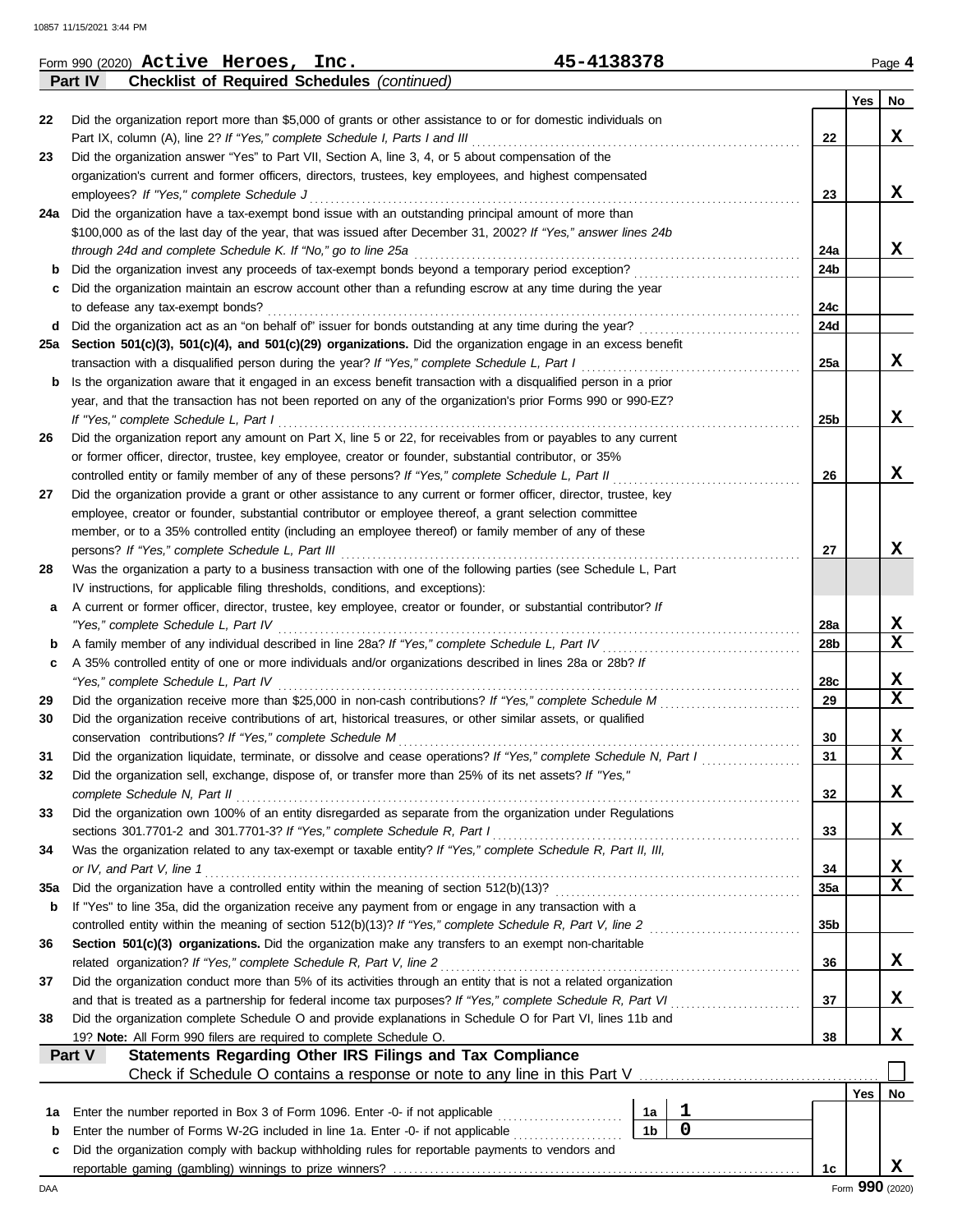| Yes<br>No<br>Enter the number of employees reported on Form W-3, Transmittal of Wage and Tax<br>2a<br>5<br>Statements, filed for the calendar year ending with or within the year covered by this return<br>2a<br>X<br>If at least one is reported on line 2a, did the organization file all required federal employment tax returns?<br>2b<br>b<br>Note: If the sum of lines 1a and 2a is greater than 250, you may be required to e-file (see instructions)<br>x<br>Did the organization have unrelated business gross income of \$1,000 or more during the year?<br>За<br>за<br>3b<br>b<br>At any time during the calendar year, did the organization have an interest in, or a signature or other authority over,<br>4a<br>x<br>a financial account in a foreign country (such as a bank account, securities account, or other financial account)?<br>4a<br>If "Yes," enter the name of the foreign country <b>u</b><br>b<br>See instructions for filing requirements for FinCEN Form 114, Report of Foreign Bank and Financial Accounts (FBAR).<br>X<br>5a<br>Was the organization a party to a prohibited tax shelter transaction at any time during the tax year?<br>5а<br>$\mathbf x$<br>5 <sub>b</sub><br>b<br>If "Yes" to line 5a or 5b, did the organization file Form 8886-T?<br>5c<br>c<br>Does the organization have annual gross receipts that are normally greater than \$100,000, and did the<br>6а<br>x<br>6a<br>If "Yes," did the organization include with every solicitation an express statement that such contributions or<br>b<br>gifts were not tax deductible?<br>6b<br>Organizations that may receive deductible contributions under section 170(c).<br>7<br>Did the organization receive a payment in excess of \$75 made partly as a contribution and partly for goods<br>а<br>and services provided to the payor?<br>7a<br>7b<br>b<br>Did the organization sell, exchange, or otherwise dispose of tangible personal property for which it was<br>c<br>7c<br>7d<br>d<br>7e<br>Did the organization receive any funds, directly or indirectly, to pay premiums on a personal benefit contract?<br>е<br>7f<br>Did the organization, during the year, pay premiums, directly or indirectly, on a personal benefit contract?<br>If the organization received a contribution of qualified intellectual property, did the organization file Form 8899 as required?<br>7g<br>g<br>If the organization received a contribution of cars, boats, airplanes, or other vehicles, did the organization file a Form 1098-C?<br>7h<br>h<br>Sponsoring organizations maintaining donor advised funds. Did a donor advised fund maintained by the<br>8<br>8<br>Sponsoring organizations maintaining donor advised funds.<br>9<br>Did the sponsoring organization make any taxable distributions under section 4966?<br>9a<br>а<br>9b<br>b<br>Section 501(c)(7) organizations. Enter:<br>10<br>10a<br>Initiation fees and capital contributions included on Part VIII, line 12 [100] [100] [100] [100] [100] [100] [100] [100] [100] [100] [100] [100] [100] [100] [100] [100] [100] [100] [100] [100] [100] [100] [100] [100] [100]<br>а<br>10 <sub>b</sub><br>Gross receipts, included on Form 990, Part VIII, line 12, for public use of club facilities<br>Section 501(c)(12) organizations. Enter:<br>11<br>11a<br>Gross income from members or shareholders<br>а<br>Gross income from other sources (Do not net amounts due or paid to other sources<br>b<br>11 <sub>b</sub><br>against amounts due or received from them.)<br>Section 4947(a)(1) non-exempt charitable trusts. Is the organization filing Form 990 in lieu of Form 1041?<br>12a<br>12a<br>If "Yes," enter the amount of tax-exempt interest received or accrued during the year<br>12b<br>b<br>Section 501(c)(29) qualified nonprofit health insurance issuers.<br>13<br>Is the organization licensed to issue qualified health plans in more than one state?<br>13a<br>а<br>Note: See the instructions for additional information the organization must report on Schedule O.<br>Enter the amount of reserves the organization is required to maintain by the states in which<br>b<br>13b<br>13 <sub>c</sub><br>Enter the amount of reserves on hand<br>с<br>X<br>Did the organization receive any payments for indoor tanning services during the tax year?<br>14a<br>14a<br>14b<br>If "Yes," has it filed a Form 720 to report these payments? If "No," provide an explanation on Schedule O<br>b<br>Is the organization subject to the section 4960 tax on payment(s) of more than \$1,000,000 in remuneration or<br>15<br>x<br>excess parachute payment(s) during the year?<br>15<br>If "Yes," see instructions and file Form 4720, Schedule N.<br>x<br>Is the organization an educational institution subject to the section 4968 excise tax on net investment income?<br>16<br>16<br>If "Yes," complete Form 4720, Schedule O.<br>Form 990 (2020) | Statements Regarding Other IRS Filings and Tax Compliance (continued)<br>Part V |  |  |  |
|---------------------------------------------------------------------------------------------------------------------------------------------------------------------------------------------------------------------------------------------------------------------------------------------------------------------------------------------------------------------------------------------------------------------------------------------------------------------------------------------------------------------------------------------------------------------------------------------------------------------------------------------------------------------------------------------------------------------------------------------------------------------------------------------------------------------------------------------------------------------------------------------------------------------------------------------------------------------------------------------------------------------------------------------------------------------------------------------------------------------------------------------------------------------------------------------------------------------------------------------------------------------------------------------------------------------------------------------------------------------------------------------------------------------------------------------------------------------------------------------------------------------------------------------------------------------------------------------------------------------------------------------------------------------------------------------------------------------------------------------------------------------------------------------------------------------------------------------------------------------------------------------------------------------------------------------------------------------------------------------------------------------------------------------------------------------------------------------------------------------------------------------------------------------------------------------------------------------------------------------------------------------------------------------------------------------------------------------------------------------------------------------------------------------------------------------------------------------------------------------------------------------------------------------------------------------------------------------------------------------------------------------------------------------------------------------------------------------------------------------------------------------------------------------------------------------------------------------------------------------------------------------------------------------------------------------------------------------------------------------------------------------------------------------------------------------------------------------------------------------------------------------------------------------------------------------------------------------------------------------------------------------------------------------------------------------------------------------------------------------------------------------------------------------------------------------------------------------------------------------------------------------------------------------------------------------------------------------------------------------------------------------------------------------------------------------------------------------------------------------------------------------------------------------------------------------------------------------------------------------------------------------------------------------------------------------------------------------------------------------------------------------------------------------------------------------------------------------------------------------------------------------------------------------------------------------------------------------------------------------------------------------------------------------------------------------------------------------------------------------------------------------------------------------------------------------------------------------------------------------------------------------------------------------------------------------------------------------------------------------------------------------------------------------------------------------------------------------------------------------------------------------------------------------------------------------------------------------------------------------------------------------------------------------------------------------|---------------------------------------------------------------------------------|--|--|--|
|                                                                                                                                                                                                                                                                                                                                                                                                                                                                                                                                                                                                                                                                                                                                                                                                                                                                                                                                                                                                                                                                                                                                                                                                                                                                                                                                                                                                                                                                                                                                                                                                                                                                                                                                                                                                                                                                                                                                                                                                                                                                                                                                                                                                                                                                                                                                                                                                                                                                                                                                                                                                                                                                                                                                                                                                                                                                                                                                                                                                                                                                                                                                                                                                                                                                                                                                                                                                                                                                                                                                                                                                                                                                                                                                                                                                                                                                                                                                                                                                                                                                                                                                                                                                                                                                                                                                                                                                                                                                                                                                                                                                                                                                                                                                                                                                                                                                                                                                             |                                                                                 |  |  |  |
|                                                                                                                                                                                                                                                                                                                                                                                                                                                                                                                                                                                                                                                                                                                                                                                                                                                                                                                                                                                                                                                                                                                                                                                                                                                                                                                                                                                                                                                                                                                                                                                                                                                                                                                                                                                                                                                                                                                                                                                                                                                                                                                                                                                                                                                                                                                                                                                                                                                                                                                                                                                                                                                                                                                                                                                                                                                                                                                                                                                                                                                                                                                                                                                                                                                                                                                                                                                                                                                                                                                                                                                                                                                                                                                                                                                                                                                                                                                                                                                                                                                                                                                                                                                                                                                                                                                                                                                                                                                                                                                                                                                                                                                                                                                                                                                                                                                                                                                                             |                                                                                 |  |  |  |
|                                                                                                                                                                                                                                                                                                                                                                                                                                                                                                                                                                                                                                                                                                                                                                                                                                                                                                                                                                                                                                                                                                                                                                                                                                                                                                                                                                                                                                                                                                                                                                                                                                                                                                                                                                                                                                                                                                                                                                                                                                                                                                                                                                                                                                                                                                                                                                                                                                                                                                                                                                                                                                                                                                                                                                                                                                                                                                                                                                                                                                                                                                                                                                                                                                                                                                                                                                                                                                                                                                                                                                                                                                                                                                                                                                                                                                                                                                                                                                                                                                                                                                                                                                                                                                                                                                                                                                                                                                                                                                                                                                                                                                                                                                                                                                                                                                                                                                                                             |                                                                                 |  |  |  |
|                                                                                                                                                                                                                                                                                                                                                                                                                                                                                                                                                                                                                                                                                                                                                                                                                                                                                                                                                                                                                                                                                                                                                                                                                                                                                                                                                                                                                                                                                                                                                                                                                                                                                                                                                                                                                                                                                                                                                                                                                                                                                                                                                                                                                                                                                                                                                                                                                                                                                                                                                                                                                                                                                                                                                                                                                                                                                                                                                                                                                                                                                                                                                                                                                                                                                                                                                                                                                                                                                                                                                                                                                                                                                                                                                                                                                                                                                                                                                                                                                                                                                                                                                                                                                                                                                                                                                                                                                                                                                                                                                                                                                                                                                                                                                                                                                                                                                                                                             |                                                                                 |  |  |  |
|                                                                                                                                                                                                                                                                                                                                                                                                                                                                                                                                                                                                                                                                                                                                                                                                                                                                                                                                                                                                                                                                                                                                                                                                                                                                                                                                                                                                                                                                                                                                                                                                                                                                                                                                                                                                                                                                                                                                                                                                                                                                                                                                                                                                                                                                                                                                                                                                                                                                                                                                                                                                                                                                                                                                                                                                                                                                                                                                                                                                                                                                                                                                                                                                                                                                                                                                                                                                                                                                                                                                                                                                                                                                                                                                                                                                                                                                                                                                                                                                                                                                                                                                                                                                                                                                                                                                                                                                                                                                                                                                                                                                                                                                                                                                                                                                                                                                                                                                             |                                                                                 |  |  |  |
|                                                                                                                                                                                                                                                                                                                                                                                                                                                                                                                                                                                                                                                                                                                                                                                                                                                                                                                                                                                                                                                                                                                                                                                                                                                                                                                                                                                                                                                                                                                                                                                                                                                                                                                                                                                                                                                                                                                                                                                                                                                                                                                                                                                                                                                                                                                                                                                                                                                                                                                                                                                                                                                                                                                                                                                                                                                                                                                                                                                                                                                                                                                                                                                                                                                                                                                                                                                                                                                                                                                                                                                                                                                                                                                                                                                                                                                                                                                                                                                                                                                                                                                                                                                                                                                                                                                                                                                                                                                                                                                                                                                                                                                                                                                                                                                                                                                                                                                                             |                                                                                 |  |  |  |
|                                                                                                                                                                                                                                                                                                                                                                                                                                                                                                                                                                                                                                                                                                                                                                                                                                                                                                                                                                                                                                                                                                                                                                                                                                                                                                                                                                                                                                                                                                                                                                                                                                                                                                                                                                                                                                                                                                                                                                                                                                                                                                                                                                                                                                                                                                                                                                                                                                                                                                                                                                                                                                                                                                                                                                                                                                                                                                                                                                                                                                                                                                                                                                                                                                                                                                                                                                                                                                                                                                                                                                                                                                                                                                                                                                                                                                                                                                                                                                                                                                                                                                                                                                                                                                                                                                                                                                                                                                                                                                                                                                                                                                                                                                                                                                                                                                                                                                                                             |                                                                                 |  |  |  |
|                                                                                                                                                                                                                                                                                                                                                                                                                                                                                                                                                                                                                                                                                                                                                                                                                                                                                                                                                                                                                                                                                                                                                                                                                                                                                                                                                                                                                                                                                                                                                                                                                                                                                                                                                                                                                                                                                                                                                                                                                                                                                                                                                                                                                                                                                                                                                                                                                                                                                                                                                                                                                                                                                                                                                                                                                                                                                                                                                                                                                                                                                                                                                                                                                                                                                                                                                                                                                                                                                                                                                                                                                                                                                                                                                                                                                                                                                                                                                                                                                                                                                                                                                                                                                                                                                                                                                                                                                                                                                                                                                                                                                                                                                                                                                                                                                                                                                                                                             |                                                                                 |  |  |  |
|                                                                                                                                                                                                                                                                                                                                                                                                                                                                                                                                                                                                                                                                                                                                                                                                                                                                                                                                                                                                                                                                                                                                                                                                                                                                                                                                                                                                                                                                                                                                                                                                                                                                                                                                                                                                                                                                                                                                                                                                                                                                                                                                                                                                                                                                                                                                                                                                                                                                                                                                                                                                                                                                                                                                                                                                                                                                                                                                                                                                                                                                                                                                                                                                                                                                                                                                                                                                                                                                                                                                                                                                                                                                                                                                                                                                                                                                                                                                                                                                                                                                                                                                                                                                                                                                                                                                                                                                                                                                                                                                                                                                                                                                                                                                                                                                                                                                                                                                             |                                                                                 |  |  |  |
|                                                                                                                                                                                                                                                                                                                                                                                                                                                                                                                                                                                                                                                                                                                                                                                                                                                                                                                                                                                                                                                                                                                                                                                                                                                                                                                                                                                                                                                                                                                                                                                                                                                                                                                                                                                                                                                                                                                                                                                                                                                                                                                                                                                                                                                                                                                                                                                                                                                                                                                                                                                                                                                                                                                                                                                                                                                                                                                                                                                                                                                                                                                                                                                                                                                                                                                                                                                                                                                                                                                                                                                                                                                                                                                                                                                                                                                                                                                                                                                                                                                                                                                                                                                                                                                                                                                                                                                                                                                                                                                                                                                                                                                                                                                                                                                                                                                                                                                                             |                                                                                 |  |  |  |
|                                                                                                                                                                                                                                                                                                                                                                                                                                                                                                                                                                                                                                                                                                                                                                                                                                                                                                                                                                                                                                                                                                                                                                                                                                                                                                                                                                                                                                                                                                                                                                                                                                                                                                                                                                                                                                                                                                                                                                                                                                                                                                                                                                                                                                                                                                                                                                                                                                                                                                                                                                                                                                                                                                                                                                                                                                                                                                                                                                                                                                                                                                                                                                                                                                                                                                                                                                                                                                                                                                                                                                                                                                                                                                                                                                                                                                                                                                                                                                                                                                                                                                                                                                                                                                                                                                                                                                                                                                                                                                                                                                                                                                                                                                                                                                                                                                                                                                                                             |                                                                                 |  |  |  |
|                                                                                                                                                                                                                                                                                                                                                                                                                                                                                                                                                                                                                                                                                                                                                                                                                                                                                                                                                                                                                                                                                                                                                                                                                                                                                                                                                                                                                                                                                                                                                                                                                                                                                                                                                                                                                                                                                                                                                                                                                                                                                                                                                                                                                                                                                                                                                                                                                                                                                                                                                                                                                                                                                                                                                                                                                                                                                                                                                                                                                                                                                                                                                                                                                                                                                                                                                                                                                                                                                                                                                                                                                                                                                                                                                                                                                                                                                                                                                                                                                                                                                                                                                                                                                                                                                                                                                                                                                                                                                                                                                                                                                                                                                                                                                                                                                                                                                                                                             |                                                                                 |  |  |  |
|                                                                                                                                                                                                                                                                                                                                                                                                                                                                                                                                                                                                                                                                                                                                                                                                                                                                                                                                                                                                                                                                                                                                                                                                                                                                                                                                                                                                                                                                                                                                                                                                                                                                                                                                                                                                                                                                                                                                                                                                                                                                                                                                                                                                                                                                                                                                                                                                                                                                                                                                                                                                                                                                                                                                                                                                                                                                                                                                                                                                                                                                                                                                                                                                                                                                                                                                                                                                                                                                                                                                                                                                                                                                                                                                                                                                                                                                                                                                                                                                                                                                                                                                                                                                                                                                                                                                                                                                                                                                                                                                                                                                                                                                                                                                                                                                                                                                                                                                             |                                                                                 |  |  |  |
|                                                                                                                                                                                                                                                                                                                                                                                                                                                                                                                                                                                                                                                                                                                                                                                                                                                                                                                                                                                                                                                                                                                                                                                                                                                                                                                                                                                                                                                                                                                                                                                                                                                                                                                                                                                                                                                                                                                                                                                                                                                                                                                                                                                                                                                                                                                                                                                                                                                                                                                                                                                                                                                                                                                                                                                                                                                                                                                                                                                                                                                                                                                                                                                                                                                                                                                                                                                                                                                                                                                                                                                                                                                                                                                                                                                                                                                                                                                                                                                                                                                                                                                                                                                                                                                                                                                                                                                                                                                                                                                                                                                                                                                                                                                                                                                                                                                                                                                                             |                                                                                 |  |  |  |
|                                                                                                                                                                                                                                                                                                                                                                                                                                                                                                                                                                                                                                                                                                                                                                                                                                                                                                                                                                                                                                                                                                                                                                                                                                                                                                                                                                                                                                                                                                                                                                                                                                                                                                                                                                                                                                                                                                                                                                                                                                                                                                                                                                                                                                                                                                                                                                                                                                                                                                                                                                                                                                                                                                                                                                                                                                                                                                                                                                                                                                                                                                                                                                                                                                                                                                                                                                                                                                                                                                                                                                                                                                                                                                                                                                                                                                                                                                                                                                                                                                                                                                                                                                                                                                                                                                                                                                                                                                                                                                                                                                                                                                                                                                                                                                                                                                                                                                                                             |                                                                                 |  |  |  |
|                                                                                                                                                                                                                                                                                                                                                                                                                                                                                                                                                                                                                                                                                                                                                                                                                                                                                                                                                                                                                                                                                                                                                                                                                                                                                                                                                                                                                                                                                                                                                                                                                                                                                                                                                                                                                                                                                                                                                                                                                                                                                                                                                                                                                                                                                                                                                                                                                                                                                                                                                                                                                                                                                                                                                                                                                                                                                                                                                                                                                                                                                                                                                                                                                                                                                                                                                                                                                                                                                                                                                                                                                                                                                                                                                                                                                                                                                                                                                                                                                                                                                                                                                                                                                                                                                                                                                                                                                                                                                                                                                                                                                                                                                                                                                                                                                                                                                                                                             |                                                                                 |  |  |  |
|                                                                                                                                                                                                                                                                                                                                                                                                                                                                                                                                                                                                                                                                                                                                                                                                                                                                                                                                                                                                                                                                                                                                                                                                                                                                                                                                                                                                                                                                                                                                                                                                                                                                                                                                                                                                                                                                                                                                                                                                                                                                                                                                                                                                                                                                                                                                                                                                                                                                                                                                                                                                                                                                                                                                                                                                                                                                                                                                                                                                                                                                                                                                                                                                                                                                                                                                                                                                                                                                                                                                                                                                                                                                                                                                                                                                                                                                                                                                                                                                                                                                                                                                                                                                                                                                                                                                                                                                                                                                                                                                                                                                                                                                                                                                                                                                                                                                                                                                             |                                                                                 |  |  |  |
|                                                                                                                                                                                                                                                                                                                                                                                                                                                                                                                                                                                                                                                                                                                                                                                                                                                                                                                                                                                                                                                                                                                                                                                                                                                                                                                                                                                                                                                                                                                                                                                                                                                                                                                                                                                                                                                                                                                                                                                                                                                                                                                                                                                                                                                                                                                                                                                                                                                                                                                                                                                                                                                                                                                                                                                                                                                                                                                                                                                                                                                                                                                                                                                                                                                                                                                                                                                                                                                                                                                                                                                                                                                                                                                                                                                                                                                                                                                                                                                                                                                                                                                                                                                                                                                                                                                                                                                                                                                                                                                                                                                                                                                                                                                                                                                                                                                                                                                                             |                                                                                 |  |  |  |
|                                                                                                                                                                                                                                                                                                                                                                                                                                                                                                                                                                                                                                                                                                                                                                                                                                                                                                                                                                                                                                                                                                                                                                                                                                                                                                                                                                                                                                                                                                                                                                                                                                                                                                                                                                                                                                                                                                                                                                                                                                                                                                                                                                                                                                                                                                                                                                                                                                                                                                                                                                                                                                                                                                                                                                                                                                                                                                                                                                                                                                                                                                                                                                                                                                                                                                                                                                                                                                                                                                                                                                                                                                                                                                                                                                                                                                                                                                                                                                                                                                                                                                                                                                                                                                                                                                                                                                                                                                                                                                                                                                                                                                                                                                                                                                                                                                                                                                                                             |                                                                                 |  |  |  |
|                                                                                                                                                                                                                                                                                                                                                                                                                                                                                                                                                                                                                                                                                                                                                                                                                                                                                                                                                                                                                                                                                                                                                                                                                                                                                                                                                                                                                                                                                                                                                                                                                                                                                                                                                                                                                                                                                                                                                                                                                                                                                                                                                                                                                                                                                                                                                                                                                                                                                                                                                                                                                                                                                                                                                                                                                                                                                                                                                                                                                                                                                                                                                                                                                                                                                                                                                                                                                                                                                                                                                                                                                                                                                                                                                                                                                                                                                                                                                                                                                                                                                                                                                                                                                                                                                                                                                                                                                                                                                                                                                                                                                                                                                                                                                                                                                                                                                                                                             |                                                                                 |  |  |  |
|                                                                                                                                                                                                                                                                                                                                                                                                                                                                                                                                                                                                                                                                                                                                                                                                                                                                                                                                                                                                                                                                                                                                                                                                                                                                                                                                                                                                                                                                                                                                                                                                                                                                                                                                                                                                                                                                                                                                                                                                                                                                                                                                                                                                                                                                                                                                                                                                                                                                                                                                                                                                                                                                                                                                                                                                                                                                                                                                                                                                                                                                                                                                                                                                                                                                                                                                                                                                                                                                                                                                                                                                                                                                                                                                                                                                                                                                                                                                                                                                                                                                                                                                                                                                                                                                                                                                                                                                                                                                                                                                                                                                                                                                                                                                                                                                                                                                                                                                             |                                                                                 |  |  |  |
|                                                                                                                                                                                                                                                                                                                                                                                                                                                                                                                                                                                                                                                                                                                                                                                                                                                                                                                                                                                                                                                                                                                                                                                                                                                                                                                                                                                                                                                                                                                                                                                                                                                                                                                                                                                                                                                                                                                                                                                                                                                                                                                                                                                                                                                                                                                                                                                                                                                                                                                                                                                                                                                                                                                                                                                                                                                                                                                                                                                                                                                                                                                                                                                                                                                                                                                                                                                                                                                                                                                                                                                                                                                                                                                                                                                                                                                                                                                                                                                                                                                                                                                                                                                                                                                                                                                                                                                                                                                                                                                                                                                                                                                                                                                                                                                                                                                                                                                                             |                                                                                 |  |  |  |
|                                                                                                                                                                                                                                                                                                                                                                                                                                                                                                                                                                                                                                                                                                                                                                                                                                                                                                                                                                                                                                                                                                                                                                                                                                                                                                                                                                                                                                                                                                                                                                                                                                                                                                                                                                                                                                                                                                                                                                                                                                                                                                                                                                                                                                                                                                                                                                                                                                                                                                                                                                                                                                                                                                                                                                                                                                                                                                                                                                                                                                                                                                                                                                                                                                                                                                                                                                                                                                                                                                                                                                                                                                                                                                                                                                                                                                                                                                                                                                                                                                                                                                                                                                                                                                                                                                                                                                                                                                                                                                                                                                                                                                                                                                                                                                                                                                                                                                                                             |                                                                                 |  |  |  |
|                                                                                                                                                                                                                                                                                                                                                                                                                                                                                                                                                                                                                                                                                                                                                                                                                                                                                                                                                                                                                                                                                                                                                                                                                                                                                                                                                                                                                                                                                                                                                                                                                                                                                                                                                                                                                                                                                                                                                                                                                                                                                                                                                                                                                                                                                                                                                                                                                                                                                                                                                                                                                                                                                                                                                                                                                                                                                                                                                                                                                                                                                                                                                                                                                                                                                                                                                                                                                                                                                                                                                                                                                                                                                                                                                                                                                                                                                                                                                                                                                                                                                                                                                                                                                                                                                                                                                                                                                                                                                                                                                                                                                                                                                                                                                                                                                                                                                                                                             |                                                                                 |  |  |  |
|                                                                                                                                                                                                                                                                                                                                                                                                                                                                                                                                                                                                                                                                                                                                                                                                                                                                                                                                                                                                                                                                                                                                                                                                                                                                                                                                                                                                                                                                                                                                                                                                                                                                                                                                                                                                                                                                                                                                                                                                                                                                                                                                                                                                                                                                                                                                                                                                                                                                                                                                                                                                                                                                                                                                                                                                                                                                                                                                                                                                                                                                                                                                                                                                                                                                                                                                                                                                                                                                                                                                                                                                                                                                                                                                                                                                                                                                                                                                                                                                                                                                                                                                                                                                                                                                                                                                                                                                                                                                                                                                                                                                                                                                                                                                                                                                                                                                                                                                             |                                                                                 |  |  |  |
|                                                                                                                                                                                                                                                                                                                                                                                                                                                                                                                                                                                                                                                                                                                                                                                                                                                                                                                                                                                                                                                                                                                                                                                                                                                                                                                                                                                                                                                                                                                                                                                                                                                                                                                                                                                                                                                                                                                                                                                                                                                                                                                                                                                                                                                                                                                                                                                                                                                                                                                                                                                                                                                                                                                                                                                                                                                                                                                                                                                                                                                                                                                                                                                                                                                                                                                                                                                                                                                                                                                                                                                                                                                                                                                                                                                                                                                                                                                                                                                                                                                                                                                                                                                                                                                                                                                                                                                                                                                                                                                                                                                                                                                                                                                                                                                                                                                                                                                                             |                                                                                 |  |  |  |
|                                                                                                                                                                                                                                                                                                                                                                                                                                                                                                                                                                                                                                                                                                                                                                                                                                                                                                                                                                                                                                                                                                                                                                                                                                                                                                                                                                                                                                                                                                                                                                                                                                                                                                                                                                                                                                                                                                                                                                                                                                                                                                                                                                                                                                                                                                                                                                                                                                                                                                                                                                                                                                                                                                                                                                                                                                                                                                                                                                                                                                                                                                                                                                                                                                                                                                                                                                                                                                                                                                                                                                                                                                                                                                                                                                                                                                                                                                                                                                                                                                                                                                                                                                                                                                                                                                                                                                                                                                                                                                                                                                                                                                                                                                                                                                                                                                                                                                                                             |                                                                                 |  |  |  |
|                                                                                                                                                                                                                                                                                                                                                                                                                                                                                                                                                                                                                                                                                                                                                                                                                                                                                                                                                                                                                                                                                                                                                                                                                                                                                                                                                                                                                                                                                                                                                                                                                                                                                                                                                                                                                                                                                                                                                                                                                                                                                                                                                                                                                                                                                                                                                                                                                                                                                                                                                                                                                                                                                                                                                                                                                                                                                                                                                                                                                                                                                                                                                                                                                                                                                                                                                                                                                                                                                                                                                                                                                                                                                                                                                                                                                                                                                                                                                                                                                                                                                                                                                                                                                                                                                                                                                                                                                                                                                                                                                                                                                                                                                                                                                                                                                                                                                                                                             |                                                                                 |  |  |  |
|                                                                                                                                                                                                                                                                                                                                                                                                                                                                                                                                                                                                                                                                                                                                                                                                                                                                                                                                                                                                                                                                                                                                                                                                                                                                                                                                                                                                                                                                                                                                                                                                                                                                                                                                                                                                                                                                                                                                                                                                                                                                                                                                                                                                                                                                                                                                                                                                                                                                                                                                                                                                                                                                                                                                                                                                                                                                                                                                                                                                                                                                                                                                                                                                                                                                                                                                                                                                                                                                                                                                                                                                                                                                                                                                                                                                                                                                                                                                                                                                                                                                                                                                                                                                                                                                                                                                                                                                                                                                                                                                                                                                                                                                                                                                                                                                                                                                                                                                             |                                                                                 |  |  |  |
|                                                                                                                                                                                                                                                                                                                                                                                                                                                                                                                                                                                                                                                                                                                                                                                                                                                                                                                                                                                                                                                                                                                                                                                                                                                                                                                                                                                                                                                                                                                                                                                                                                                                                                                                                                                                                                                                                                                                                                                                                                                                                                                                                                                                                                                                                                                                                                                                                                                                                                                                                                                                                                                                                                                                                                                                                                                                                                                                                                                                                                                                                                                                                                                                                                                                                                                                                                                                                                                                                                                                                                                                                                                                                                                                                                                                                                                                                                                                                                                                                                                                                                                                                                                                                                                                                                                                                                                                                                                                                                                                                                                                                                                                                                                                                                                                                                                                                                                                             |                                                                                 |  |  |  |
|                                                                                                                                                                                                                                                                                                                                                                                                                                                                                                                                                                                                                                                                                                                                                                                                                                                                                                                                                                                                                                                                                                                                                                                                                                                                                                                                                                                                                                                                                                                                                                                                                                                                                                                                                                                                                                                                                                                                                                                                                                                                                                                                                                                                                                                                                                                                                                                                                                                                                                                                                                                                                                                                                                                                                                                                                                                                                                                                                                                                                                                                                                                                                                                                                                                                                                                                                                                                                                                                                                                                                                                                                                                                                                                                                                                                                                                                                                                                                                                                                                                                                                                                                                                                                                                                                                                                                                                                                                                                                                                                                                                                                                                                                                                                                                                                                                                                                                                                             |                                                                                 |  |  |  |
|                                                                                                                                                                                                                                                                                                                                                                                                                                                                                                                                                                                                                                                                                                                                                                                                                                                                                                                                                                                                                                                                                                                                                                                                                                                                                                                                                                                                                                                                                                                                                                                                                                                                                                                                                                                                                                                                                                                                                                                                                                                                                                                                                                                                                                                                                                                                                                                                                                                                                                                                                                                                                                                                                                                                                                                                                                                                                                                                                                                                                                                                                                                                                                                                                                                                                                                                                                                                                                                                                                                                                                                                                                                                                                                                                                                                                                                                                                                                                                                                                                                                                                                                                                                                                                                                                                                                                                                                                                                                                                                                                                                                                                                                                                                                                                                                                                                                                                                                             |                                                                                 |  |  |  |
|                                                                                                                                                                                                                                                                                                                                                                                                                                                                                                                                                                                                                                                                                                                                                                                                                                                                                                                                                                                                                                                                                                                                                                                                                                                                                                                                                                                                                                                                                                                                                                                                                                                                                                                                                                                                                                                                                                                                                                                                                                                                                                                                                                                                                                                                                                                                                                                                                                                                                                                                                                                                                                                                                                                                                                                                                                                                                                                                                                                                                                                                                                                                                                                                                                                                                                                                                                                                                                                                                                                                                                                                                                                                                                                                                                                                                                                                                                                                                                                                                                                                                                                                                                                                                                                                                                                                                                                                                                                                                                                                                                                                                                                                                                                                                                                                                                                                                                                                             |                                                                                 |  |  |  |
|                                                                                                                                                                                                                                                                                                                                                                                                                                                                                                                                                                                                                                                                                                                                                                                                                                                                                                                                                                                                                                                                                                                                                                                                                                                                                                                                                                                                                                                                                                                                                                                                                                                                                                                                                                                                                                                                                                                                                                                                                                                                                                                                                                                                                                                                                                                                                                                                                                                                                                                                                                                                                                                                                                                                                                                                                                                                                                                                                                                                                                                                                                                                                                                                                                                                                                                                                                                                                                                                                                                                                                                                                                                                                                                                                                                                                                                                                                                                                                                                                                                                                                                                                                                                                                                                                                                                                                                                                                                                                                                                                                                                                                                                                                                                                                                                                                                                                                                                             |                                                                                 |  |  |  |
|                                                                                                                                                                                                                                                                                                                                                                                                                                                                                                                                                                                                                                                                                                                                                                                                                                                                                                                                                                                                                                                                                                                                                                                                                                                                                                                                                                                                                                                                                                                                                                                                                                                                                                                                                                                                                                                                                                                                                                                                                                                                                                                                                                                                                                                                                                                                                                                                                                                                                                                                                                                                                                                                                                                                                                                                                                                                                                                                                                                                                                                                                                                                                                                                                                                                                                                                                                                                                                                                                                                                                                                                                                                                                                                                                                                                                                                                                                                                                                                                                                                                                                                                                                                                                                                                                                                                                                                                                                                                                                                                                                                                                                                                                                                                                                                                                                                                                                                                             |                                                                                 |  |  |  |
|                                                                                                                                                                                                                                                                                                                                                                                                                                                                                                                                                                                                                                                                                                                                                                                                                                                                                                                                                                                                                                                                                                                                                                                                                                                                                                                                                                                                                                                                                                                                                                                                                                                                                                                                                                                                                                                                                                                                                                                                                                                                                                                                                                                                                                                                                                                                                                                                                                                                                                                                                                                                                                                                                                                                                                                                                                                                                                                                                                                                                                                                                                                                                                                                                                                                                                                                                                                                                                                                                                                                                                                                                                                                                                                                                                                                                                                                                                                                                                                                                                                                                                                                                                                                                                                                                                                                                                                                                                                                                                                                                                                                                                                                                                                                                                                                                                                                                                                                             |                                                                                 |  |  |  |
|                                                                                                                                                                                                                                                                                                                                                                                                                                                                                                                                                                                                                                                                                                                                                                                                                                                                                                                                                                                                                                                                                                                                                                                                                                                                                                                                                                                                                                                                                                                                                                                                                                                                                                                                                                                                                                                                                                                                                                                                                                                                                                                                                                                                                                                                                                                                                                                                                                                                                                                                                                                                                                                                                                                                                                                                                                                                                                                                                                                                                                                                                                                                                                                                                                                                                                                                                                                                                                                                                                                                                                                                                                                                                                                                                                                                                                                                                                                                                                                                                                                                                                                                                                                                                                                                                                                                                                                                                                                                                                                                                                                                                                                                                                                                                                                                                                                                                                                                             |                                                                                 |  |  |  |
|                                                                                                                                                                                                                                                                                                                                                                                                                                                                                                                                                                                                                                                                                                                                                                                                                                                                                                                                                                                                                                                                                                                                                                                                                                                                                                                                                                                                                                                                                                                                                                                                                                                                                                                                                                                                                                                                                                                                                                                                                                                                                                                                                                                                                                                                                                                                                                                                                                                                                                                                                                                                                                                                                                                                                                                                                                                                                                                                                                                                                                                                                                                                                                                                                                                                                                                                                                                                                                                                                                                                                                                                                                                                                                                                                                                                                                                                                                                                                                                                                                                                                                                                                                                                                                                                                                                                                                                                                                                                                                                                                                                                                                                                                                                                                                                                                                                                                                                                             |                                                                                 |  |  |  |
|                                                                                                                                                                                                                                                                                                                                                                                                                                                                                                                                                                                                                                                                                                                                                                                                                                                                                                                                                                                                                                                                                                                                                                                                                                                                                                                                                                                                                                                                                                                                                                                                                                                                                                                                                                                                                                                                                                                                                                                                                                                                                                                                                                                                                                                                                                                                                                                                                                                                                                                                                                                                                                                                                                                                                                                                                                                                                                                                                                                                                                                                                                                                                                                                                                                                                                                                                                                                                                                                                                                                                                                                                                                                                                                                                                                                                                                                                                                                                                                                                                                                                                                                                                                                                                                                                                                                                                                                                                                                                                                                                                                                                                                                                                                                                                                                                                                                                                                                             |                                                                                 |  |  |  |
|                                                                                                                                                                                                                                                                                                                                                                                                                                                                                                                                                                                                                                                                                                                                                                                                                                                                                                                                                                                                                                                                                                                                                                                                                                                                                                                                                                                                                                                                                                                                                                                                                                                                                                                                                                                                                                                                                                                                                                                                                                                                                                                                                                                                                                                                                                                                                                                                                                                                                                                                                                                                                                                                                                                                                                                                                                                                                                                                                                                                                                                                                                                                                                                                                                                                                                                                                                                                                                                                                                                                                                                                                                                                                                                                                                                                                                                                                                                                                                                                                                                                                                                                                                                                                                                                                                                                                                                                                                                                                                                                                                                                                                                                                                                                                                                                                                                                                                                                             |                                                                                 |  |  |  |
|                                                                                                                                                                                                                                                                                                                                                                                                                                                                                                                                                                                                                                                                                                                                                                                                                                                                                                                                                                                                                                                                                                                                                                                                                                                                                                                                                                                                                                                                                                                                                                                                                                                                                                                                                                                                                                                                                                                                                                                                                                                                                                                                                                                                                                                                                                                                                                                                                                                                                                                                                                                                                                                                                                                                                                                                                                                                                                                                                                                                                                                                                                                                                                                                                                                                                                                                                                                                                                                                                                                                                                                                                                                                                                                                                                                                                                                                                                                                                                                                                                                                                                                                                                                                                                                                                                                                                                                                                                                                                                                                                                                                                                                                                                                                                                                                                                                                                                                                             |                                                                                 |  |  |  |
|                                                                                                                                                                                                                                                                                                                                                                                                                                                                                                                                                                                                                                                                                                                                                                                                                                                                                                                                                                                                                                                                                                                                                                                                                                                                                                                                                                                                                                                                                                                                                                                                                                                                                                                                                                                                                                                                                                                                                                                                                                                                                                                                                                                                                                                                                                                                                                                                                                                                                                                                                                                                                                                                                                                                                                                                                                                                                                                                                                                                                                                                                                                                                                                                                                                                                                                                                                                                                                                                                                                                                                                                                                                                                                                                                                                                                                                                                                                                                                                                                                                                                                                                                                                                                                                                                                                                                                                                                                                                                                                                                                                                                                                                                                                                                                                                                                                                                                                                             |                                                                                 |  |  |  |
|                                                                                                                                                                                                                                                                                                                                                                                                                                                                                                                                                                                                                                                                                                                                                                                                                                                                                                                                                                                                                                                                                                                                                                                                                                                                                                                                                                                                                                                                                                                                                                                                                                                                                                                                                                                                                                                                                                                                                                                                                                                                                                                                                                                                                                                                                                                                                                                                                                                                                                                                                                                                                                                                                                                                                                                                                                                                                                                                                                                                                                                                                                                                                                                                                                                                                                                                                                                                                                                                                                                                                                                                                                                                                                                                                                                                                                                                                                                                                                                                                                                                                                                                                                                                                                                                                                                                                                                                                                                                                                                                                                                                                                                                                                                                                                                                                                                                                                                                             |                                                                                 |  |  |  |
|                                                                                                                                                                                                                                                                                                                                                                                                                                                                                                                                                                                                                                                                                                                                                                                                                                                                                                                                                                                                                                                                                                                                                                                                                                                                                                                                                                                                                                                                                                                                                                                                                                                                                                                                                                                                                                                                                                                                                                                                                                                                                                                                                                                                                                                                                                                                                                                                                                                                                                                                                                                                                                                                                                                                                                                                                                                                                                                                                                                                                                                                                                                                                                                                                                                                                                                                                                                                                                                                                                                                                                                                                                                                                                                                                                                                                                                                                                                                                                                                                                                                                                                                                                                                                                                                                                                                                                                                                                                                                                                                                                                                                                                                                                                                                                                                                                                                                                                                             |                                                                                 |  |  |  |
|                                                                                                                                                                                                                                                                                                                                                                                                                                                                                                                                                                                                                                                                                                                                                                                                                                                                                                                                                                                                                                                                                                                                                                                                                                                                                                                                                                                                                                                                                                                                                                                                                                                                                                                                                                                                                                                                                                                                                                                                                                                                                                                                                                                                                                                                                                                                                                                                                                                                                                                                                                                                                                                                                                                                                                                                                                                                                                                                                                                                                                                                                                                                                                                                                                                                                                                                                                                                                                                                                                                                                                                                                                                                                                                                                                                                                                                                                                                                                                                                                                                                                                                                                                                                                                                                                                                                                                                                                                                                                                                                                                                                                                                                                                                                                                                                                                                                                                                                             |                                                                                 |  |  |  |
|                                                                                                                                                                                                                                                                                                                                                                                                                                                                                                                                                                                                                                                                                                                                                                                                                                                                                                                                                                                                                                                                                                                                                                                                                                                                                                                                                                                                                                                                                                                                                                                                                                                                                                                                                                                                                                                                                                                                                                                                                                                                                                                                                                                                                                                                                                                                                                                                                                                                                                                                                                                                                                                                                                                                                                                                                                                                                                                                                                                                                                                                                                                                                                                                                                                                                                                                                                                                                                                                                                                                                                                                                                                                                                                                                                                                                                                                                                                                                                                                                                                                                                                                                                                                                                                                                                                                                                                                                                                                                                                                                                                                                                                                                                                                                                                                                                                                                                                                             |                                                                                 |  |  |  |
|                                                                                                                                                                                                                                                                                                                                                                                                                                                                                                                                                                                                                                                                                                                                                                                                                                                                                                                                                                                                                                                                                                                                                                                                                                                                                                                                                                                                                                                                                                                                                                                                                                                                                                                                                                                                                                                                                                                                                                                                                                                                                                                                                                                                                                                                                                                                                                                                                                                                                                                                                                                                                                                                                                                                                                                                                                                                                                                                                                                                                                                                                                                                                                                                                                                                                                                                                                                                                                                                                                                                                                                                                                                                                                                                                                                                                                                                                                                                                                                                                                                                                                                                                                                                                                                                                                                                                                                                                                                                                                                                                                                                                                                                                                                                                                                                                                                                                                                                             |                                                                                 |  |  |  |
|                                                                                                                                                                                                                                                                                                                                                                                                                                                                                                                                                                                                                                                                                                                                                                                                                                                                                                                                                                                                                                                                                                                                                                                                                                                                                                                                                                                                                                                                                                                                                                                                                                                                                                                                                                                                                                                                                                                                                                                                                                                                                                                                                                                                                                                                                                                                                                                                                                                                                                                                                                                                                                                                                                                                                                                                                                                                                                                                                                                                                                                                                                                                                                                                                                                                                                                                                                                                                                                                                                                                                                                                                                                                                                                                                                                                                                                                                                                                                                                                                                                                                                                                                                                                                                                                                                                                                                                                                                                                                                                                                                                                                                                                                                                                                                                                                                                                                                                                             |                                                                                 |  |  |  |
|                                                                                                                                                                                                                                                                                                                                                                                                                                                                                                                                                                                                                                                                                                                                                                                                                                                                                                                                                                                                                                                                                                                                                                                                                                                                                                                                                                                                                                                                                                                                                                                                                                                                                                                                                                                                                                                                                                                                                                                                                                                                                                                                                                                                                                                                                                                                                                                                                                                                                                                                                                                                                                                                                                                                                                                                                                                                                                                                                                                                                                                                                                                                                                                                                                                                                                                                                                                                                                                                                                                                                                                                                                                                                                                                                                                                                                                                                                                                                                                                                                                                                                                                                                                                                                                                                                                                                                                                                                                                                                                                                                                                                                                                                                                                                                                                                                                                                                                                             |                                                                                 |  |  |  |
|                                                                                                                                                                                                                                                                                                                                                                                                                                                                                                                                                                                                                                                                                                                                                                                                                                                                                                                                                                                                                                                                                                                                                                                                                                                                                                                                                                                                                                                                                                                                                                                                                                                                                                                                                                                                                                                                                                                                                                                                                                                                                                                                                                                                                                                                                                                                                                                                                                                                                                                                                                                                                                                                                                                                                                                                                                                                                                                                                                                                                                                                                                                                                                                                                                                                                                                                                                                                                                                                                                                                                                                                                                                                                                                                                                                                                                                                                                                                                                                                                                                                                                                                                                                                                                                                                                                                                                                                                                                                                                                                                                                                                                                                                                                                                                                                                                                                                                                                             |                                                                                 |  |  |  |
|                                                                                                                                                                                                                                                                                                                                                                                                                                                                                                                                                                                                                                                                                                                                                                                                                                                                                                                                                                                                                                                                                                                                                                                                                                                                                                                                                                                                                                                                                                                                                                                                                                                                                                                                                                                                                                                                                                                                                                                                                                                                                                                                                                                                                                                                                                                                                                                                                                                                                                                                                                                                                                                                                                                                                                                                                                                                                                                                                                                                                                                                                                                                                                                                                                                                                                                                                                                                                                                                                                                                                                                                                                                                                                                                                                                                                                                                                                                                                                                                                                                                                                                                                                                                                                                                                                                                                                                                                                                                                                                                                                                                                                                                                                                                                                                                                                                                                                                                             |                                                                                 |  |  |  |
|                                                                                                                                                                                                                                                                                                                                                                                                                                                                                                                                                                                                                                                                                                                                                                                                                                                                                                                                                                                                                                                                                                                                                                                                                                                                                                                                                                                                                                                                                                                                                                                                                                                                                                                                                                                                                                                                                                                                                                                                                                                                                                                                                                                                                                                                                                                                                                                                                                                                                                                                                                                                                                                                                                                                                                                                                                                                                                                                                                                                                                                                                                                                                                                                                                                                                                                                                                                                                                                                                                                                                                                                                                                                                                                                                                                                                                                                                                                                                                                                                                                                                                                                                                                                                                                                                                                                                                                                                                                                                                                                                                                                                                                                                                                                                                                                                                                                                                                                             |                                                                                 |  |  |  |
|                                                                                                                                                                                                                                                                                                                                                                                                                                                                                                                                                                                                                                                                                                                                                                                                                                                                                                                                                                                                                                                                                                                                                                                                                                                                                                                                                                                                                                                                                                                                                                                                                                                                                                                                                                                                                                                                                                                                                                                                                                                                                                                                                                                                                                                                                                                                                                                                                                                                                                                                                                                                                                                                                                                                                                                                                                                                                                                                                                                                                                                                                                                                                                                                                                                                                                                                                                                                                                                                                                                                                                                                                                                                                                                                                                                                                                                                                                                                                                                                                                                                                                                                                                                                                                                                                                                                                                                                                                                                                                                                                                                                                                                                                                                                                                                                                                                                                                                                             |                                                                                 |  |  |  |
|                                                                                                                                                                                                                                                                                                                                                                                                                                                                                                                                                                                                                                                                                                                                                                                                                                                                                                                                                                                                                                                                                                                                                                                                                                                                                                                                                                                                                                                                                                                                                                                                                                                                                                                                                                                                                                                                                                                                                                                                                                                                                                                                                                                                                                                                                                                                                                                                                                                                                                                                                                                                                                                                                                                                                                                                                                                                                                                                                                                                                                                                                                                                                                                                                                                                                                                                                                                                                                                                                                                                                                                                                                                                                                                                                                                                                                                                                                                                                                                                                                                                                                                                                                                                                                                                                                                                                                                                                                                                                                                                                                                                                                                                                                                                                                                                                                                                                                                                             |                                                                                 |  |  |  |
|                                                                                                                                                                                                                                                                                                                                                                                                                                                                                                                                                                                                                                                                                                                                                                                                                                                                                                                                                                                                                                                                                                                                                                                                                                                                                                                                                                                                                                                                                                                                                                                                                                                                                                                                                                                                                                                                                                                                                                                                                                                                                                                                                                                                                                                                                                                                                                                                                                                                                                                                                                                                                                                                                                                                                                                                                                                                                                                                                                                                                                                                                                                                                                                                                                                                                                                                                                                                                                                                                                                                                                                                                                                                                                                                                                                                                                                                                                                                                                                                                                                                                                                                                                                                                                                                                                                                                                                                                                                                                                                                                                                                                                                                                                                                                                                                                                                                                                                                             |                                                                                 |  |  |  |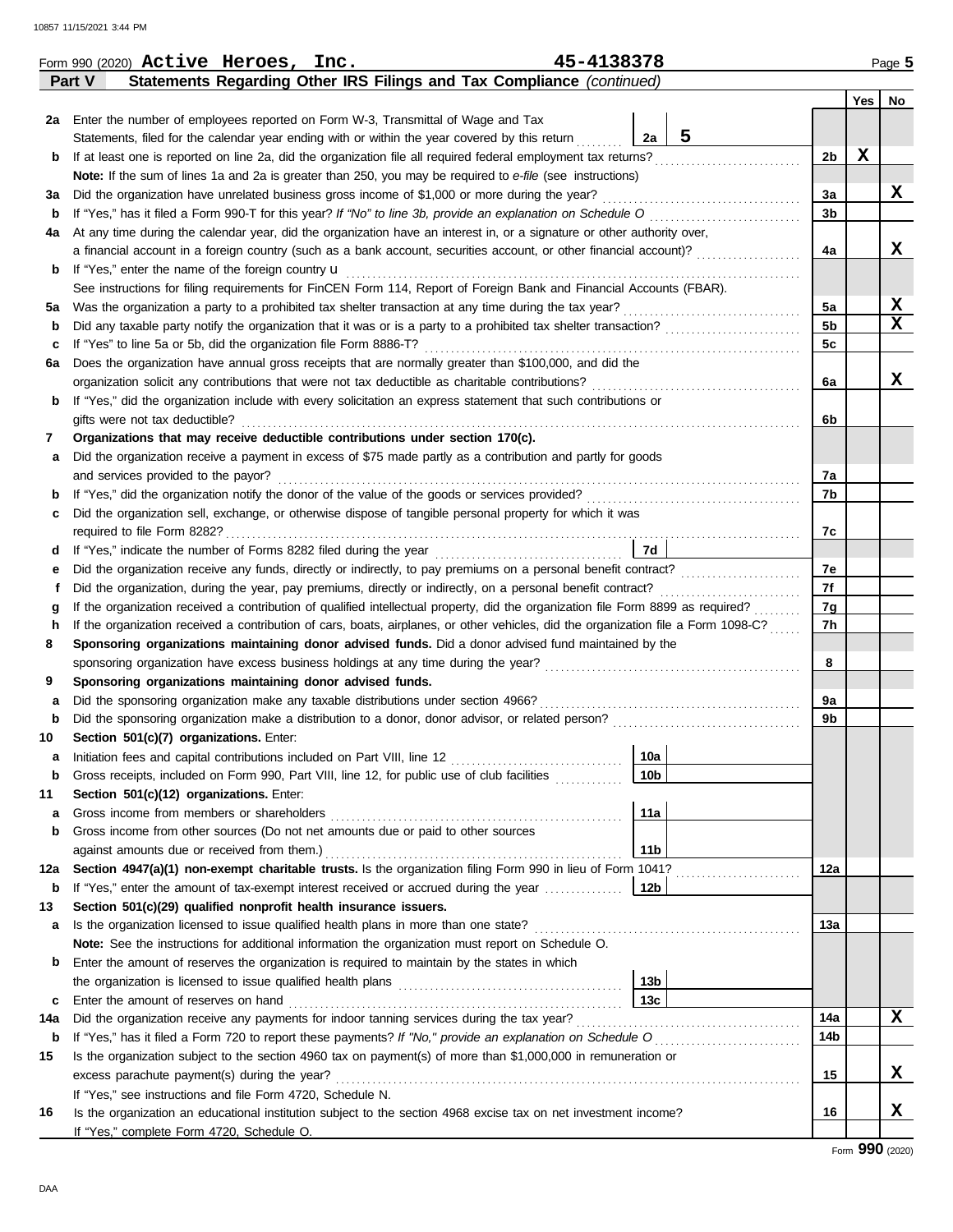|             | 45-4138378<br>Form 990 (2020) $\texttt{Active}$ Heroes, Inc.                                                                        |                 |     | Page 6          |
|-------------|-------------------------------------------------------------------------------------------------------------------------------------|-----------------|-----|-----------------|
|             | Governance, Management, and Disclosure For each "Yes" response to lines 2 through 7b below, and for a "No"<br>Part VI               |                 |     |                 |
|             | response to line 8a, 8b, or 10b below, describe the circumstances, processes, or changes on Schedule O. See instructions.           |                 |     |                 |
|             |                                                                                                                                     |                 |     |                 |
|             | Section A. Governing Body and Management                                                                                            |                 |     |                 |
|             |                                                                                                                                     |                 | Yes | No              |
| 1а          | 8<br>1a<br>Enter the number of voting members of the governing body at the end of the tax year                                      |                 |     |                 |
|             | If there are material differences in voting rights among members of the governing body, or                                          |                 |     |                 |
|             | if the governing body delegated broad authority to an executive committee or similar                                                |                 |     |                 |
|             | committee, explain on Schedule O.                                                                                                   |                 |     |                 |
| b           | 7<br>1 <sub>b</sub><br>Enter the number of voting members included on line 1a, above, who are independent                           |                 |     |                 |
| 2           | Did any officer, director, trustee, or key employee have a family relationship or a business relationship with                      |                 |     |                 |
|             | any other officer, director, trustee, or key employee?                                                                              | 2               |     | х               |
| 3           | Did the organization delegate control over management duties customarily performed by or under the direct                           |                 |     |                 |
|             | supervision of officers, directors, trustees, or key employees to a management company or other person?                             | 3               |     | X               |
| 4           | Did the organization make any significant changes to its governing documents since the prior Form 990 was filed?                    | 4               |     | X               |
| 5           | Did the organization become aware during the year of a significant diversion of the organization's assets?                          | 5               |     | X               |
| 6           | Did the organization have members or stockholders?                                                                                  | 6               |     | X               |
| 7a          | Did the organization have members, stockholders, or other persons who had the power to elect or appoint                             |                 |     |                 |
|             | one or more members of the governing body?                                                                                          | 7a              |     | x               |
| b           | Are any governance decisions of the organization reserved to (or subject to approval by) members,                                   |                 |     |                 |
|             | stockholders, or persons other than the governing body?                                                                             | 7b              |     | x               |
| 8           | Did the organization contemporaneously document the meetings held or written actions undertaken during the year by the following:   |                 |     |                 |
| а           | The governing body?                                                                                                                 | 8а              | x   |                 |
| $\mathbf b$ | Each committee with authority to act on behalf of the governing body?                                                               | 8b              | X   |                 |
| 9           | Is there any officer, director, trustee, or key employee listed in Part VII, Section A, who cannot be reached at                    |                 |     |                 |
|             |                                                                                                                                     | 9               |     | x               |
|             | Section B. Policies (This Section B requests information about policies not required by the Internal Revenue Code.)                 |                 |     |                 |
|             |                                                                                                                                     |                 | Yes | No              |
| 10a         | Did the organization have local chapters, branches, or affiliates?                                                                  | 10a             |     | x               |
| b           | If "Yes," did the organization have written policies and procedures governing the activities of such chapters,                      |                 |     |                 |
|             | affiliates, and branches to ensure their operations are consistent with the organization's exempt purposes?                         | 10b             |     |                 |
| 11a         | Has the organization provided a complete copy of this Form 990 to all members of its governing body before filing the form?         | 11a             |     | x               |
| b           | Describe in Schedule O the process, if any, used by the organization to review this Form 990.                                       |                 |     |                 |
| 12a         | Did the organization have a written conflict of interest policy? If "No," go to line 13                                             | 12a             |     | x               |
| b           | Were officers, directors, or trustees, and key employees required to disclose annually interests that could give rise to conflicts? | 12 <sub>b</sub> |     |                 |
| c           | Did the organization regularly and consistently monitor and enforce compliance with the policy? If "Yes,"                           |                 |     |                 |
|             | describe in Schedule O how this was done                                                                                            | 12c             |     |                 |
| 13          | Did the organization have a written whistleblower policy?                                                                           | 13              |     | X               |
| 14          | Did the organization have a written document retention and destruction policy?                                                      | 14              |     | X               |
| 15          | Did the process for determining compensation of the following persons include a review and approval by                              |                 |     |                 |
|             | independent persons, comparability data, and contemporaneous substantiation of the deliberation and decision?                       |                 |     |                 |
| а           | The organization's CEO, Executive Director, or top management official                                                              | 15a             |     | x               |
| b           | Other officers or key employees of the organization                                                                                 | 15 <sub>b</sub> |     | $\mathbf x$     |
|             | If "Yes" to line 15a or 15b, describe the process in Schedule O (see instructions).                                                 |                 |     |                 |
| 16a         | Did the organization invest in, contribute assets to, or participate in a joint venture or similar arrangement                      |                 |     |                 |
|             | with a taxable entity during the year?                                                                                              | 16a             |     | X               |
| b           | If "Yes," did the organization follow a written policy or procedure requiring the organization to evaluate its                      |                 |     |                 |
|             | participation in joint venture arrangements under applicable federal tax law, and take steps to safeguard the                       |                 |     |                 |
|             |                                                                                                                                     | 16b             |     |                 |
|             | <b>Section C. Disclosure</b>                                                                                                        |                 |     |                 |
| 17          | List the states with which a copy of this Form 990 is required to be filed $\mathsf{u}$ None                                        |                 |     |                 |
| 18          | Section 6104 requires an organization to make its Forms 1023 (1024 or 1024-A, if applicable), 990, and 990-T (Section 501(c)        |                 |     |                 |
|             | (3)s only) available for public inspection. Indicate how you made these available. Check all that apply.                            |                 |     |                 |
|             | Another's website<br>Own website<br>Upon request<br>Other (explain on Schedule O)                                                   |                 |     |                 |
| 19          | Describe on Schedule O whether (and if so, how) the organization made its governing documents, conflict of interest policy, and     |                 |     |                 |
|             | financial statements available to the public during the tax year.                                                                   |                 |     |                 |
| 20          | State the name, address, and telephone number of the person who possesses the organization's books and records u                    |                 |     |                 |
|             | Matt Monteiro<br>9850 Von Allmen Court                                                                                              |                 |     |                 |
|             | 40241<br>Louisville<br>KY                                                                                                           | 502-386-3815    |     |                 |
| DAA         |                                                                                                                                     |                 |     | Form 990 (2020) |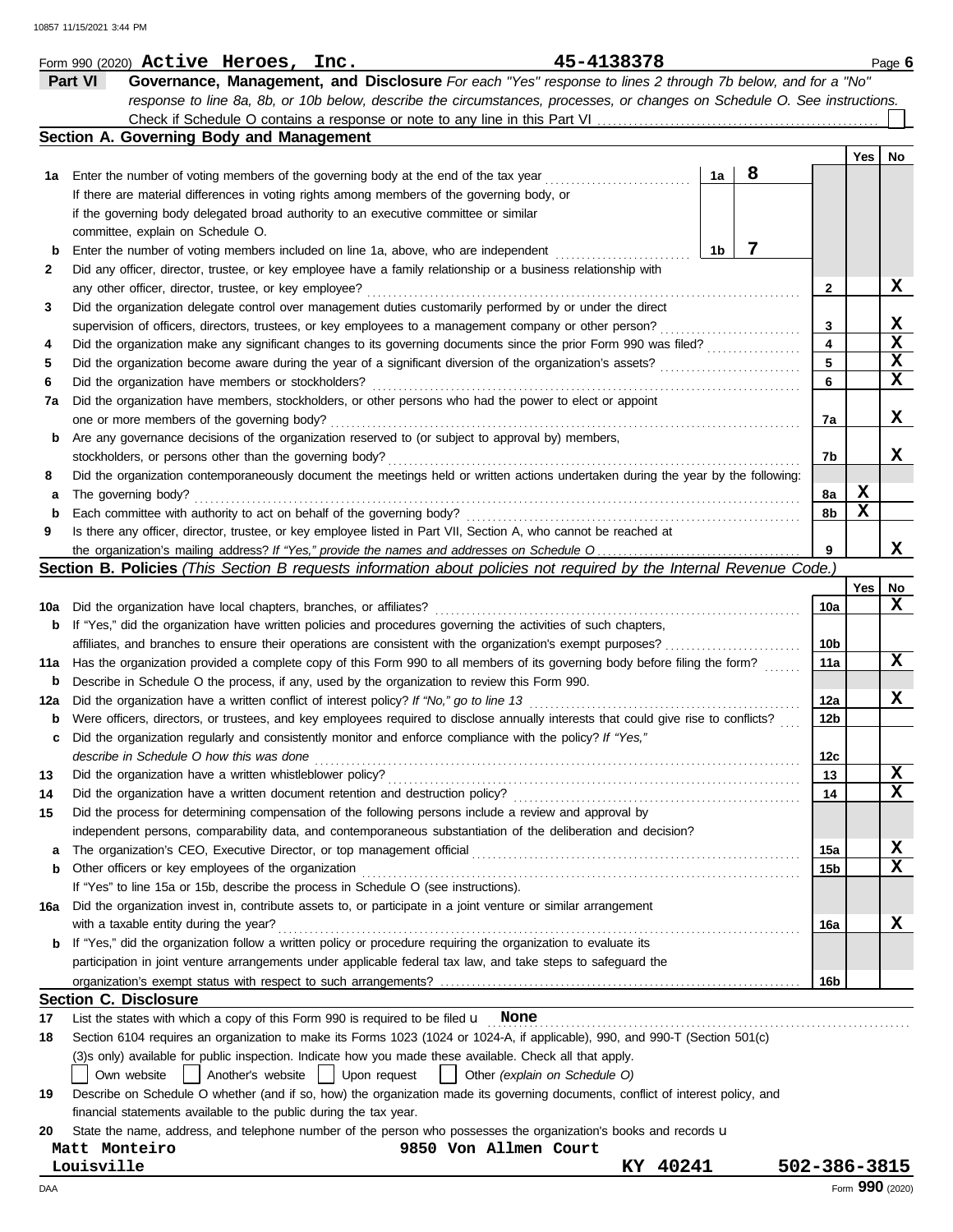|                 | Form 990 (2020) Active Heroes, Inc.                                                                                                                           |  |  | 45-4138378                                                                                                                                                                                                                          | Page 7 |  |  |  |  |
|-----------------|---------------------------------------------------------------------------------------------------------------------------------------------------------------|--|--|-------------------------------------------------------------------------------------------------------------------------------------------------------------------------------------------------------------------------------------|--------|--|--|--|--|
| <b>Part VII</b> |                                                                                                                                                               |  |  | Compensation of Officers, Directors, Trustees, Key Employees, Highest Compensated Employees, and                                                                                                                                    |        |  |  |  |  |
|                 | <b>Independent Contractors</b>                                                                                                                                |  |  |                                                                                                                                                                                                                                     |        |  |  |  |  |
|                 |                                                                                                                                                               |  |  |                                                                                                                                                                                                                                     |        |  |  |  |  |
| Section A.      |                                                                                                                                                               |  |  | Officers, Directors, Trustees, Key Employees, and Highest Compensated Employees                                                                                                                                                     |        |  |  |  |  |
|                 | 1a Complete this table for all persons required to be listed. Report compensation for the calendar year ending with or within the<br>organization's tax year. |  |  |                                                                                                                                                                                                                                     |        |  |  |  |  |
|                 |                                                                                                                                                               |  |  | • List all of the organization's current officers, directors, trustees (whether individuals or organizations), regardless of amount of<br>compensation. Enter -0- in columns $(D)$ , $(E)$ , and $(F)$ if no compensation was paid. |        |  |  |  |  |
|                 |                                                                                                                                                               |  |  | • List all of the organization's current key employees, if any. See instructions for definition of "key employee."                                                                                                                  |        |  |  |  |  |
|                 |                                                                                                                                                               |  |  | • List the organization's five current highest compensated employees (other than an officer, director, trustee, or key employee)                                                                                                    |        |  |  |  |  |

who received reportable compensation (Box 5 of Form W-2 and/or Box 7 of Form 1099-MISC) of more than \$100,000 from the organization and any related organizations. **•**

List all of the organization's **former** officers, key employees, and highest compensated employees who received more than • List all of the organization's **former** officers, key employees, and highest compensate \$100,000 of reportable compensation from the organization and any related organizations.

List all of the organization's **former directors or trustees** that received, in the capacity as a former director or trustee of the organization, more than \$10,000 of reportable compensation from the organization and any related organizations. See instructions for the order in which to list the persons above. **•**

Check this box if neither the organization nor any related organization compensated any current officer, director, or trustee.

| (A)<br>Name and title         | (B)<br>Average<br>hours<br>per week<br>(list any<br>hours for |                                   |                          | (C)<br>Position |              | (do not check more than one<br>box, unless person is both an<br>officer and a director/trustee) |        | (D)<br>Reportable<br>compensation<br>from the<br>organization<br>(W-2/1099-MISC) | (E)<br>Reportable<br>compensation<br>from related<br>organizations<br>(W-2/1099-MISC) | (F)<br>Estimated amount<br>of other<br>compensation<br>from the<br>organization and |
|-------------------------------|---------------------------------------------------------------|-----------------------------------|--------------------------|-----------------|--------------|-------------------------------------------------------------------------------------------------|--------|----------------------------------------------------------------------------------|---------------------------------------------------------------------------------------|-------------------------------------------------------------------------------------|
|                               | related<br>organizations<br>below<br>dotted line)             | Individual trustee<br>or director | Institutional<br>trustee | Officer         | Key employee | Highest compensated<br>empbyee                                                                  | Former |                                                                                  |                                                                                       | related organizations                                                               |
| (1) Patrick Fox               |                                                               |                                   |                          |                 |              |                                                                                                 |        |                                                                                  |                                                                                       |                                                                                     |
| Executive Director            | 40.00<br>0.00                                                 |                                   |                          | $\mathbf x$     |              |                                                                                                 |        | 42,500                                                                           | 0                                                                                     | 0                                                                                   |
| (2) Don Barbier               |                                                               |                                   |                          |                 |              |                                                                                                 |        |                                                                                  |                                                                                       |                                                                                     |
|                               | 10.00                                                         |                                   |                          |                 |              |                                                                                                 |        |                                                                                  |                                                                                       |                                                                                     |
| Vice Chairman                 | 0.00                                                          | $\mathbf x$                       |                          |                 |              |                                                                                                 |        | 0                                                                                | 0                                                                                     | $\mathbf 0$                                                                         |
| (3) Sanford Berenberg         |                                                               |                                   |                          |                 |              |                                                                                                 |        |                                                                                  |                                                                                       |                                                                                     |
|                               | 10.00                                                         |                                   |                          |                 |              |                                                                                                 |        |                                                                                  |                                                                                       | $\mathbf 0$                                                                         |
| Secretary<br>(4) Todd Dunn    | 0.00                                                          | $\mathbf x$                       |                          |                 |              |                                                                                                 |        | 0                                                                                | 0                                                                                     |                                                                                     |
|                               | 10.00                                                         |                                   |                          |                 |              |                                                                                                 |        |                                                                                  |                                                                                       |                                                                                     |
| Board Member                  | 0.00                                                          | $\mathbf x$                       |                          |                 |              |                                                                                                 |        | 0                                                                                | 0                                                                                     | $\mathbf 0$                                                                         |
| (5) Isaac LaFond              |                                                               |                                   |                          |                 |              |                                                                                                 |        |                                                                                  |                                                                                       |                                                                                     |
|                               | 10.00                                                         |                                   |                          |                 |              |                                                                                                 |        |                                                                                  |                                                                                       |                                                                                     |
| Chairman                      | 0.00                                                          | $\mathbf x$                       |                          |                 |              |                                                                                                 |        | 0                                                                                | 0                                                                                     | $\mathbf 0$                                                                         |
| (6) David Lewis               |                                                               |                                   |                          |                 |              |                                                                                                 |        |                                                                                  |                                                                                       |                                                                                     |
|                               | 10.00<br>0.00                                                 | $\mathbf x$                       |                          | $\mathbf x$     |              |                                                                                                 |        | 0                                                                                | 0                                                                                     | $\mathbf 0$                                                                         |
| Treasurer<br>(7) Steven Matly |                                                               |                                   |                          |                 |              |                                                                                                 |        |                                                                                  |                                                                                       |                                                                                     |
|                               | 10.00                                                         |                                   |                          |                 |              |                                                                                                 |        |                                                                                  |                                                                                       |                                                                                     |
| Board Member                  | 0.00                                                          | $\mathbf x$                       |                          |                 |              |                                                                                                 |        | 0                                                                                | 0                                                                                     | 0                                                                                   |
| Thompson<br>(8) Jacqueline    |                                                               |                                   |                          |                 |              |                                                                                                 |        |                                                                                  |                                                                                       |                                                                                     |
|                               | 10.00                                                         |                                   |                          |                 |              |                                                                                                 |        |                                                                                  |                                                                                       |                                                                                     |
| Board Member                  | 0.00                                                          | $\mathbf x$                       |                          |                 |              |                                                                                                 |        | 0                                                                                | 0                                                                                     | $\mathbf 0$                                                                         |
| (9)                           |                                                               |                                   |                          |                 |              |                                                                                                 |        |                                                                                  |                                                                                       |                                                                                     |
|                               |                                                               |                                   |                          |                 |              |                                                                                                 |        |                                                                                  |                                                                                       |                                                                                     |
| (10)                          |                                                               |                                   |                          |                 |              |                                                                                                 |        |                                                                                  |                                                                                       |                                                                                     |
|                               |                                                               |                                   |                          |                 |              |                                                                                                 |        |                                                                                  |                                                                                       |                                                                                     |
| (11)                          |                                                               |                                   |                          |                 |              |                                                                                                 |        |                                                                                  |                                                                                       |                                                                                     |
|                               |                                                               |                                   |                          |                 |              |                                                                                                 |        |                                                                                  |                                                                                       |                                                                                     |
|                               |                                                               |                                   |                          |                 |              |                                                                                                 |        |                                                                                  |                                                                                       |                                                                                     |

Form **990** (2020)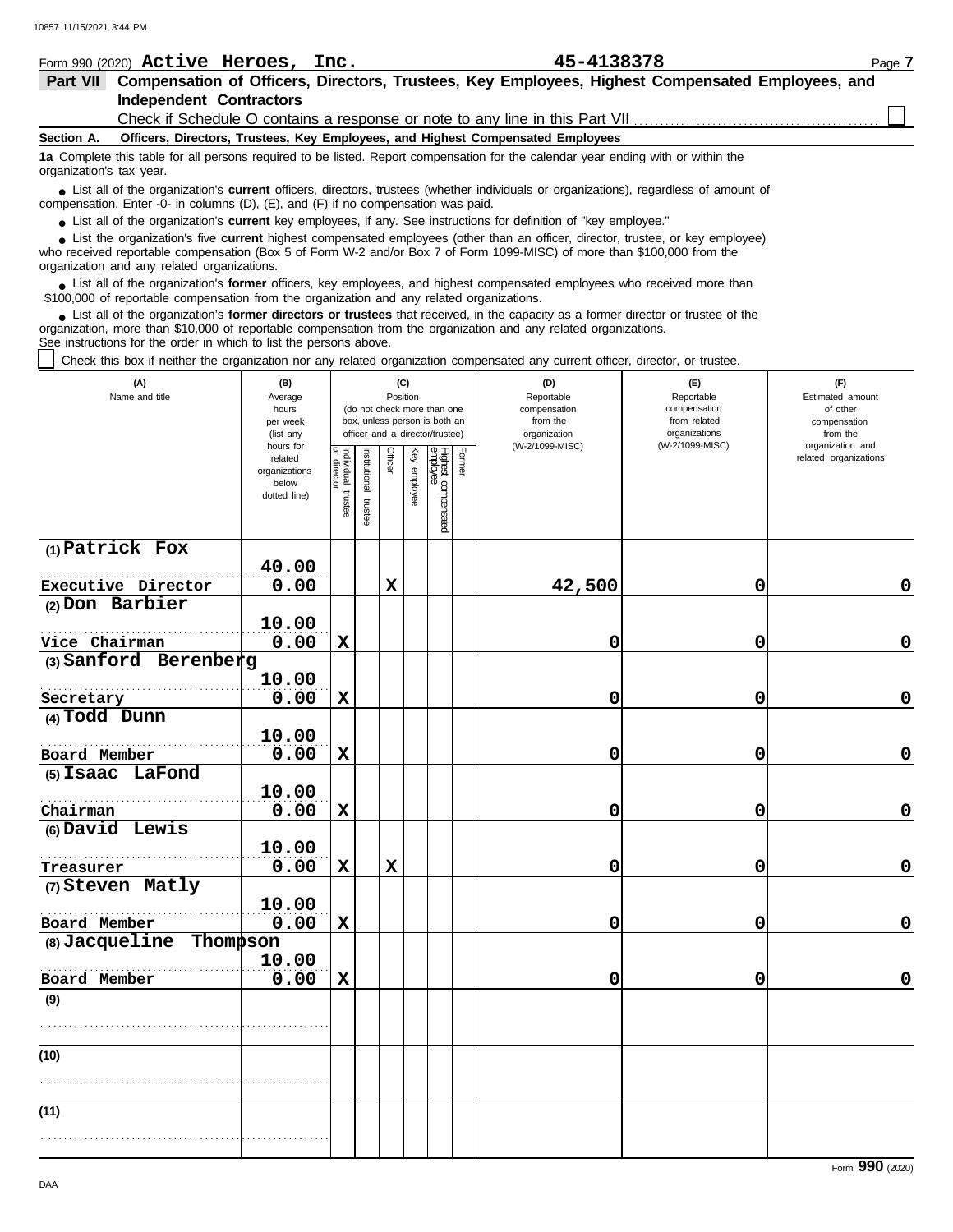|                   | 10857 11/15/2021 3:44 PM | Form 990 (2020) Active Heroes, Inc.                                                                |                                                                |                                   |                          |                |                 |                                                                                                 |        | 45-4138378                                                                                                                                                                                                           |                                                                                                                                  |                                                                 | Page 8              |
|-------------------|--------------------------|----------------------------------------------------------------------------------------------------|----------------------------------------------------------------|-----------------------------------|--------------------------|----------------|-----------------|-------------------------------------------------------------------------------------------------|--------|----------------------------------------------------------------------------------------------------------------------------------------------------------------------------------------------------------------------|----------------------------------------------------------------------------------------------------------------------------------|-----------------------------------------------------------------|---------------------|
|                   | <b>Part VII</b>          | (A)<br>Name and title                                                                              | (B)<br>Average<br>hours<br>per week<br>(list any               |                                   |                          |                | (C)<br>Position | (do not check more than one<br>box, unless person is both an<br>officer and a director/trustee) |        | Section A. Officers, Directors, Trustees, Key Employees, and Highest Compensated Employees (continued)<br>(D)<br>Reportable<br>compensation<br>from the<br>organization                                              | (E)<br>Reportable<br>compensation<br>from related<br>organizations                                                               | (F)<br>Estimated amount<br>of other<br>compensation<br>from the |                     |
|                   |                          |                                                                                                    | hours for<br>related<br>organizations<br>below<br>dotted line) | Individual trustee<br>or director | Institutional<br>trustee | <b>Officer</b> | Key employee    | Highest compensated<br>employee                                                                 | Former | (W-2/1099-MISC)                                                                                                                                                                                                      | (W-2/1099-MISC)                                                                                                                  | organization and<br>related organizations                       |                     |
|                   |                          |                                                                                                    |                                                                |                                   |                          |                |                 |                                                                                                 |        |                                                                                                                                                                                                                      |                                                                                                                                  |                                                                 |                     |
|                   |                          |                                                                                                    |                                                                |                                   |                          |                |                 |                                                                                                 |        |                                                                                                                                                                                                                      |                                                                                                                                  |                                                                 |                     |
|                   |                          |                                                                                                    |                                                                |                                   |                          |                |                 |                                                                                                 |        |                                                                                                                                                                                                                      |                                                                                                                                  |                                                                 |                     |
|                   |                          |                                                                                                    |                                                                |                                   |                          |                |                 |                                                                                                 |        |                                                                                                                                                                                                                      |                                                                                                                                  |                                                                 |                     |
|                   |                          |                                                                                                    |                                                                |                                   |                          |                |                 |                                                                                                 |        |                                                                                                                                                                                                                      |                                                                                                                                  |                                                                 |                     |
|                   |                          |                                                                                                    |                                                                |                                   |                          |                |                 |                                                                                                 |        |                                                                                                                                                                                                                      |                                                                                                                                  |                                                                 |                     |
|                   |                          |                                                                                                    |                                                                |                                   |                          |                |                 |                                                                                                 |        |                                                                                                                                                                                                                      |                                                                                                                                  |                                                                 |                     |
|                   |                          |                                                                                                    |                                                                |                                   |                          |                |                 |                                                                                                 |        |                                                                                                                                                                                                                      |                                                                                                                                  |                                                                 |                     |
|                   |                          | c Total from continuation sheets to Part VII, Section A                                            |                                                                |                                   |                          |                |                 |                                                                                                 | u      | 42,500<br>42,500                                                                                                                                                                                                     |                                                                                                                                  |                                                                 |                     |
| d<br>$\mathbf{2}$ |                          | Total (add lines 1b and 1c)<br>reportable compensation from the organization $\boldsymbol{\cup}$ 0 |                                                                |                                   |                          |                |                 |                                                                                                 | u      | Total number of individuals (including but not limited to those listed above) who received more than \$100,000 of                                                                                                    |                                                                                                                                  |                                                                 |                     |
| 3                 |                          |                                                                                                    |                                                                |                                   |                          |                |                 |                                                                                                 |        | Did the organization list any former officer, director, trustee, key employee, or highest compensated                                                                                                                |                                                                                                                                  | Yes                                                             | $\overline{N}$      |
| 4                 |                          |                                                                                                    |                                                                |                                   |                          |                |                 |                                                                                                 |        | For any individual listed on line 1a, is the sum of reportable compensation and other compensation from the<br>organization and related organizations greater than \$150,000? If "Yes," complete Schedule J for such |                                                                                                                                  | 3                                                               | X                   |
| 5                 |                          |                                                                                                    |                                                                |                                   |                          |                |                 |                                                                                                 |        | Did any person listed on line 1a receive or accrue compensation from any unrelated organization or individual                                                                                                        |                                                                                                                                  | 4                                                               | X<br>$\mathbf x$    |
|                   |                          | Section B. Independent Contractors                                                                 |                                                                |                                   |                          |                |                 |                                                                                                 |        |                                                                                                                                                                                                                      |                                                                                                                                  | 5                                                               |                     |
| 1                 |                          |                                                                                                    |                                                                |                                   |                          |                |                 |                                                                                                 |        | Complete this table for your five highest compensated independent contractors that received more than \$100,000 of                                                                                                   | compensation from the organization. Report compensation for the calendar year ending with or within the organization's tax year. |                                                                 |                     |
|                   |                          |                                                                                                    | (A)<br>Name and business address                               |                                   |                          |                |                 |                                                                                                 |        |                                                                                                                                                                                                                      | (B)<br>Description of services                                                                                                   |                                                                 | (C)<br>Compensation |
|                   |                          |                                                                                                    |                                                                |                                   |                          |                |                 |                                                                                                 |        |                                                                                                                                                                                                                      |                                                                                                                                  |                                                                 |                     |
|                   |                          |                                                                                                    |                                                                |                                   |                          |                |                 |                                                                                                 |        |                                                                                                                                                                                                                      |                                                                                                                                  |                                                                 |                     |
|                   |                          |                                                                                                    |                                                                |                                   |                          |                |                 |                                                                                                 |        |                                                                                                                                                                                                                      |                                                                                                                                  |                                                                 |                     |
| 2                 |                          | received more than \$100,000 of compensation from the organization u                               |                                                                |                                   |                          |                |                 |                                                                                                 |        | Total number of independent contractors (including but not limited to those listed above) who                                                                                                                        | 0                                                                                                                                |                                                                 |                     |

|  |  |  |  |  |  |  |  |  |  |  | received more than \$100,000 of compensation from the organization u |  |
|--|--|--|--|--|--|--|--|--|--|--|----------------------------------------------------------------------|--|
|--|--|--|--|--|--|--|--|--|--|--|----------------------------------------------------------------------|--|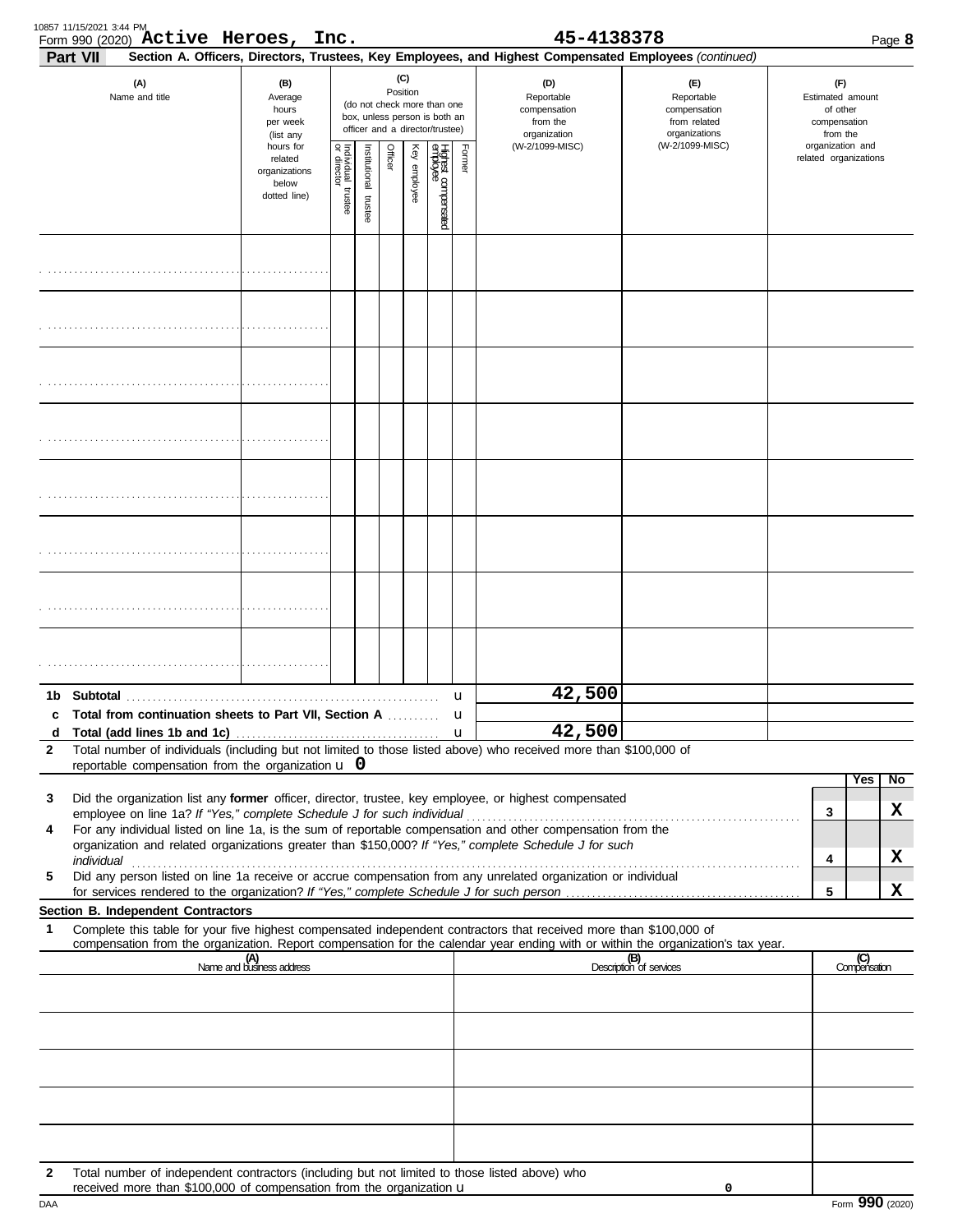**Part VIII Statement of Revenue**

### Form 990 (2020) Page **9 Active Heroes, Inc. 45-4138378**

|                                                                  |     |                                                                                        |                |          |                |                      |                      | (A)<br>Total revenue | (B)<br>Related or exempt<br>function revenue | (C)<br>Unrelated<br>business revenue | (D)<br>Revenue excluded<br>from tax under<br>sections 512-514 |
|------------------------------------------------------------------|-----|----------------------------------------------------------------------------------------|----------------|----------|----------------|----------------------|----------------------|----------------------|----------------------------------------------|--------------------------------------|---------------------------------------------------------------|
|                                                                  |     | 1a Federated campaigns                                                                 |                |          | 1a             |                      |                      |                      |                                              |                                      |                                                               |
| <b>Contributions, Gifts, Grants</b><br>and Other Similar Amounts |     | <b>b</b> Membership dues <i></i>                                                       |                |          | 1 <sub>b</sub> |                      |                      |                      |                                              |                                      |                                                               |
|                                                                  |     | c Fundraising events                                                                   |                |          | 1 <sub>c</sub> |                      |                      |                      |                                              |                                      |                                                               |
|                                                                  |     | d Related organizations                                                                |                |          | 1 <sub>d</sub> |                      |                      |                      |                                              |                                      |                                                               |
|                                                                  |     | e Government grants (contributions)                                                    |                |          | 1e             |                      |                      |                      |                                              |                                      |                                                               |
|                                                                  |     | f All other contributions, gifts, grants,                                              |                |          |                |                      |                      |                      |                                              |                                      |                                                               |
|                                                                  |     | and similar amounts not induded above                                                  |                |          | 1f             | 420,011              |                      |                      |                                              |                                      |                                                               |
|                                                                  |     | <b>g</b> Noncash contributions included in lines 1a-1f , $\parallel$ 1g $\parallel$ \$ |                |          |                |                      |                      |                      |                                              |                                      |                                                               |
|                                                                  |     |                                                                                        |                |          |                |                      | $\mathbf{u}$         | 420,011              |                                              |                                      |                                                               |
|                                                                  |     |                                                                                        |                |          |                | <b>Business Code</b> |                      |                      |                                              |                                      |                                                               |
|                                                                  | 2a  |                                                                                        |                |          |                |                      |                      |                      |                                              |                                      |                                                               |
| Program Service<br>Revenue                                       | b   |                                                                                        |                |          |                |                      |                      |                      |                                              |                                      |                                                               |
|                                                                  | c   |                                                                                        |                |          |                |                      |                      |                      |                                              |                                      |                                                               |
|                                                                  | d   |                                                                                        |                |          |                |                      |                      |                      |                                              |                                      |                                                               |
|                                                                  |     |                                                                                        |                |          |                |                      |                      |                      |                                              |                                      |                                                               |
|                                                                  |     |                                                                                        |                |          |                |                      |                      |                      |                                              |                                      |                                                               |
|                                                                  |     |                                                                                        |                |          |                |                      | u                    |                      |                                              |                                      |                                                               |
|                                                                  | 3   | Investment income (including dividends, interest, and                                  |                |          |                |                      |                      |                      |                                              |                                      |                                                               |
|                                                                  |     | other similar amounts)                                                                 |                |          |                |                      | u                    | 13,348               | 13,348                                       |                                      |                                                               |
|                                                                  | 4   | Income from investment of tax-exempt bond proceeds                                     |                |          |                |                      | u                    |                      |                                              |                                      |                                                               |
|                                                                  | 5   |                                                                                        |                |          |                |                      | u                    |                      |                                              |                                      |                                                               |
|                                                                  |     |                                                                                        |                | (i) Real |                | (ii) Personal        |                      |                      |                                              |                                      |                                                               |
|                                                                  |     | 6a Gross rents                                                                         | 6a             |          |                |                      |                      |                      |                                              |                                      |                                                               |
|                                                                  |     | <b>b</b> Less: rental expenses                                                         | 6b             |          |                |                      |                      |                      |                                              |                                      |                                                               |
|                                                                  |     | <b>c</b> Rental inc. or (loss)                                                         | 6c             |          |                |                      |                      |                      |                                              |                                      |                                                               |
|                                                                  |     |                                                                                        |                |          |                |                      | u                    |                      |                                              |                                      |                                                               |
|                                                                  |     | <b>7a</b> Gross amount from<br>sales of assets<br>7a                                   | (i) Securities |          | (ii) Other     |                      |                      |                      |                                              |                                      |                                                               |
|                                                                  |     | other than inventory                                                                   |                |          |                |                      |                      |                      |                                              |                                      |                                                               |
| Revenue                                                          |     | $b$ Less: $\cos$ or other                                                              |                |          |                |                      |                      |                      |                                              |                                      |                                                               |
|                                                                  |     | basis and sales exps.                                                                  | 7b             |          |                |                      |                      |                      |                                              |                                      |                                                               |
|                                                                  |     | c Gain or (loss)                                                                       | 7c             |          |                |                      |                      |                      |                                              |                                      |                                                               |
| <b>Other</b>                                                     |     |                                                                                        |                |          |                |                      | u                    |                      |                                              |                                      |                                                               |
|                                                                  |     | 8a Gross income from fundraising events                                                |                |          |                |                      |                      |                      |                                              |                                      |                                                               |
|                                                                  |     |                                                                                        |                |          |                |                      |                      |                      |                                              |                                      |                                                               |
|                                                                  |     | of contributions reported on line 1c).                                                 |                |          | 8а             |                      |                      |                      |                                              |                                      |                                                               |
|                                                                  |     | See Part IV, line 18<br><b>b</b> Less: direct expenses                                 |                |          | 8b             |                      |                      |                      |                                              |                                      |                                                               |
|                                                                  |     | c Net income or (loss) from fundraising events                                         |                |          |                |                      | u                    |                      |                                              |                                      |                                                               |
|                                                                  |     | 9a Gross income from gaming activities.                                                |                |          |                |                      |                      |                      |                                              |                                      |                                                               |
|                                                                  |     | See Part IV, line 19 $\ldots$                                                          |                |          | 9а             |                      |                      |                      |                                              |                                      |                                                               |
|                                                                  |     | <b>b</b> Less: direct expenses <i>minimum</i>                                          |                |          | 9 <sub>b</sub> |                      |                      |                      |                                              |                                      |                                                               |
|                                                                  |     | c Net income or (loss) from gaming activities                                          |                |          |                |                      | u                    |                      |                                              |                                      |                                                               |
|                                                                  |     | 10a Gross sales of inventory, less                                                     |                |          |                |                      |                      |                      |                                              |                                      |                                                               |
|                                                                  |     | returns and allowances                                                                 |                |          | 10a            |                      |                      |                      |                                              |                                      |                                                               |
|                                                                  |     | <b>b</b> Less: cost of goods sold                                                      |                |          | 10b            |                      |                      |                      |                                              |                                      |                                                               |
|                                                                  |     | c Net income or (loss) from sales of inventory                                         |                |          |                |                      | $\mathbf{u}$         |                      |                                              |                                      |                                                               |
|                                                                  |     |                                                                                        |                |          |                |                      | <b>Business Code</b> |                      |                                              |                                      |                                                               |
| Miscellaneous<br>Revenue                                         | 11a |                                                                                        |                |          |                |                      |                      |                      |                                              |                                      |                                                               |
|                                                                  | b   |                                                                                        |                |          |                |                      |                      |                      |                                              |                                      |                                                               |
|                                                                  | с   |                                                                                        |                |          |                |                      |                      |                      |                                              |                                      |                                                               |
|                                                                  |     |                                                                                        |                |          |                |                      |                      |                      |                                              |                                      |                                                               |
|                                                                  |     |                                                                                        |                |          |                |                      | u                    |                      |                                              |                                      |                                                               |
|                                                                  |     |                                                                                        |                |          |                |                      | $\mathbf{u}$         | 433,359              | 13,348                                       | 0                                    | 0                                                             |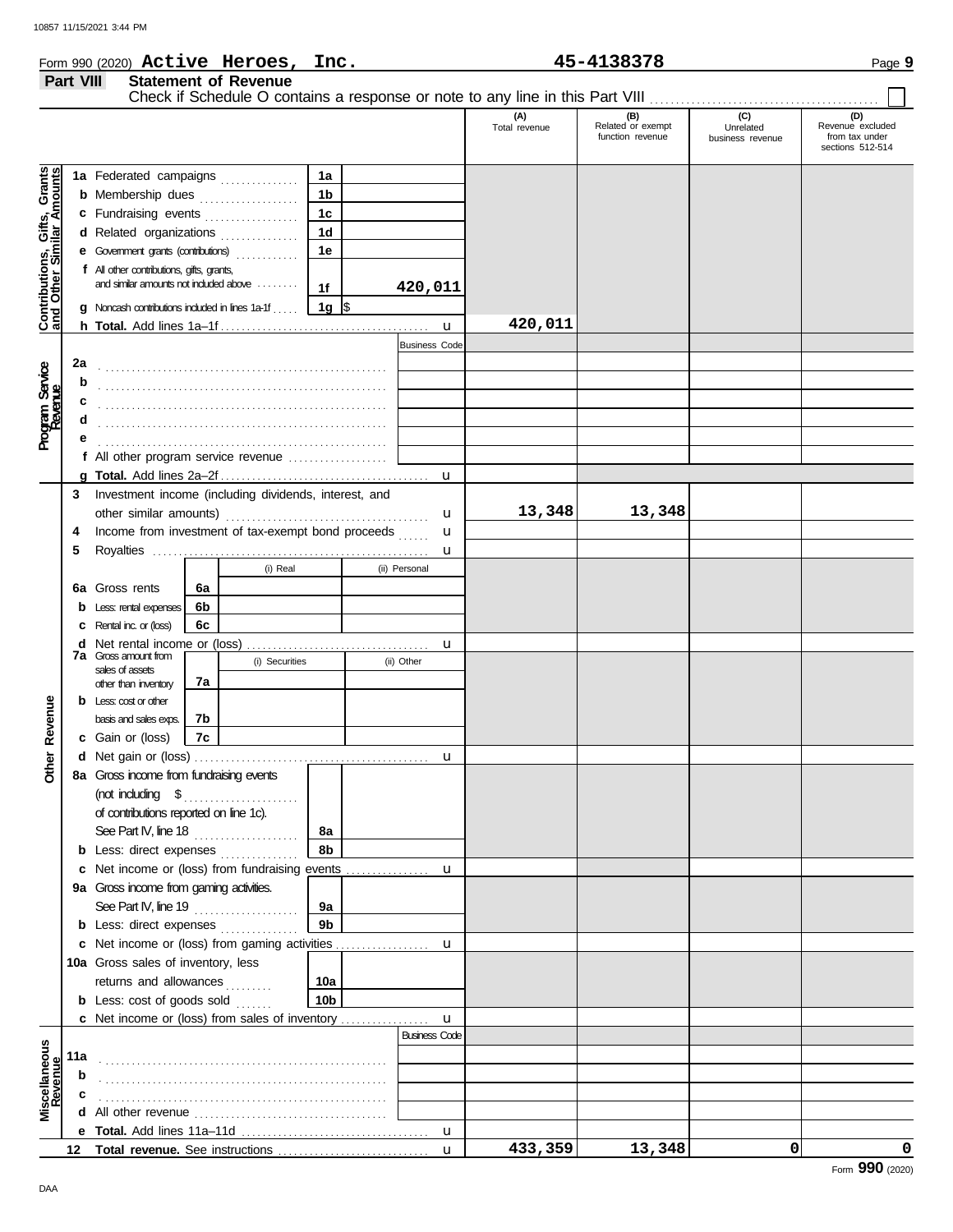### **Part IX Statement of Functional Expenses** Form 990 (2020) Page **10 Active Heroes, Inc. 45-4138378** *Section 501(c)(3) and 501(c)(4) organizations must complete all columns. All other organizations must complete column (A). Do not include amounts reported on lines 6b, 7b, 8b, 9b, and 10b of Part VIII.* **1 2 3 4 5** Grants and other assistance to domestic organizations and domestic governments. See Part IV, line 21 Grants and other assistance to domestic individuals. See Part IV, line 22 Grants and other assistance to foreign organizations, foreign governments, and foreign individuals. See Part IV, lines 15 and 16 Benefits paid to or for members . . . . . . . . . . . . . Compensation of current officers, directors, **(A) (B) (C) (D)** Total expenses **Program service** Management and expenses and in the qeneral expenses Fundraising expenses Check if Schedule O contains a response or note to any line in this Part IX . . . . . . . . . . . . . . . . . . . . . . . . . . . . . . . . . . . . . . . . . . . . . . . . . . . . . . . . . . . . . . . . **42,500 34,000 4,250 4,250**

**71,347 57,077 7,135 7,135**

**17,963 14,371 1,796 1,796**

**1,590 954 318 318**

**26,527 21,221 2,653 2,653**

**101,890 81,512 10,189 10,189**

**27,611 27,611**

**15,292 11,468 3,824**

**51,386 46,247 5,139**

**1,339 1,339**

**72,357 57,885 14,472**

**18,881 15,105 3,776**

**768 768**

**20,871 17,346 2,087 1,438**

**54,307 54,307**

**Contract Services** 15,654 22,827 22,827

**Software 30,452 15,226 15,226**

. . . . . . . . . . . . . . . . . . . . . . . . . . . . . . . . . . . . . . . . . . . . . . . **Misc Expense 15,653 12,522 3,131**

**15,947 9,995 5,952**

| 5. | Compensation of current officers, directors,      |  |
|----|---------------------------------------------------|--|
|    | trustees, and key employees                       |  |
| 6  | Compensation not included above to disqualified   |  |
|    | persons (as defined under section 4958(f)(1)) and |  |
|    | persons described in section 4958(c)(3)(B)        |  |
|    | Other salaries and wages                          |  |
|    |                                                   |  |

- **8** Pension plan accruals and contributions (include section 401(k) and 403(b) employer contributions)
- 
- **10** Payroll taxes . . . . . . . . . . . . . . . . . . . . . . . . . . . . . . . . . **11** Fees for services (nonemployees):
- 
- 
- 
- 
- **9**
- 

**c** Accounting . . . . . . . . . . . . . . . . . . . . . . . . . . . . . . . . . . . **d** Lobbying . . . . . . . . . . . . . . . . . . . . . . . . . . . . . . . . . . . . . **e** Professional fundraising services. See Part IV, line 17 f Investment management fees **. . . . . . . . . . .** . . **g** Other. (If line 11g amount exceeds 10% of line 25, column

Advertising and promotion . . . . . . . . . . . . . . . . . . . Office expenses . . . . . . . . . . . . . . . . . . . . . . . . . . . . . Information technology ....................... Royalties . . . . . . . . . . . . . . . . . . . . . . . . . . . . . . . . . . . . . Occupancy . . . . . . . . . . . . . . . . . . . . . . . . . . . . . . . . . . Travel . . . . . . . . . . . . . . . . . . . . . . . . . . . . . . . . . . . . . . . . Payments of travel or entertainment expenses for any federal, state, or local public officials Conferences, conventions, and meetings Interest . . . . . . . . . . . . . . . . . . . . . . . . . . . . . . . . . . . . . . Payments to affiliates . . . . . . . . . . . . . . . . . . . . . . . . Depreciation, depletion, and amortization Insurance . . . . . . . . . . . . . . . . . . . . . . . . . . . . . . . . . . . .

(A) amount, list line 11g expenses on Schedule O.)  $\ldots \ldots$ 

**24** Other expenses. Itemize expenses not covered

above (List miscellaneous expenses on line 24e. If line 24e amount exceeds 10% of line 25, column (A) amount, list line 24e expenses on Schedule O.)

. . . . . . . . . . . . . . . . . . . . . . . . . . . . . . . . . . . . . . . . . . . . . . .

. . . . . . . . . . . . . . . . . . . . . . . . . . . . . . . . . . . . . . . . . . . . . . .

**e** All other expenses . . . . . . . . . . . . . . . . . . . . . . . . . . .

**Total functional expenses.** Add lines 1 through 24e

**Joint costs.** Complete this line only if the

fundraising solicitation. Check here  $\mathbf{u}$  | if organization reported in column (B) joint costs from a combined educational campaign and

following SOP 98-2 (ASC 958-720) .

- 
- Other employee benefits ....................
	-
	- **a** Management ................................. **b** Legal . . . . . . . . . . . . . . . . . . . . . . . . . . . . . . . . . . . . . . . . .

**25 26**

> **a b c d**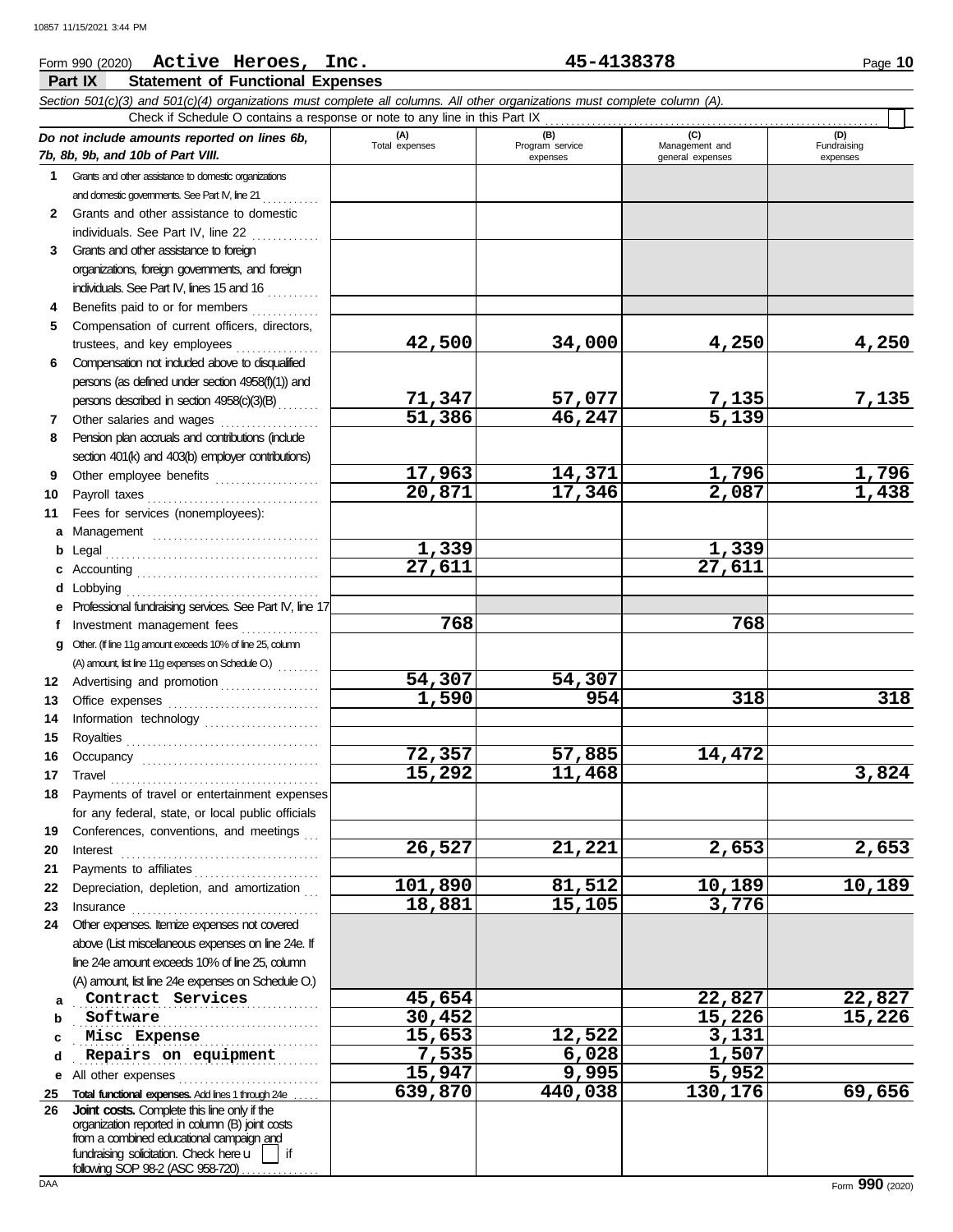### **Part X Balance Sheet** Check if Schedule O contains a response or note to any line in this Part X. **(A) (B)** Beginning of year | | End of year **250,643 163,156 1** Cash—non-interest-bearing . . . . . . . . . . . . . . . . . . . . . . . . . . . . . . . . . . . . . . . . . . . . . . . . . . . . . . . . . . . . . . **1 2 2** Savings and temporary cash investments . . . . . . . . . . . . . . . . . . . . . . . . . . . . . . . . . . . . . . . . . . . . . . . **3 3** Pledges and grants receivable, net . . . . . . . . . . . . . . . . . . . . . . . . . . . . . . . . . . . . . . . . . . . . . . . . . . . . . . **9,500 4 4** Accounts receivable, net . . . . . . . . . . . . . . . . . . . . . . . . . . . . . . . . . . . . . . . . . . . . . . . . . . . . . . . . . . . . . . . . . **5** Loans and other receivables from any current or former officer, director, trustee, key employee, creator or founder, substantial contributor, or 35% controlled entity or family member of any of these persons ............................. **5 6** Loans and other receivables from other disqualified persons (as defined **6** under section 4958(f)(1)), and persons described in section  $4958(c)(3)(B)$  ............. **Assets 7 7** Notes and loans receivable, net . . . . . . . . . . . . . . . . . . . . . . . . . . . . . . . . . . . . . . . . . . . . . . . . . . . . . . . . . . **88,794 89,099 8 8** Inventories for sale or use . . . . . . . . . . . . . . . . . . . . . . . . . . . . . . . . . . . . . . . . . . . . . . . . . . . . . . . . . . . . . . . . Prepaid expenses and deferred charges . . . . . . . . . . . . . . . . . . . . . . . . . . . . . . . . . . . . . . . . . . . . . . . . . **5,406 9 9 10a** Land, buildings, and equipment: cost or other basis. Complete Part VI of Schedule D ................. **10a 2,464,129 382,916 2,063,245 2,081,213 10c b** Less: accumulated depreciation . . . . . . . . . . . . . . . . . . 10b **106,878 11** Investments—publicly traded securities . . . . . . . . . . . . . . . . . . . . . . . . . . . . . . . . . . . . . . . . . . . . . . . . . . **11 12 12** Investments—other securities. See Part IV, line 11 . . . . . . . . . . . . . . . . . . . . . . . . . . . . . . . . . . . . . **13 13** Investments—program-related. See Part IV, line 11 . . . . . . . . . . . . . . . . . . . . . . . . . . . . . . . . . . . . . **14 14** Intangible assets . . . . . . . . . . . . . . . . . . . . . . . . . . . . . . . . . . . . . . . . . . . . . . . . . . . . . . . . . . . . . . . . . . . . . . . . . **93,860** 15 3,500<br>11,448 16 2,443,846 **15 15** Other assets. See Part IV, line 11 . . . . . . . . . . . . . . . . . . . . . . . . . . . . . . . . . . . . . . . . . . . . . . . . . . . . . . . **2,511,448 16 2,443,846**<br>**10,529 17 205 Total assets.** Add lines 1 through 15 (must equal line 33) . . . . . . . . . . . . . . . . . . . . . . . . . . . . . . **16 16 10,529 205** Accounts payable and accrued expenses . . . . . . . . . . . . . . . . . . . . . . . . . . . . . . . . . . . . . . . . . . . . . . . . **17 17 18 18** Grants payable . . . . . . . . . . . . . . . . . . . . . . . . . . . . . . . . . . . . . . . . . . . . . . . . . . . . . . . . . . . . . . . . . . . . . . . . . . . **19** Deferred revenue . . . . . . . . . . . . . . . . . . . . . . . . . . . . . . . . . . . . . . . . . . . . . . . . . . . . . . . . . . . . . . . . . . . . . . . . . **19 20 20** Tax-exempt bond liabilities . . . . . . . . . . . . . . . . . . . . . . . . . . . . . . . . . . . . . . . . . . . . . . . . . . . . . . . . . . . . . . . **21 21** Escrow or custodial account liability. Complete Part IV of Schedule D . . . . . . . . . . . . . . . . . . **22** Loans and other payables to any current or former officer, director, **Liabilities** trustee, key employee, creator or founder, substantial contributor, or 35% controlled entity or family member of any of these persons ............................. **22** Secured mortgages and notes payable to unrelated third parties ........................ **356,403 424,953 23 23 70,973 24 24** Unsecured notes and loans payable to unrelated third parties . . . . . . . . . . . . . . . . . . . . . . . . . . . **25** Other liabilities (including federal income tax, payables to related third parties, and other liabilities not included on lines 17-24). Complete Part X **9,725** of Schedule D . . . . . . . . . . . . . . . . . . . . . . . . . . . . . . . . . . . . . . . . . . . . . . . . . . . . . . . . . . . . . . . . . . . . . . . . . . . . **25 26 Total liabilities.** Add lines 17 through 25 ... **366,932 505,856 26 Organizations that follow FASB ASC 958, check here** u **X** Net Assets or Fund Balances **Net Assets or Fund Balances and complete lines 27, 28, 32, and 33.** Net assets without donor restrictions . . . . . . . . . . . . . . . . . . . . . . . . . . . . . . . . . . . . . . . . . . . . . . . . . . . . **2,144,516 1,937,990 27 27** Net assets with donor restrictions . . . . . . . . . . . . . . . . . . . . . . . . . . . . . . . . . . . . . . . . . . . . . . . . . . . . . . . . **28 28 Organizations that do not follow FASB ASC 958, check here** u **and complete lines 29 through 33.** Capital stock or trust principal, or current funds . . . . . . . . . . . . . . . . . . . . . . . . . . . . . . . . . . . . . . . . . . **29 29** Paid-in or capital surplus, or land, building, or equipment fund ........................... **30 30** Retained earnings, endowment, accumulated income, or other funds **31 31** Total net assets or fund balances . . . . . . . . . . . . . . . . . . . . . . . . . . . . . . . . . . . . . . . . . . . . . . . . . . . . . . . . **2,144,516** 32 **1,937,990**<br>**2,511,448** 33 **2,443,846 32 32** Total liabilities and net assets/fund balances .... **2,511,448 33 33**

Form **990** (2020)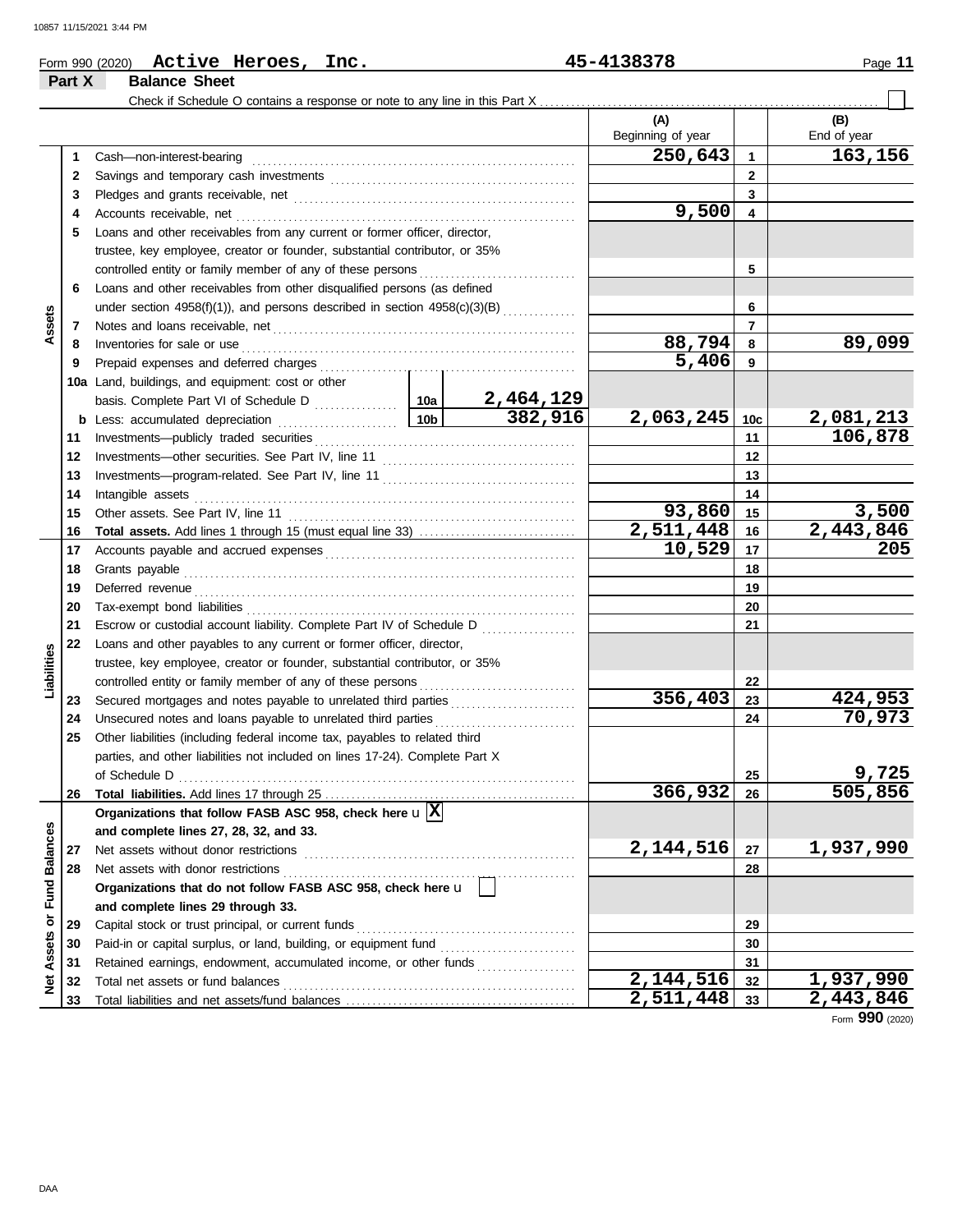10857 11/15/2021 3:44 PM

|    | 45-4138378<br>Form 990 (2020) $\operatorname{\bf Active}\nolimits$ Heroes, Inc.                                                                                                                                                |                         |             |                | Page 12   |
|----|--------------------------------------------------------------------------------------------------------------------------------------------------------------------------------------------------------------------------------|-------------------------|-------------|----------------|-----------|
|    | Part XI<br><b>Reconciliation of Net Assets</b>                                                                                                                                                                                 |                         |             |                |           |
|    |                                                                                                                                                                                                                                |                         |             |                |           |
| 1  |                                                                                                                                                                                                                                | $\mathbf{1}$            |             | 433,359        |           |
| 2  |                                                                                                                                                                                                                                | $2^{\circ}$             |             | 639,870        |           |
| 3  |                                                                                                                                                                                                                                | $\mathbf{3}$            |             | $-206,511$     |           |
| 4  |                                                                                                                                                                                                                                | $\overline{\mathbf{4}}$ | 2, 144, 516 |                |           |
| 5  |                                                                                                                                                                                                                                | 5                       |             |                |           |
| 6  |                                                                                                                                                                                                                                | 6                       |             |                |           |
| 7  |                                                                                                                                                                                                                                | $\overline{7}$          |             |                |           |
| 8  | Prior period adjustments [11, 12] and the contract of the contract of the contract of the contract of the contract of the contract of the contract of the contract of the contract of the contract of the contract of the cont | 8                       |             |                | $-15$     |
| 9  |                                                                                                                                                                                                                                | 9                       |             |                |           |
| 10 | Net assets or fund balances at end of year. Combine lines 3 through 9 (must equal Part X, line                                                                                                                                 |                         |             |                |           |
|    |                                                                                                                                                                                                                                | 10                      | 1,937,990   |                |           |
|    | <b>Financial Statements and Reporting</b><br>Part XII                                                                                                                                                                          |                         |             |                |           |
|    |                                                                                                                                                                                                                                |                         |             |                |           |
|    |                                                                                                                                                                                                                                |                         |             | Yes            | <b>No</b> |
| 1. | $\overline{\mathbf{X}}$ Accrual<br>Accounting method used to prepare the Form 990:<br>Cash<br>Other                                                                                                                            |                         |             |                |           |
|    | If the organization changed its method of accounting from a prior year or checked "Other," explain in                                                                                                                          |                         |             |                |           |
|    | Schedule O.                                                                                                                                                                                                                    |                         |             |                |           |
|    | 2a Were the organization's financial statements compiled or reviewed by an independent accountant?                                                                                                                             |                         | 2a          |                | x         |
|    | If "Yes," check a box below to indicate whether the financial statements for the year were compiled or                                                                                                                         |                         |             |                |           |
|    | reviewed on a separate basis, consolidated basis, or both:                                                                                                                                                                     |                         |             |                |           |
|    | Separate basis<br>  Consolidated basis<br>Both consolidated and separate basis<br>$\mathbf{1}$                                                                                                                                 |                         |             |                |           |
|    | b Were the organization's financial statements audited by an independent accountant?                                                                                                                                           |                         | 2b          |                | x         |
|    | If "Yes," check a box below to indicate whether the financial statements for the year were audited on a                                                                                                                        |                         |             |                |           |
|    | separate basis, consolidated basis, or both:                                                                                                                                                                                   |                         |             |                |           |
|    | Consolidated basis<br>Both consolidated and separate basis<br>Separate basis                                                                                                                                                   |                         |             |                |           |
|    | c If "Yes" to line 2a or 2b, does the organization have a committee that assumes responsibility for oversight of                                                                                                               |                         |             |                |           |
|    | the audit, review, or compilation of its financial statements and selection of an independent accountant?                                                                                                                      |                         | 2c          |                |           |
|    | If the organization changed either its oversight process or selection process during the tax year, explain on                                                                                                                  |                         |             |                |           |
|    | Schedule O.                                                                                                                                                                                                                    |                         |             |                |           |
|    | 3a As a result of a federal award, was the organization required to undergo an audit or audits as set forth in the                                                                                                             |                         |             |                |           |
|    | Single Audit Act and OMB Circular A-133?                                                                                                                                                                                       |                         | За          |                |           |
|    | <b>b</b> If "Yes," did the organization undergo the required audit or audits? If the organization did not undergo the                                                                                                          |                         |             |                |           |
|    | required audit or audits, explain why on Schedule O and describe any steps taken to undergo such audits                                                                                                                        |                         | 3b          |                |           |
|    |                                                                                                                                                                                                                                |                         |             | 0 <sub>0</sub> |           |

Form **990** (2020)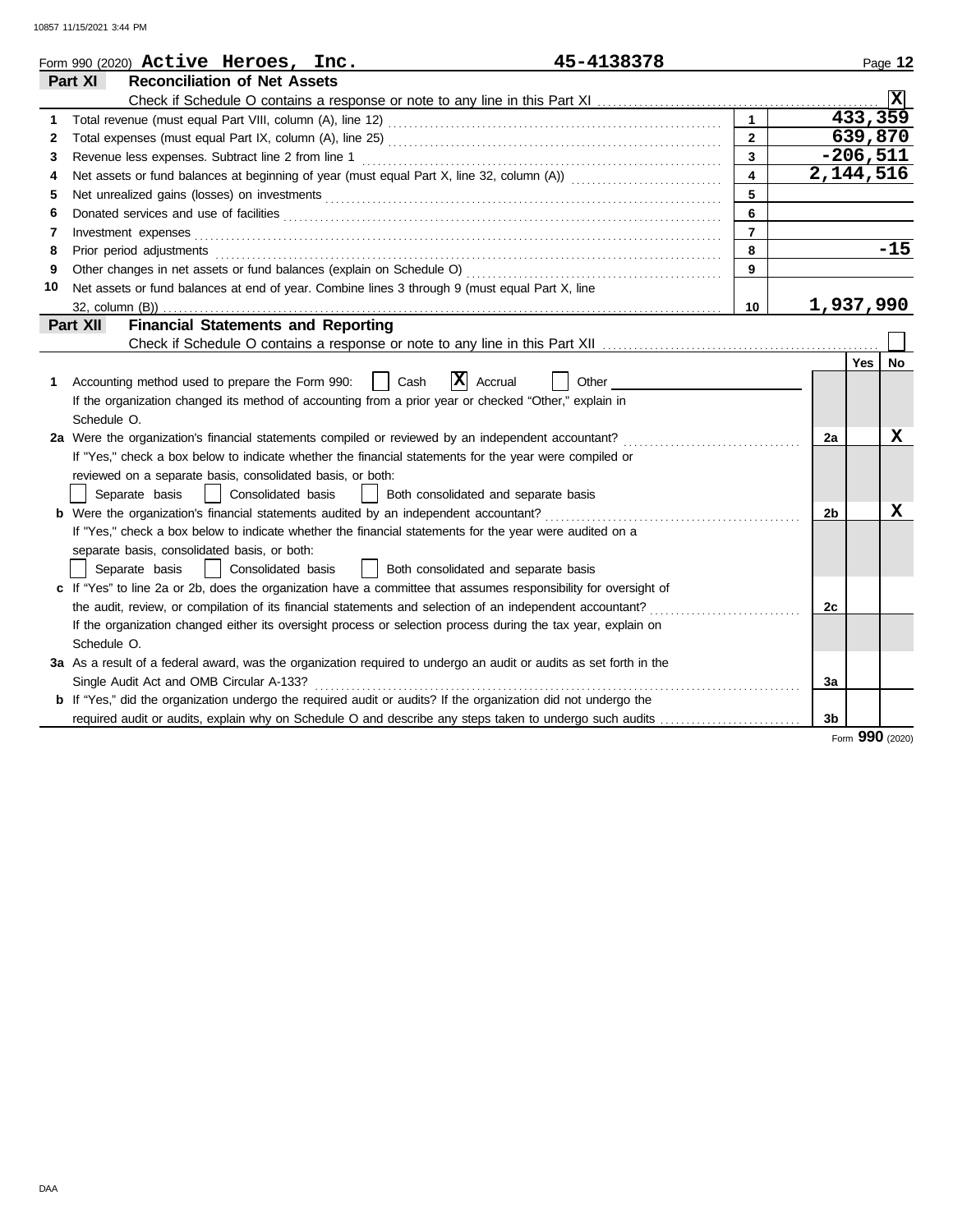10857 11/15/2021 3:44 PM

Internal Revenue Service Department of the Treasury

**(Form 990 or 990-EZ)**

# **SCHEDULE A Public Charity Status and Public Support**

**Complete if the organization is a section 501(c)(3) organization or a section 4947(a)(1) nonexempt charitable trust.**

u **Attach to Form 990 or Form 990-EZ.**

**2020 Open to Public Inspection**

OMB No. 1545-0047

| $U$ Go to <i>www.irs.gov/Form990</i> for instructions and the latest information. |  |  |
|-----------------------------------------------------------------------------------|--|--|
|                                                                                   |  |  |

|       |                                                                                                                                | Name of the organization              | Active Heroes, Inc.                                        |                                                                                                                                                                                                                                                                |     |                                                      | 45-4138378                             | Employer identification number       |  |
|-------|--------------------------------------------------------------------------------------------------------------------------------|---------------------------------------|------------------------------------------------------------|----------------------------------------------------------------------------------------------------------------------------------------------------------------------------------------------------------------------------------------------------------------|-----|------------------------------------------------------|----------------------------------------|--------------------------------------|--|
|       | Part I                                                                                                                         |                                       |                                                            |                                                                                                                                                                                                                                                                |     |                                                      |                                        |                                      |  |
|       |                                                                                                                                |                                       |                                                            | <b>Reason for Public Charity Status.</b> (All organizations must complete this part.) See instructions.<br>The organization is not a private foundation because it is: (For lines 1 through 12, check only one box.)                                           |     |                                                      |                                        |                                      |  |
| 1     |                                                                                                                                |                                       |                                                            | A church, convention of churches, or association of churches described in section 170(b)(1)(A)(i).                                                                                                                                                             |     |                                                      |                                        |                                      |  |
| 2     |                                                                                                                                |                                       |                                                            | A school described in section 170(b)(1)(A)(ii). (Attach Schedule E (Form 990 or 990-EZ).)                                                                                                                                                                      |     |                                                      |                                        |                                      |  |
| 3     |                                                                                                                                |                                       |                                                            | A hospital or a cooperative hospital service organization described in section 170(b)(1)(A)(iii).                                                                                                                                                              |     |                                                      |                                        |                                      |  |
|       |                                                                                                                                |                                       |                                                            | A medical research organization operated in conjunction with a hospital described in section 170(b)(1)(A)(iii). Enter the hospital's name,                                                                                                                     |     |                                                      |                                        |                                      |  |
|       |                                                                                                                                | city, and state:                      |                                                            |                                                                                                                                                                                                                                                                |     |                                                      |                                        |                                      |  |
| 5     |                                                                                                                                |                                       |                                                            | An organization operated for the benefit of a college or university owned or operated by a governmental unit described in                                                                                                                                      |     |                                                      |                                        |                                      |  |
|       |                                                                                                                                |                                       | section 170(b)(1)(A)(iv). (Complete Part II.)              |                                                                                                                                                                                                                                                                |     |                                                      |                                        |                                      |  |
|       |                                                                                                                                |                                       |                                                            | A federal, state, or local government or governmental unit described in section 170(b)(1)(A)(v).                                                                                                                                                               |     |                                                      |                                        |                                      |  |
| 7     | X                                                                                                                              |                                       | described in section 170(b)(1)(A)(vi). (Complete Part II.) | An organization that normally receives a substantial part of its support from a governmental unit or from the general public                                                                                                                                   |     |                                                      |                                        |                                      |  |
| 8     |                                                                                                                                |                                       |                                                            | A community trust described in section 170(b)(1)(A)(vi). (Complete Part II.)                                                                                                                                                                                   |     |                                                      |                                        |                                      |  |
| 9     |                                                                                                                                |                                       |                                                            | An agricultural research organization described in section 170(b)(1)(A)(ix) operated in conjunction with a land-grant college                                                                                                                                  |     |                                                      |                                        |                                      |  |
|       | or university or a non-land-grant college of agriculture (see instructions). Enter the name, city, and state of the college or |                                       |                                                            |                                                                                                                                                                                                                                                                |     |                                                      |                                        |                                      |  |
|       |                                                                                                                                | university:                           |                                                            |                                                                                                                                                                                                                                                                |     |                                                      |                                        |                                      |  |
| 10    |                                                                                                                                |                                       |                                                            | An organization that normally receives: (1) more than 33 1/3% of its support from contributions, membership fees, and gross<br>receipts from activities related to its exempt functions, subject to certain exceptions; and (2) no more than 331/3% of its     |     |                                                      |                                        |                                      |  |
|       |                                                                                                                                |                                       |                                                            | support from gross investment income and unrelated business taxable income (less section 511 tax) from businesses                                                                                                                                              |     |                                                      |                                        |                                      |  |
|       |                                                                                                                                |                                       |                                                            | acquired by the organization after June 30, 1975. See section 509(a)(2). (Complete Part III.)                                                                                                                                                                  |     |                                                      |                                        |                                      |  |
| 11    | An organization organized and operated exclusively to test for public safety. See section 509(a)(4).                           |                                       |                                                            |                                                                                                                                                                                                                                                                |     |                                                      |                                        |                                      |  |
| 12    |                                                                                                                                |                                       |                                                            | An organization organized and operated exclusively for the benefit of, to perform the functions of, or to carry out the purposes                                                                                                                               |     |                                                      |                                        |                                      |  |
|       |                                                                                                                                |                                       |                                                            | of one or more publicly supported organizations described in section 509(a)(1) or section 509(a)(2). See section 509(a)(3).<br>Check the box in lines 12a through 12d that describes the type of supporting organization and complete lines 12e, 12f, and 12g. |     |                                                      |                                        |                                      |  |
|       | а                                                                                                                              |                                       |                                                            | Type I. A supporting organization operated, supervised, or controlled by its supported organization(s), typically by giving                                                                                                                                    |     |                                                      |                                        |                                      |  |
|       |                                                                                                                                |                                       |                                                            | the supported organization(s) the power to regularly appoint or elect a majority of the directors or trustees of the                                                                                                                                           |     |                                                      |                                        |                                      |  |
|       |                                                                                                                                |                                       |                                                            | supporting organization. You must complete Part IV, Sections A and B.                                                                                                                                                                                          |     |                                                      |                                        |                                      |  |
|       | b                                                                                                                              |                                       |                                                            | Type II. A supporting organization supervised or controlled in connection with its supported organization(s), by having                                                                                                                                        |     |                                                      |                                        |                                      |  |
|       |                                                                                                                                |                                       |                                                            | control or management of the supporting organization vested in the same persons that control or manage the supported                                                                                                                                           |     |                                                      |                                        |                                      |  |
|       |                                                                                                                                |                                       |                                                            | organization(s). You must complete Part IV, Sections A and C.                                                                                                                                                                                                  |     |                                                      |                                        |                                      |  |
|       | c                                                                                                                              |                                       |                                                            | Type III functionally integrated. A supporting organization operated in connection with, and functionally integrated with,<br>its supported organization(s) (see instructions). You must complete Part IV, Sections A, D, and E.                               |     |                                                      |                                        |                                      |  |
|       | d                                                                                                                              |                                       |                                                            | Type III non-functionally integrated. A supporting organization operated in connection with its supported organization(s)<br>that is not functionally integrated. The organization generally must satisfy a distribution requirement and an attentiveness      |     |                                                      |                                        |                                      |  |
|       |                                                                                                                                |                                       |                                                            | requirement (see instructions). You must complete Part IV, Sections A and D, and Part V.                                                                                                                                                                       |     |                                                      |                                        |                                      |  |
|       | е                                                                                                                              |                                       |                                                            | Check this box if the organization received a written determination from the IRS that it is a Type I, Type II, Type III                                                                                                                                        |     |                                                      |                                        |                                      |  |
|       |                                                                                                                                |                                       |                                                            | functionally integrated, or Type III non-functionally integrated supporting organization.                                                                                                                                                                      |     |                                                      |                                        |                                      |  |
|       | f                                                                                                                              |                                       | Enter the number of supported organizations                |                                                                                                                                                                                                                                                                |     |                                                      |                                        |                                      |  |
|       | g                                                                                                                              |                                       |                                                            | Provide the following information about the supported organization(s).                                                                                                                                                                                         |     |                                                      |                                        |                                      |  |
|       |                                                                                                                                | (i) Name of supported<br>organization | (ii) EIN                                                   | (iii) Type of organization<br>(described on lines 1-10                                                                                                                                                                                                         |     | (iv) Is the organization<br>listed in your governing | (v) Amount of monetary<br>support (see | (vi) Amount of<br>other support (see |  |
|       | document?<br>above (see instructions))<br>instructions)                                                                        |                                       |                                                            |                                                                                                                                                                                                                                                                |     |                                                      |                                        | instructions)                        |  |
|       |                                                                                                                                |                                       |                                                            |                                                                                                                                                                                                                                                                | Yes | No                                                   |                                        |                                      |  |
| (A)   |                                                                                                                                |                                       |                                                            |                                                                                                                                                                                                                                                                |     |                                                      |                                        |                                      |  |
|       |                                                                                                                                |                                       |                                                            |                                                                                                                                                                                                                                                                |     |                                                      |                                        |                                      |  |
| (B)   |                                                                                                                                |                                       |                                                            |                                                                                                                                                                                                                                                                |     |                                                      |                                        |                                      |  |
| (C)   |                                                                                                                                |                                       |                                                            |                                                                                                                                                                                                                                                                |     |                                                      |                                        |                                      |  |
|       |                                                                                                                                |                                       |                                                            |                                                                                                                                                                                                                                                                |     |                                                      |                                        |                                      |  |
| (D)   |                                                                                                                                |                                       |                                                            |                                                                                                                                                                                                                                                                |     |                                                      |                                        |                                      |  |
|       |                                                                                                                                |                                       |                                                            |                                                                                                                                                                                                                                                                |     |                                                      |                                        |                                      |  |
| (E)   |                                                                                                                                |                                       |                                                            |                                                                                                                                                                                                                                                                |     |                                                      |                                        |                                      |  |
|       |                                                                                                                                |                                       |                                                            |                                                                                                                                                                                                                                                                |     |                                                      |                                        |                                      |  |
| Total |                                                                                                                                |                                       |                                                            |                                                                                                                                                                                                                                                                |     |                                                      |                                        |                                      |  |

**For Paperwork Reduction Act Notice, see the Instructions for Form 990 or 990-EZ.**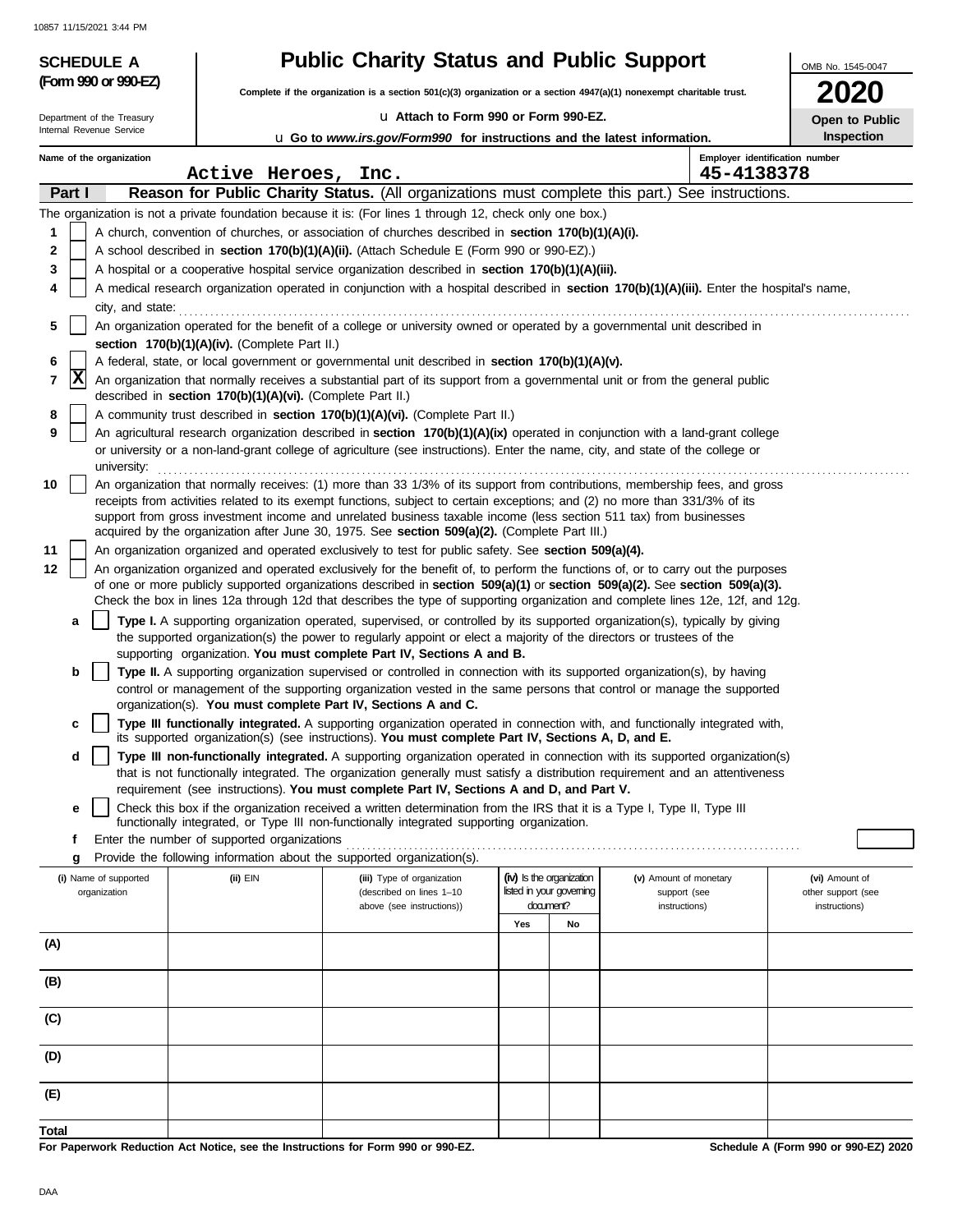|              | Schedule A (Form 990 or 990-EZ) 2020                                                                                                  | Active Heroes, Inc. |            |            |            | 45-4138378 | Page 2              |  |  |
|--------------|---------------------------------------------------------------------------------------------------------------------------------------|---------------------|------------|------------|------------|------------|---------------------|--|--|
|              | Part II<br>Support Schedule for Organizations Described in Sections 170(b)(1)(A)(iv) and 170(b)(1)(A)(vi)                             |                     |            |            |            |            |                     |  |  |
|              | (Complete only if you checked the box on line 5, 7, or 8 of Part I or if the organization failed to qualify under                     |                     |            |            |            |            |                     |  |  |
|              | Part III. If the organization fails to qualify under the tests listed below, please complete Part III.)                               |                     |            |            |            |            |                     |  |  |
|              | <b>Section A. Public Support</b>                                                                                                      |                     |            |            |            |            |                     |  |  |
|              | Calendar year (or fiscal year beginning in)<br>u                                                                                      | (a) 2016            | (b) 2017   | $(c)$ 2018 | $(d)$ 2019 | (e) $2020$ | (f) Total           |  |  |
| 1            | Gifts, grants, contributions, and                                                                                                     |                     |            |            |            |            |                     |  |  |
|              | membership fees received. (Do not                                                                                                     |                     |            |            |            |            |                     |  |  |
|              | include any "unusual grants.")                                                                                                        | 1,765,359           | 1,070,704  | 642,253    | 565,262    | 420,011    | 4,463,589           |  |  |
| $\mathbf{2}$ | Tax revenues levied for the                                                                                                           |                     |            |            |            |            |                     |  |  |
|              | organization's benefit and either paid                                                                                                |                     |            |            |            |            |                     |  |  |
|              | to or expended on its behalf                                                                                                          |                     |            |            |            |            |                     |  |  |
| 3            | The value of services or facilities                                                                                                   |                     |            |            |            |            |                     |  |  |
|              | furnished by a governmental unit to the                                                                                               |                     |            |            |            |            |                     |  |  |
|              | organization without charge                                                                                                           |                     |            |            |            |            |                     |  |  |
| 4<br>5       | Total. Add lines 1 through 3<br>The portion of total contributions by                                                                 | 1,765,359           | 1,070,704  | 642,253    | 565,262    | 420,011    | 4,463,589           |  |  |
|              | each person (other than a                                                                                                             |                     |            |            |            |            |                     |  |  |
|              | governmental unit or publicly                                                                                                         |                     |            |            |            |            |                     |  |  |
|              | supported organization) included on                                                                                                   |                     |            |            |            |            |                     |  |  |
|              | line 1 that exceeds 2% of the amount<br>shown on line 11, column (f)                                                                  |                     |            |            |            |            |                     |  |  |
| 6            | Public support. Subtract line 5 from line 4                                                                                           |                     |            |            |            |            | 4,463,589           |  |  |
|              | <b>Section B. Total Support</b>                                                                                                       |                     |            |            |            |            |                     |  |  |
|              | Calendar year (or fiscal year beginning in)<br>u                                                                                      | (a) 2016            | (b) $2017$ | $(c)$ 2018 | $(d)$ 2019 | (e) $2020$ | (f) Total           |  |  |
| 7            | Amounts from line 4                                                                                                                   | 1,765,359           | 1,070,704  | 642,253    | 565,262    | 420,011    | 4,463,589           |  |  |
| 8            | Gross income from interest, dividends,                                                                                                |                     |            |            |            |            |                     |  |  |
|              | payments received on securities loans,<br>rents, royalties, and income from                                                           |                     |            |            |            |            |                     |  |  |
|              |                                                                                                                                       |                     |            |            |            |            |                     |  |  |
| 9            | Net income from unrelated business                                                                                                    |                     |            |            |            |            |                     |  |  |
|              | activities, whether or not the business                                                                                               |                     |            |            |            |            |                     |  |  |
|              | is regularly carried on                                                                                                               |                     |            |            |            |            |                     |  |  |
| 10           | Other income. Do not include gain or                                                                                                  |                     |            |            |            |            |                     |  |  |
|              | loss from the sale of capital assets                                                                                                  |                     |            |            |            |            |                     |  |  |
|              |                                                                                                                                       |                     |            | 700        | 6,315      |            | 7,015               |  |  |
| 11<br>12     | Total support. Add lines 7 through 10<br>Gross receipts from related activities, etc. (see instructions)                              |                     |            |            |            | 12         | 4,470,604<br>13,348 |  |  |
| 13           | First 5 years. If the Form 990 is for the organization's first, second, third, fourth, or fifth tax year as a section 501(c)(3)       |                     |            |            |            |            |                     |  |  |
|              |                                                                                                                                       |                     |            |            |            |            |                     |  |  |
|              | Section C. Computation of Public Support Percentage                                                                                   |                     |            |            |            |            |                     |  |  |
| 14           | Public support percentage for 2020 (line 6, column (f) divided by line 11, column (f) [[[[[[[[[[[[[[[[[[[[[[[                         |                     |            |            |            | 14         | 99.84%              |  |  |
| 15           | Public support percentage from 2019 Schedule A, Part II, line 14                                                                      |                     |            |            |            | 15         | %                   |  |  |
| 16a          | 33 1/3% support test-2020. If the organization did not check the box on line 13, and line 14 is 33 1/3% or more, check this           |                     |            |            |            |            |                     |  |  |
|              | box and stop here. The organization qualifies as a publicly supported organization                                                    |                     |            |            |            |            | $\mathbf{x}$        |  |  |
| b            | 33 1/3% support test-2019. If the organization did not check a box on line 13 or 16a, and line 15 is 33 1/3% or more, check           |                     |            |            |            |            |                     |  |  |
|              | this box and stop here. The organization qualifies as a publicly supported organization                                               |                     |            |            |            |            |                     |  |  |
|              | 17a 10%-facts-and-circumstances test-2020. If the organization did not check a box on line 13, 16a, or 16b, and line 14 is            |                     |            |            |            |            |                     |  |  |
|              | 10% or more, and if the organization meets the "facts-and-circumstances" test, check this box and stop here. Explain in               |                     |            |            |            |            |                     |  |  |
|              | Part VI how the organization meets the "facts-and-circumstances" test. The organization qualifies as a publicly supported             |                     |            |            |            |            |                     |  |  |
| b            | organization<br>10%-facts-and-circumstances test-2019. If the organization did not check a box on line 13, 16a, 16b, or 17a, and line |                     |            |            |            |            |                     |  |  |
|              | 15 is 10% or more, and if the organization meets the "facts-and-circumstances" test, check this box and stop here. Explain            |                     |            |            |            |            |                     |  |  |
|              | in Part VI how the organization meets the "facts-and-circumstances" test. The organization qualifies as a publicly supported          |                     |            |            |            |            |                     |  |  |
|              | organization                                                                                                                          |                     |            |            |            |            |                     |  |  |
| 18           | Private foundation. If the organization did not check a box on line 13, 16a, 16b, 17a, or 17b, check this box and see                 |                     |            |            |            |            |                     |  |  |
|              |                                                                                                                                       |                     |            |            |            |            |                     |  |  |
|              |                                                                                                                                       |                     |            |            |            |            |                     |  |  |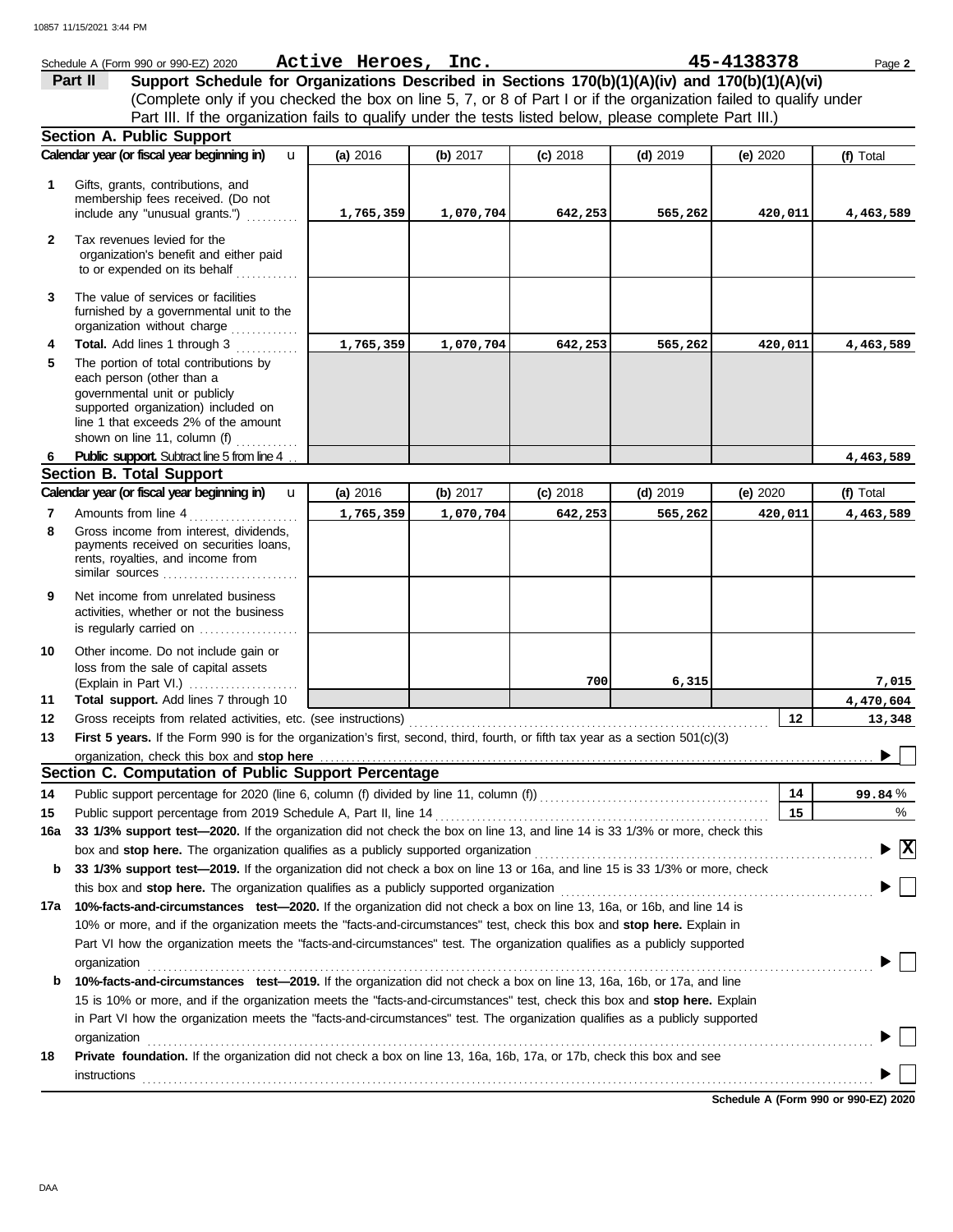|              | Schedule A (Form 990 or 990-EZ) 2020                                                                                                                                              | Active Heroes, Inc. |          |            |            | 45-4138378 | Page 3    |
|--------------|-----------------------------------------------------------------------------------------------------------------------------------------------------------------------------------|---------------------|----------|------------|------------|------------|-----------|
|              | Part III<br>Support Schedule for Organizations Described in Section 509(a)(2)                                                                                                     |                     |          |            |            |            |           |
|              | (Complete only if you checked the box on line 10 of Part I or if the organization failed to qualify under Part II.                                                                |                     |          |            |            |            |           |
|              | If the organization fails to qualify under the tests listed below, please complete Part II.)                                                                                      |                     |          |            |            |            |           |
|              | <b>Section A. Public Support</b>                                                                                                                                                  |                     |          |            |            |            |           |
|              | Calendar year (or fiscal year beginning in)<br>u                                                                                                                                  | (a) 2016            | (b) 2017 | $(c)$ 2018 | $(d)$ 2019 | (e) $2020$ | (f) Total |
| $\mathbf{1}$ | Gifts, grants, contributions, and membership fees<br>received. (Do not indude any "unusual grants.")<br>.                                                                         |                     |          |            |            |            |           |
| $\mathbf{2}$ | Gross receipts from admissions, merchandise<br>sold or services performed, or facilities<br>furnished in any activity that is related to the<br>organization's tax-exempt purpose |                     |          |            |            |            |           |
| 3            | Gross receipts from activities that are not an<br>unrelated trade or business under section 513                                                                                   |                     |          |            |            |            |           |
| 4            | Tax revenues levied for the<br>organization's benefit and either paid<br>to or expended on its behalf                                                                             |                     |          |            |            |            |           |
| 5            | The value of services or facilities<br>furnished by a governmental unit to the<br>organization without charge                                                                     |                     |          |            |            |            |           |
| 6            | Total. Add lines 1 through 5                                                                                                                                                      |                     |          |            |            |            |           |
|              | <b>7a</b> Amounts included on lines 1, 2, and 3<br>received from disqualified persons                                                                                             |                     |          |            |            |            |           |
| b            | Amounts induded on lines 2 and 3<br>received from other than disqualified<br>persons that exceed the greater of \$5,000<br>or 1% of the amount on line 13 for the year            |                     |          |            |            |            |           |
| c            | Add lines 7a and 7b<br>.                                                                                                                                                          |                     |          |            |            |            |           |
| 8            | Public support. (Subtract line 7c from<br>line 6.) $\ldots$<br>. <u>.</u> .                                                                                                       |                     |          |            |            |            |           |
|              | <b>Section B. Total Support</b>                                                                                                                                                   |                     |          |            |            |            |           |
|              | Calendar year (or fiscal year beginning in)<br>$\mathbf u$                                                                                                                        | (a) 2016            | (b) 2017 | $(c)$ 2018 | $(d)$ 2019 | (e) $2020$ | (f) Total |
| 9            | Amounts from line 6                                                                                                                                                               |                     |          |            |            |            |           |
| 10a          | Gross income from interest, dividends,<br>payments received on securities loans, rents,<br>royalties, and income from similar sources                                             |                     |          |            |            |            |           |
|              | Unrelated business taxable income (less<br>section 511 taxes) from businesses<br>acquired after June 30, 1975                                                                     |                     |          |            |            |            |           |
| c            | Add lines 10a and 10b                                                                                                                                                             |                     |          |            |            |            |           |
| 11           | Net income from unrelated business<br>activities not included in line 10b, whether<br>or not the business is regularly carried on                                                 |                     |          |            |            |            |           |
| 12           | Other income. Do not include gain or<br>loss from the sale of capital assets<br>(Explain in Part VI.)                                                                             |                     |          |            |            |            |           |
| 13           | Total support. (Add lines 9, 10c, 11,<br>and $12.$ )                                                                                                                              |                     |          |            |            |            |           |
| 14           | First 5 years. If the Form 990 is for the organization's first, second, third, fourth, or fifth tax year as a section 501(c)(3)<br>organization, check this box and stop here     |                     |          |            |            |            |           |
|              | Section C. Computation of Public Support Percentage                                                                                                                               |                     |          |            |            |            |           |
| 15           | Public support percentage for 2020 (line 8, column (f), divided by line 13, column (f) [[1][2][2][2][2][2][2][                                                                    |                     |          |            |            | 15         | %         |
| 16           |                                                                                                                                                                                   |                     |          |            |            | 16         | $\%$      |
|              | Section D. Computation of Investment Income Percentage                                                                                                                            |                     |          |            |            |            |           |
| 17           | Investment income percentage for 2020 (line 10c, column (f), divided by line 13, column (f)) contational income percentage for 2020 (line 10c, column (f)                         |                     |          |            |            | 17         | %         |
| 18           | Investment income percentage from 2019 Schedule A, Part III, line 17                                                                                                              |                     |          |            |            | 18         | %         |
| 19a          | 33 1/3% support tests-2020. If the organization did not check the box on line 14, and line 15 is more than 33 1/3%, and line                                                      |                     |          |            |            |            |           |
|              |                                                                                                                                                                                   |                     |          |            |            |            |           |
| b            | 33 1/3% support tests-2019. If the organization did not check a box on line 14 or line 19a, and line 16 is more than 33 1/3%, and                                                 |                     |          |            |            |            |           |
|              |                                                                                                                                                                                   |                     |          |            |            |            |           |
| 20           |                                                                                                                                                                                   |                     |          |            |            |            |           |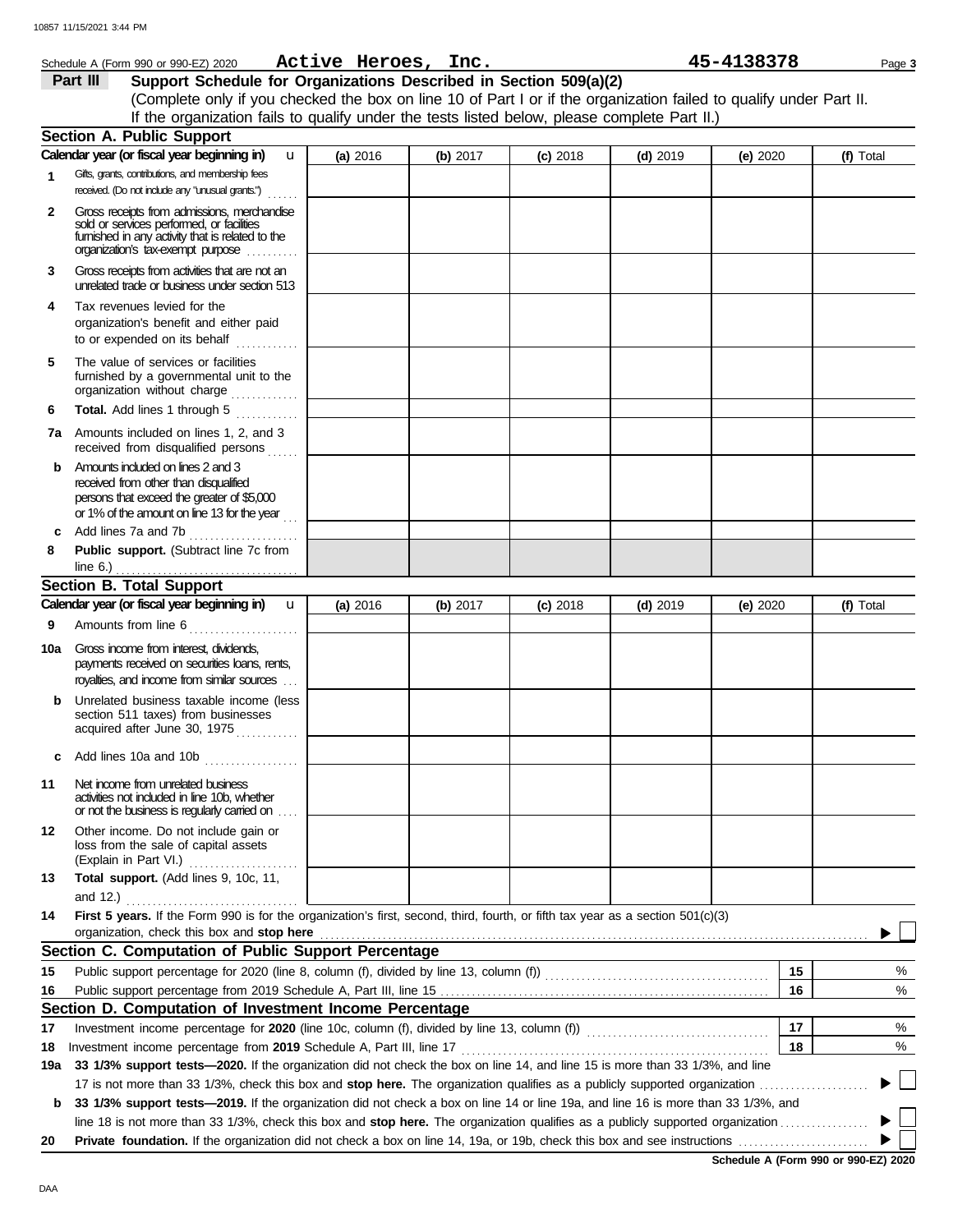|         | Active Heroes,<br>Inc.<br>Schedule A (Form 990 or 990-EZ) 2020                                                                                                                                                                    | 45-4138378      |     | Page 4 |
|---------|-----------------------------------------------------------------------------------------------------------------------------------------------------------------------------------------------------------------------------------|-----------------|-----|--------|
| Part IV | <b>Supporting Organizations</b>                                                                                                                                                                                                   |                 |     |        |
|         | (Complete only if you checked a box in line 12 on Part I. If you checked box 12a, Part I, complete Sections A                                                                                                                     |                 |     |        |
|         | and B. If you checked box 12b, Part I, complete Sections A and C. If you checked box 12c, Part I, complete                                                                                                                        |                 |     |        |
|         | Sections A, D, and E. If you checked box 12d, Part I, complete Sections A and D, and complete Part V.)                                                                                                                            |                 |     |        |
|         | Section A. All Supporting Organizations                                                                                                                                                                                           |                 |     |        |
|         |                                                                                                                                                                                                                                   |                 | Yes | No     |
| 1       | Are all of the organization's supported organizations listed by name in the organization's governing                                                                                                                              |                 |     |        |
|         | documents? If "No," describe in Part VI how the supported organizations are designated. If designated by                                                                                                                          |                 |     |        |
|         | class or purpose, describe the designation. If historic and continuing relationship, explain.                                                                                                                                     | $\mathbf{1}$    |     |        |
| 2       | Did the organization have any supported organization that does not have an IRS determination of status                                                                                                                            |                 |     |        |
|         | under section 509(a)(1) or (2)? If "Yes," explain in Part VI how the organization determined that the supported                                                                                                                   |                 |     |        |
|         | organization was described in section 509(a)(1) or (2).                                                                                                                                                                           | $\mathbf{2}$    |     |        |
| За      | Did the organization have a supported organization described in section $501(c)(4)$ , (5), or (6)? If "Yes," answer                                                                                                               |                 |     |        |
|         | lines 3b and 3c below.                                                                                                                                                                                                            | За              |     |        |
| b       | Did the organization confirm that each supported organization qualified under section 501(c)(4), (5), or (6) and<br>satisfied the public support tests under section 509(a)(2)? If "Yes," describe in Part VI when and how the    |                 |     |        |
|         | organization made the determination.                                                                                                                                                                                              | 3b              |     |        |
| C       | Did the organization ensure that all support to such organizations was used exclusively for section $170(c)(2)(B)$                                                                                                                |                 |     |        |
|         | purposes? If "Yes," explain in Part VI what controls the organization put in place to ensure such use.                                                                                                                            | 3c              |     |        |
| 4a      | Was any supported organization not organized in the United States ("foreign supported organization")? If                                                                                                                          |                 |     |        |
|         | "Yes," and if you checked 12a or 12b in Part I, answer (b) and (c) below.                                                                                                                                                         | 4a              |     |        |
| b       | Did the organization have ultimate control and discretion in deciding whether to make grants to the foreign                                                                                                                       |                 |     |        |
|         | supported organization? If "Yes," describe in Part VI how the organization had such control and discretion                                                                                                                        |                 |     |        |
|         | despite being controlled or supervised by or in connection with its supported organizations.                                                                                                                                      | 4b              |     |        |
| c       | Did the organization support any foreign supported organization that does not have an IRS determination                                                                                                                           |                 |     |        |
|         | under sections $501(c)(3)$ and $509(a)(1)$ or (2)? If "Yes," explain in Part VI what controls the organization used                                                                                                               |                 |     |        |
|         | to ensure that all support to the foreign supported organization was used exclusively for section $170(c)(2)(B)$                                                                                                                  |                 |     |        |
|         | purposes.                                                                                                                                                                                                                         | 4c              |     |        |
| 5a      | Did the organization add, substitute, or remove any supported organizations during the tax year? If "Yes,"                                                                                                                        |                 |     |        |
|         | answer lines 5b and 5c below (if applicable). Also, provide detail in Part VI, including (i) the names and EIN                                                                                                                    |                 |     |        |
|         | numbers of the supported organizations added, substituted, or removed; (ii) the reasons for each such action;                                                                                                                     |                 |     |        |
|         | (iii) the authority under the organization's organizing document authorizing such action; and (iv) how the action                                                                                                                 |                 |     |        |
|         | was accomplished (such as by amendment to the organizing document).                                                                                                                                                               | 5a              |     |        |
| b       | Type I or Type II only. Was any added or substituted supported organization part of a class already                                                                                                                               |                 |     |        |
|         | designated in the organization's organizing document?                                                                                                                                                                             | 5b              |     |        |
| c       | Substitutions only. Was the substitution the result of an event beyond the organization's control?                                                                                                                                | 5c              |     |        |
| 6       | Did the organization provide support (whether in the form of grants or the provision of services or facilities) to                                                                                                                |                 |     |        |
|         | anyone other than (i) its supported organizations, (ii) individuals that are part of the charitable class benefited                                                                                                               |                 |     |        |
|         | by one or more of its supported organizations, or (iii) other supporting organizations that also support or                                                                                                                       | 6               |     |        |
| 7       | benefit one or more of the filing organization's supported organizations? If "Yes," provide detail in Part VI.<br>Did the organization provide a grant, loan, compensation, or other similar payment to a substantial contributor |                 |     |        |
|         | (as defined in section $4958(c)(3)(C)$ ), a family member of a substantial contributor, or a 35% controlled entity                                                                                                                |                 |     |        |
|         | with regard to a substantial contributor? If "Yes," complete Part I of Schedule L (Form 990 or 990-EZ).                                                                                                                           | 7               |     |        |
| 8       | Did the organization make a loan to a disqualified person (as defined in section 4958) not described in line 7?                                                                                                                   |                 |     |        |
|         | If "Yes," complete Part I of Schedule L (Form 990 or 990-EZ).                                                                                                                                                                     | 8               |     |        |
| 9а      | Was the organization controlled directly or indirectly at any time during the tax year by one or more                                                                                                                             |                 |     |        |
|         | disqualified persons, as defined in section 4946 (other than foundation managers and organizations                                                                                                                                |                 |     |        |
|         | described in section 509(a)(1) or (2))? If "Yes," provide detail in Part VI.                                                                                                                                                      | 9a              |     |        |
| b       | Did one or more disqualified persons (as defined in line 9a) hold a controlling interest in any entity in which                                                                                                                   |                 |     |        |
|         | the supporting organization had an interest? If "Yes," provide detail in Part VI.                                                                                                                                                 | 9b              |     |        |
| c       | Did a disqualified person (as defined in line 9a) have an ownership interest in, or derive any personal benefit                                                                                                                   |                 |     |        |
|         | from, assets in which the supporting organization also had an interest? If "Yes," provide detail in Part VI.                                                                                                                      | 9c              |     |        |
| 10a     | Was the organization subject to the excess business holdings rules of section 4943 because of section                                                                                                                             |                 |     |        |
|         | 4943(f) (regarding certain Type II supporting organizations, and all Type III non-functionally integrated                                                                                                                         |                 |     |        |
|         | supporting organizations)? If "Yes," answer line 10b below.                                                                                                                                                                       | 10a             |     |        |
| b       | Did the organization have any excess business holdings in the tax year? (Use Schedule C, Form 4720, to                                                                                                                            |                 |     |        |
|         | determine whether the organization had excess business holdings.)                                                                                                                                                                 | 10 <sub>b</sub> |     |        |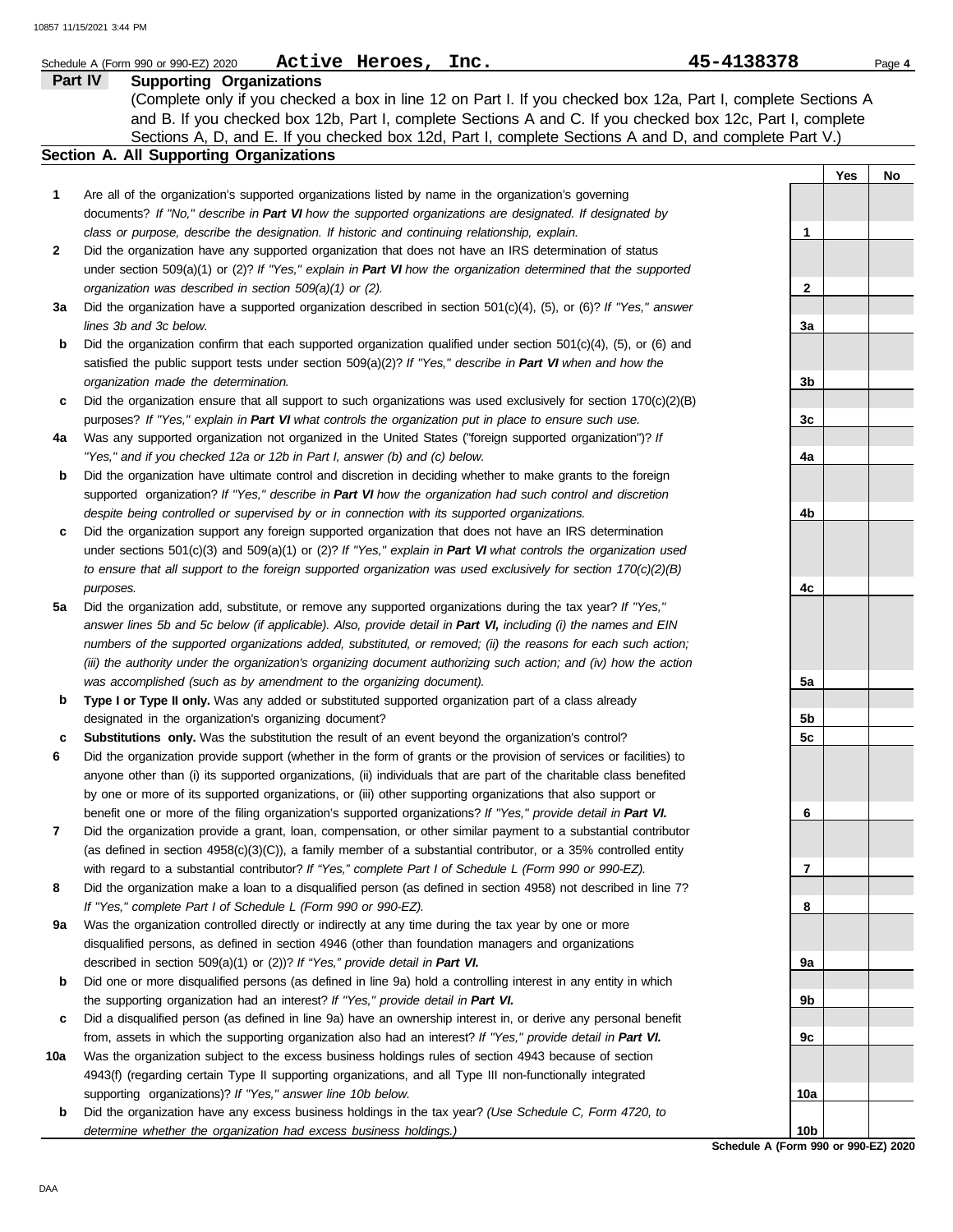|    | Active Heroes,<br>Schedule A (Form 990 or 990-EZ) 2020                                                             | Inc. | 45-4138378 |                 |     | Page 5 |
|----|--------------------------------------------------------------------------------------------------------------------|------|------------|-----------------|-----|--------|
|    | <b>Part IV</b><br><b>Supporting Organizations (continued)</b>                                                      |      |            |                 |     |        |
|    |                                                                                                                    |      |            |                 | Yes | No     |
| 11 | Has the organization accepted a gift or contribution from any of the following persons?                            |      |            |                 |     |        |
| a  | A person who directly or indirectly controls, either alone or together with persons described in lines 11b and     |      |            |                 |     |        |
|    | 11c below, the governing body of a supported organization?                                                         |      |            | 11a             |     |        |
| b  | A family member of a person described in line 11a above?                                                           |      |            | 11 <sub>b</sub> |     |        |
| c  | A 35% controlled entity of a person described in line 11a or 11b above? If "Yes" to line 11a, 11b, or 11c, provide |      |            |                 |     |        |
|    | detail in Part VI.                                                                                                 |      |            | 11c             |     |        |
|    | Section B. Type I Supporting Organizations                                                                         |      |            |                 |     |        |
|    |                                                                                                                    |      |            |                 | Yes | No     |

|              | Did the governing body, members of the governing body, officers acting in their official capacity, or membership of one or     |              |  |
|--------------|--------------------------------------------------------------------------------------------------------------------------------|--------------|--|
|              | more supported organizations have the power to regularly appoint or elect at least a majority of the organization's officers,  |              |  |
|              | directors, or trustees at all times during the tax year? If "No," describe in Part VI how the supported organization(s)        |              |  |
|              | effectively operated, supervised, or controlled the organization's activities. If the organization had more than one supported |              |  |
|              | organization, describe how the powers to appoint and/or remove officers, directors, or trustees were allocated among the       |              |  |
|              | supported organizations and what conditions or restrictions, if any, applied to such powers during the tax year.               |              |  |
| $\mathbf{2}$ | Did the organization operate for the benefit of any supported organization other than the supported                            |              |  |
|              | organization(s) that operated, supervised, or controlled the supporting organization? If "Yes," explain in Part                |              |  |
|              | VI how providing such benefit carried out the purposes of the supported organization(s) that operated,                         |              |  |
|              | supervised, or controlled the supporting organization.                                                                         | $\mathbf{2}$ |  |

## **Section C. Type II Supporting Organizations**

|                                                                                                                  |  | No |
|------------------------------------------------------------------------------------------------------------------|--|----|
| Were a majority of the organization's directors or trustees during the tax year also a majority of the directors |  |    |
| or trustees of each of the organization's supported organization(s)? If "No," describe in Part VI how control    |  |    |
| or management of the supporting organization was vested in the same persons that controlled or managed           |  |    |
| the supported organization(s).                                                                                   |  |    |

### **Section D. All Type III Supporting Organizations**

|              |                                                                                                                        |   | Yes | No |
|--------------|------------------------------------------------------------------------------------------------------------------------|---|-----|----|
| 1            | Did the organization provide to each of its supported organizations, by the last day of the fifth month of the         |   |     |    |
|              | organization's tax year, (i) a written notice describing the type and amount of support provided during the prior tax  |   |     |    |
|              | year, (ii) a copy of the Form 990 that was most recently filed as of the date of notification, and (iii) copies of the |   |     |    |
|              | organization's governing documents in effect on the date of notification, to the extent not previously provided?       |   |     |    |
| $\mathbf{2}$ | Were any of the organization's officers, directors, or trustees either (i) appointed or elected by the supported       |   |     |    |
|              | organization(s) or (ii) serving on the governing body of a supported organization? If "No," explain in Part VI how     |   |     |    |
|              | the organization maintained a close and continuous working relationship with the supported organization(s).            | າ |     |    |
| $\mathbf{3}$ | By reason of the relationship described in line 2, above, did the organization's supported organizations have          |   |     |    |
|              | a significant voice in the organization's investment policies and in directing the use of the organization's           |   |     |    |
|              | income or assets at all times during the tax year? If "Yes," describe in Part VI the role the organization's           |   |     |    |
|              | supported organizations played in this regard.                                                                         | 3 |     |    |

### **Section E. Type III Functionally-Integrated Supporting Organizations**

- **1** *Check the box next to the method that the organization used to satisfy the Integral Part Test during the year (see instructions).*
	- The organization satisfied the Activities Test. *Complete line 2 below.* **a**
	- The organization is the parent of each of its supported organizations. *Complete line 3 below.* **b**
	- The organization supported a governmental entity. *Describe in Part VI how you supported a governmental entity (see instructions).* **c**
- **2** Activities Test. *Answer lines 2a and 2b below.*
	- **a** Did substantially all of the organization's activities during the tax year directly further the exempt purposes of the supported organization(s) to which the organization was responsive? *If "Yes," then in Part VI identify those supported organizations and explain how these activities directly furthered their exempt purposes,*  how the organization was responsive to those supported organizations, and how the organization determined *that these activities constituted substantially all of its activities.*
	- **b** Did the activities described in line 2a, above, constitute activities that, but for the organization's involvement, one or more of the organization's supported organization(s) would have been engaged in? If "Yes," explain in *Part VI the reasons for the organization's position that its supported organization(s) would have engaged in these activities but for the organization's involvement.*
- **3** Parent of Supported Organizations. *Answer lines 3a and 3b below.*
- **a** Did the organization have the power to regularly appoint or elect a majority of the officers, directors, or trustees of each of the supported organizations? *If "Yes" or "No," provide details in Part VI.*
- DAA **Schedule A (Form 990 or 990-EZ) 2020 b** Did the organization exercise a substantial degree of direction over the policies, programs, and activities of each of its supported organizations? *If "Yes," describe in Part VI the role played by the organization in this regard.*

**2a**

**2b**

**3a**

**Yes No**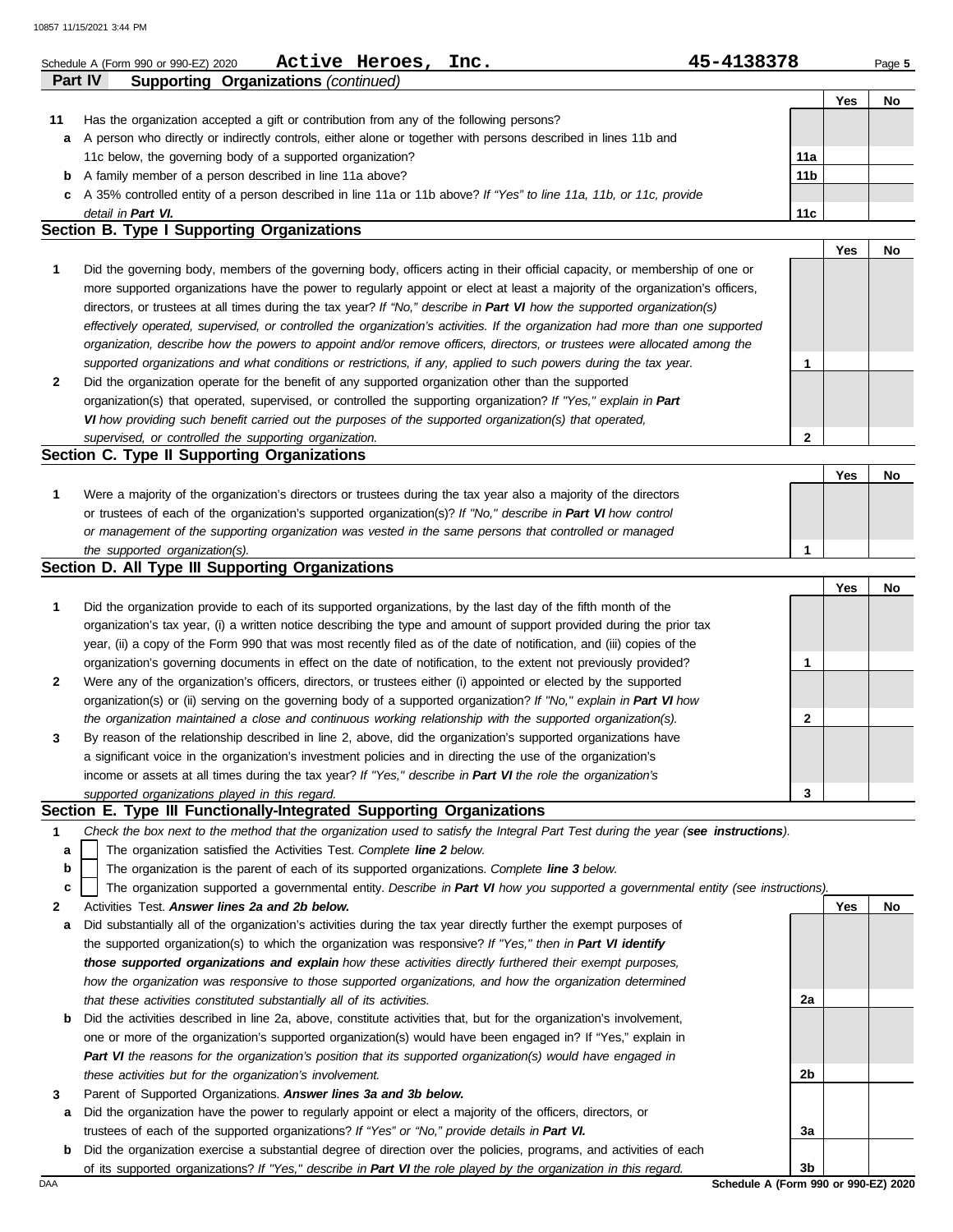| Active Heroes, Inc.<br>Schedule A (Form 990 or 990-EZ) 2020                                                                                      |                         | 45-4138378     | Page 6                         |
|--------------------------------------------------------------------------------------------------------------------------------------------------|-------------------------|----------------|--------------------------------|
| <b>Part V</b><br>Type III Non-Functionally Integrated 509(a)(3) Supporting Organizations                                                         |                         |                |                                |
| $\mathbf{1}$<br>Check here if the organization satisfied the Integral Part Test as a qualifying trust on Nov. 20, 1970 (explain in Part VI). See |                         |                |                                |
| <b>instructions.</b> All other Type III non-functionally integrated supporting organizations must complete Sections A through E.                 |                         |                |                                |
| Section A – Adjusted Net Income                                                                                                                  |                         | (A) Prior Year | (B) Current Year<br>(optional) |
| Net short-term capital gain<br>1.                                                                                                                | 1                       |                |                                |
| $\mathbf{2}$<br>Recoveries of prior-year distributions                                                                                           | $\mathbf{2}$            |                |                                |
| 3<br>Other gross income (see instructions)                                                                                                       | 3                       |                |                                |
| Add lines 1 through 3.<br>4                                                                                                                      | $\overline{\mathbf{4}}$ |                |                                |
| 5<br>Depreciation and depletion                                                                                                                  | 5                       |                |                                |
| 6<br>Portion of operating expenses paid or incurred for production or collection of                                                              |                         |                |                                |
| gross income or for management, conservation, or maintenance of property                                                                         |                         |                |                                |
| held for production of income (see instructions)                                                                                                 | 6                       |                |                                |
| $\mathbf{7}$<br>Other expenses (see instructions)                                                                                                | $\overline{7}$          |                |                                |
| 8<br>Adjusted Net Income (subtract lines 5, 6, and 7 from line 4)                                                                                | 8                       |                |                                |
| Section B - Minimum Asset Amount                                                                                                                 |                         | (A) Prior Year | (B) Current Year<br>(optional) |
| Aggregate fair market value of all non-exempt-use assets (see<br>1                                                                               |                         |                |                                |
| instructions for short tax year or assets held for part of year):                                                                                |                         |                |                                |
| <b>a</b> Average monthly value of securities                                                                                                     | 1a                      |                |                                |
| <b>b</b> Average monthly cash balances                                                                                                           | 1b                      |                |                                |
| c Fair market value of other non-exempt-use assets                                                                                               | 1c                      |                |                                |
| d Total (add lines 1a, 1b, and 1c)                                                                                                               | 1d                      |                |                                |
| e Discount claimed for blockage or other factors                                                                                                 |                         |                |                                |
| (explain in detail in Part VI):                                                                                                                  |                         |                |                                |
| $\mathbf{2}$<br>Acquisition indebtedness applicable to non-exempt-use assets                                                                     | $\mathbf{2}$            |                |                                |
| Subtract line 2 from line 1d.<br>3                                                                                                               | 3                       |                |                                |
| Cash deemed held for exempt use. Enter 0.015 of line 3 (for greater amount,<br>4                                                                 |                         |                |                                |
| see instructions).                                                                                                                               | 4                       |                |                                |
| 5<br>Net value of non-exempt-use assets (subtract line 4 from line 3)                                                                            | 5                       |                |                                |
| 6<br>Multiply line 5 by 0.035.                                                                                                                   | 6                       |                |                                |
| 7<br>Recoveries of prior-year distributions                                                                                                      | $\overline{7}$          |                |                                |
| 8<br>Minimum Asset Amount (add line 7 to line 6)                                                                                                 | 8                       |                |                                |
| Section C - Distributable Amount                                                                                                                 |                         |                | <b>Current Year</b>            |
| Adjusted net income for prior year (from Section A, line 8, column A)<br>1                                                                       | 1                       |                |                                |
| $\mathbf{2}$<br>Enter 0.85 of line 1.                                                                                                            | $\mathbf{2}$            |                |                                |
| 3<br>Minimum asset amount for prior year (from Section B, line 8, column A)                                                                      | 3                       |                |                                |
| 4<br>Enter greater of line 2 or line 3.                                                                                                          | 4                       |                |                                |
| 5<br>Income tax imposed in prior year                                                                                                            | 5                       |                |                                |
| Distributable Amount. Subtract line 5 from line 4, unless subject to<br>6                                                                        |                         |                |                                |
| emergency temporary reduction (see instructions).                                                                                                | 6                       |                |                                |

**7** (see instructions). Check here if the current year is the organization's first as a non-functionally integrated Type III supporting organization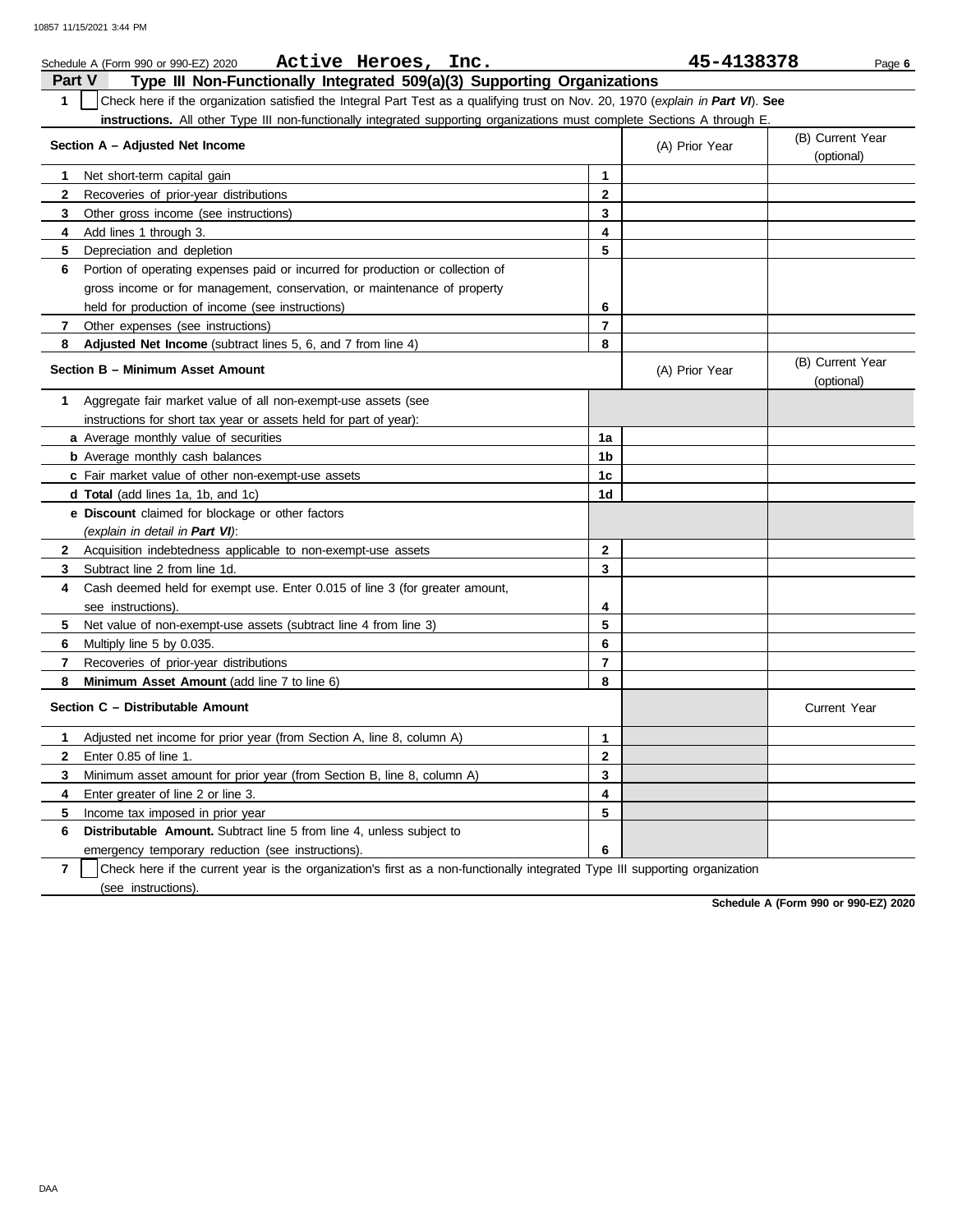| <b>Part V</b> | Active Heroes, Inc.<br>Schedule A (Form 990 or 990-EZ) 2020<br>Type III Non-Functionally Integrated 509(a)(3) Supporting Organizations (continued) |                                    | 45-4138378                                    | Page 7                                           |  |  |  |  |  |
|---------------|----------------------------------------------------------------------------------------------------------------------------------------------------|------------------------------------|-----------------------------------------------|--------------------------------------------------|--|--|--|--|--|
|               | Section D - Distributions                                                                                                                          |                                    |                                               | <b>Current Year</b>                              |  |  |  |  |  |
| 1             | Amounts paid to supported organizations to accomplish exempt purposes                                                                              |                                    |                                               |                                                  |  |  |  |  |  |
| $\mathbf{2}$  | Amounts paid to perform activity that directly furthers exempt purposes of supported                                                               |                                    |                                               |                                                  |  |  |  |  |  |
|               | organizations, in excess of income from activity                                                                                                   |                                    |                                               |                                                  |  |  |  |  |  |
| 3             | Administrative expenses paid to accomplish exempt purposes of supported organizations                                                              |                                    |                                               |                                                  |  |  |  |  |  |
| 4             | Amounts paid to acquire exempt-use assets                                                                                                          |                                    |                                               |                                                  |  |  |  |  |  |
| 5             | Qualified set-aside amounts (prior IRS approval required-provide details in Part VI)                                                               |                                    |                                               |                                                  |  |  |  |  |  |
| 6             | Other distributions (describe in Part VI). See instructions.                                                                                       |                                    |                                               |                                                  |  |  |  |  |  |
| 7             | Total annual distributions. Add lines 1 through 6.                                                                                                 |                                    |                                               |                                                  |  |  |  |  |  |
| 8             | Distributions to attentive supported organizations to which the organization is responsive                                                         |                                    |                                               |                                                  |  |  |  |  |  |
|               | (provide details in Part VI). See instructions.                                                                                                    |                                    |                                               |                                                  |  |  |  |  |  |
| 9             | Distributable amount for 2020 from Section C, line 6                                                                                               |                                    |                                               |                                                  |  |  |  |  |  |
| 10            | Line 8 amount divided by line 9 amount                                                                                                             |                                    |                                               |                                                  |  |  |  |  |  |
|               | Section E - Distribution Allocations (see instructions)                                                                                            | (i)<br><b>Excess Distributions</b> | (ii)<br><b>Underdistributions</b><br>Pre-2020 | (iii)<br><b>Distributable</b><br>Amount for 2020 |  |  |  |  |  |
| 1             | Distributable amount for 2020 from Section C, line 6                                                                                               |                                    |                                               |                                                  |  |  |  |  |  |
| $\mathbf{2}$  | Underdistributions, if any, for years prior to 2020                                                                                                |                                    |                                               |                                                  |  |  |  |  |  |
|               | (reasonable cause required-explain in Part VI). See                                                                                                |                                    |                                               |                                                  |  |  |  |  |  |
|               | instructions.                                                                                                                                      |                                    |                                               |                                                  |  |  |  |  |  |
| 3             | Excess distributions carryover, if any, to 2020                                                                                                    |                                    |                                               |                                                  |  |  |  |  |  |
|               |                                                                                                                                                    |                                    |                                               |                                                  |  |  |  |  |  |
|               |                                                                                                                                                    |                                    |                                               |                                                  |  |  |  |  |  |
|               |                                                                                                                                                    |                                    |                                               |                                                  |  |  |  |  |  |
|               |                                                                                                                                                    |                                    |                                               |                                                  |  |  |  |  |  |
|               |                                                                                                                                                    |                                    |                                               |                                                  |  |  |  |  |  |
|               | f Total of lines 3a through 3e                                                                                                                     |                                    |                                               |                                                  |  |  |  |  |  |
|               | g Applied to underdistributions of prior years                                                                                                     |                                    |                                               |                                                  |  |  |  |  |  |
|               | h Applied to 2020 distributable amount                                                                                                             |                                    |                                               |                                                  |  |  |  |  |  |
|               | Carryover from 2015 not applied (see instructions)                                                                                                 |                                    |                                               |                                                  |  |  |  |  |  |
|               | Remainder. Subtract lines 3q, 3h, and 3i from line 3f.                                                                                             |                                    |                                               |                                                  |  |  |  |  |  |
| 4             | Distributions for 2020 from                                                                                                                        |                                    |                                               |                                                  |  |  |  |  |  |
|               | \$<br>Section D, line 7:                                                                                                                           |                                    |                                               |                                                  |  |  |  |  |  |
|               | a Applied to underdistributions of prior years                                                                                                     |                                    |                                               |                                                  |  |  |  |  |  |
|               | <b>b</b> Applied to 2020 distributable amount                                                                                                      |                                    |                                               |                                                  |  |  |  |  |  |
|               | <b>c</b> Remainder. Subtract lines 4a and 4b from line 4.                                                                                          |                                    |                                               |                                                  |  |  |  |  |  |
| 5             | Remaining underdistributions for years prior to 2020, if                                                                                           |                                    |                                               |                                                  |  |  |  |  |  |
|               | any. Subtract lines 3g and 4a from line 2. For result                                                                                              |                                    |                                               |                                                  |  |  |  |  |  |
|               | greater than zero, explain in Part VI. See instructions.                                                                                           |                                    |                                               |                                                  |  |  |  |  |  |
| 6             | Remaining underdistributions for 2020 Subtract lines 3h                                                                                            |                                    |                                               |                                                  |  |  |  |  |  |
|               | and 4b from line 1. For result greater than zero, explain in                                                                                       |                                    |                                               |                                                  |  |  |  |  |  |
|               | Part VI. See instructions.                                                                                                                         |                                    |                                               |                                                  |  |  |  |  |  |
| 7             | Excess distributions carryover to 2021. Add lines 3j                                                                                               |                                    |                                               |                                                  |  |  |  |  |  |
|               | and 4c.                                                                                                                                            |                                    |                                               |                                                  |  |  |  |  |  |
| 8             | Breakdown of line 7:                                                                                                                               |                                    |                                               |                                                  |  |  |  |  |  |
|               |                                                                                                                                                    |                                    |                                               |                                                  |  |  |  |  |  |
|               |                                                                                                                                                    |                                    |                                               |                                                  |  |  |  |  |  |
|               |                                                                                                                                                    |                                    |                                               |                                                  |  |  |  |  |  |
|               |                                                                                                                                                    |                                    |                                               |                                                  |  |  |  |  |  |
|               | e Excess from 2020.                                                                                                                                |                                    |                                               |                                                  |  |  |  |  |  |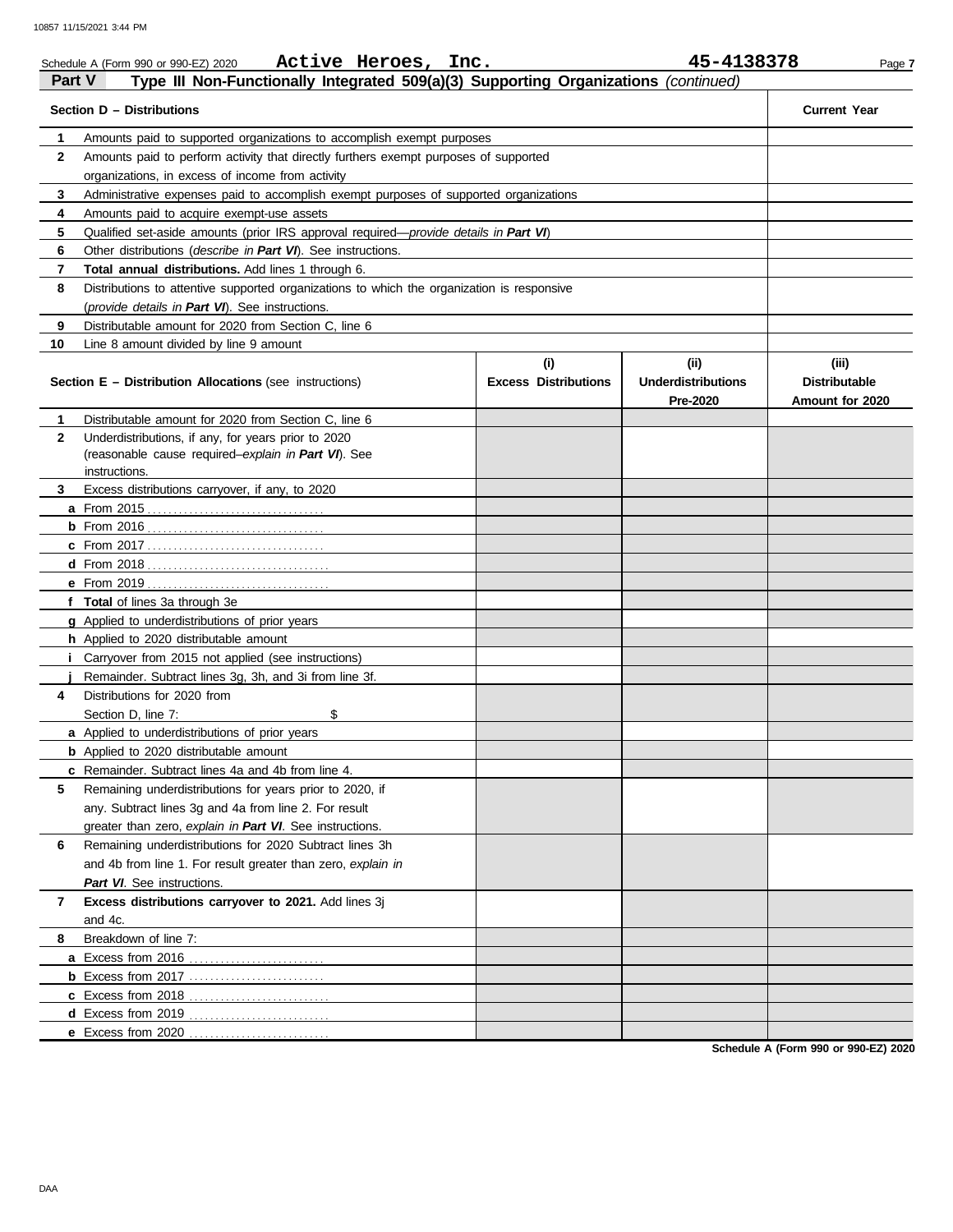|         | Schedule A (Form 990 or 990-EZ) 2020 |                                        | Active Heroes, Inc. |     |                                                                                                | 45-4138378                                                                                                                                                                                                                              | Page 8 |
|---------|--------------------------------------|----------------------------------------|---------------------|-----|------------------------------------------------------------------------------------------------|-----------------------------------------------------------------------------------------------------------------------------------------------------------------------------------------------------------------------------------------|--------|
| Part VI |                                      |                                        |                     |     |                                                                                                | Supplemental Information. Provide the explanations required by Part II, line 10; Part II, line 17a or 17b; Part<br>III, line 12; Part IV, Section A, lines 1, 2, 3b, 3c, 4b, 4c, 5a, 6, 9a, 9b, 9c, 11a, 11b, and 11c; Part IV, Section |        |
|         |                                      |                                        |                     |     |                                                                                                | B, lines 1 and 2; Part IV, Section C, line 1; Part IV, Section D, lines 2 and 3; Part IV, Section E, lines 1c, 2a, 2b,                                                                                                                  |        |
|         |                                      |                                        |                     |     | lines 2, 5, and 6. Also complete this part for any additional information. (See instructions.) | 3a, and 3b; Part V, line 1; Part V, Section B, line 1e; Part V, Section D, lines 5, 6, and 8; and Part V, Section E,                                                                                                                    |        |
|         |                                      | Part II, Line 10 - Other Income Detail |                     |     |                                                                                                |                                                                                                                                                                                                                                         |        |
|         |                                      |                                        |                     |     |                                                                                                |                                                                                                                                                                                                                                         |        |
|         |                                      |                                        |                     | \$. | 7,015                                                                                          |                                                                                                                                                                                                                                         |        |
|         |                                      |                                        |                     |     |                                                                                                |                                                                                                                                                                                                                                         |        |
|         |                                      |                                        |                     |     |                                                                                                |                                                                                                                                                                                                                                         |        |
|         |                                      |                                        |                     |     |                                                                                                |                                                                                                                                                                                                                                         |        |
|         |                                      |                                        |                     |     |                                                                                                |                                                                                                                                                                                                                                         |        |
|         |                                      |                                        |                     |     |                                                                                                |                                                                                                                                                                                                                                         |        |
|         |                                      |                                        |                     |     |                                                                                                |                                                                                                                                                                                                                                         |        |
|         |                                      |                                        |                     |     |                                                                                                |                                                                                                                                                                                                                                         |        |
|         |                                      |                                        |                     |     |                                                                                                |                                                                                                                                                                                                                                         |        |
|         |                                      |                                        |                     |     |                                                                                                |                                                                                                                                                                                                                                         |        |
|         |                                      |                                        |                     |     |                                                                                                |                                                                                                                                                                                                                                         |        |
|         |                                      |                                        |                     |     |                                                                                                |                                                                                                                                                                                                                                         |        |
|         |                                      |                                        |                     |     |                                                                                                |                                                                                                                                                                                                                                         |        |
|         |                                      |                                        |                     |     |                                                                                                |                                                                                                                                                                                                                                         |        |
|         |                                      |                                        |                     |     |                                                                                                |                                                                                                                                                                                                                                         |        |
|         |                                      |                                        |                     |     |                                                                                                |                                                                                                                                                                                                                                         |        |
|         |                                      |                                        |                     |     |                                                                                                |                                                                                                                                                                                                                                         |        |
|         |                                      |                                        |                     |     |                                                                                                |                                                                                                                                                                                                                                         |        |
|         |                                      |                                        |                     |     |                                                                                                |                                                                                                                                                                                                                                         |        |
|         |                                      |                                        |                     |     |                                                                                                |                                                                                                                                                                                                                                         |        |
|         |                                      |                                        |                     |     |                                                                                                |                                                                                                                                                                                                                                         |        |
|         |                                      |                                        |                     |     |                                                                                                |                                                                                                                                                                                                                                         |        |
|         |                                      |                                        |                     |     |                                                                                                |                                                                                                                                                                                                                                         |        |
|         |                                      |                                        |                     |     |                                                                                                |                                                                                                                                                                                                                                         |        |
|         |                                      |                                        |                     |     |                                                                                                |                                                                                                                                                                                                                                         |        |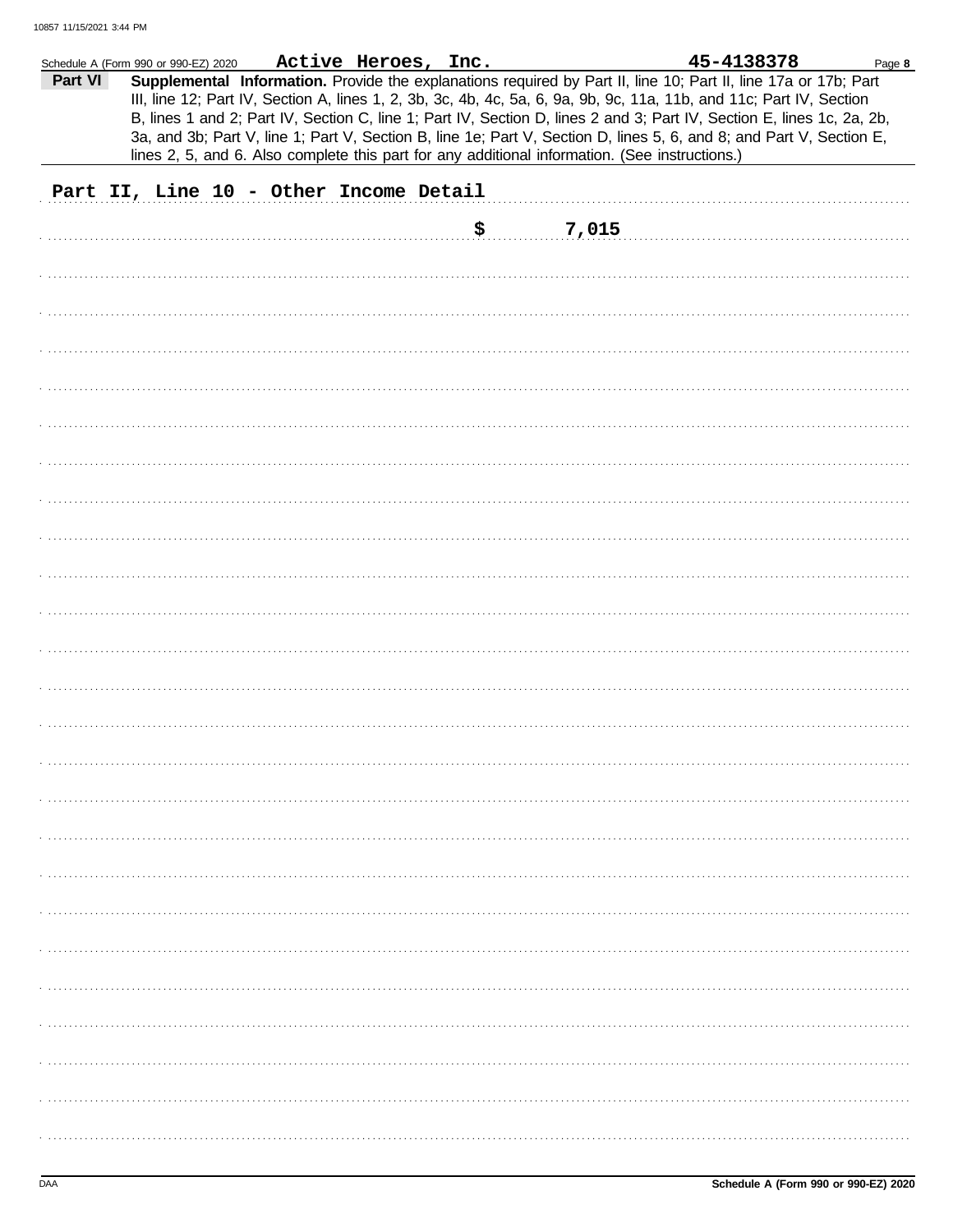|                                 | 10857 11/15/2021 3:44 PM                                    |                                                                                                                                                                                                                                                                                                  |                                                                                                      |    |                   |                                                     |
|---------------------------------|-------------------------------------------------------------|--------------------------------------------------------------------------------------------------------------------------------------------------------------------------------------------------------------------------------------------------------------------------------------------------|------------------------------------------------------------------------------------------------------|----|-------------------|-----------------------------------------------------|
| <b>SCHEDULE D</b><br>(Form 990) |                                                             | <b>Supplemental Financial Statements</b><br>u Complete if the organization answered "Yes" on Form 990,<br>Part IV, line 6, 7, 8, 9, 10, 11a, 11b, 11c, 11d, 11e, 11f, 12a, or 12b.                                                                                                               |                                                                                                      |    | OMB No. 1545-0047 |                                                     |
|                                 | Department of the Treasury                                  |                                                                                                                                                                                                                                                                                                  | U Attach to Form 990.                                                                                |    |                   | Open to Public                                      |
|                                 | Internal Revenue Service<br>Name of the organization        |                                                                                                                                                                                                                                                                                                  | <b>u Go to www.irs.gov/Form990 for instructions and the latest information.</b>                      |    |                   | <b>Inspection</b><br>Employer identification number |
|                                 |                                                             |                                                                                                                                                                                                                                                                                                  |                                                                                                      |    |                   |                                                     |
|                                 | Active Heroes, Inc.                                         |                                                                                                                                                                                                                                                                                                  |                                                                                                      |    | 45-4138378        |                                                     |
| Part I                          |                                                             | Organizations Maintaining Donor Advised Funds or Other Similar Funds or Accounts.<br>Complete if the organization answered "Yes" on Form 990, Part IV, line 6.                                                                                                                                   |                                                                                                      |    |                   |                                                     |
|                                 |                                                             |                                                                                                                                                                                                                                                                                                  | (a) Donor advised funds                                                                              |    |                   | (b) Funds and other accounts                        |
| 1                               |                                                             |                                                                                                                                                                                                                                                                                                  |                                                                                                      |    |                   |                                                     |
| 2                               |                                                             |                                                                                                                                                                                                                                                                                                  |                                                                                                      |    |                   |                                                     |
| 3                               |                                                             |                                                                                                                                                                                                                                                                                                  |                                                                                                      |    |                   |                                                     |
| 4                               |                                                             |                                                                                                                                                                                                                                                                                                  |                                                                                                      |    |                   |                                                     |
| 5                               |                                                             | Did the organization inform all donors and donor advisors in writing that the assets held in donor advised                                                                                                                                                                                       |                                                                                                      |    |                   |                                                     |
|                                 |                                                             |                                                                                                                                                                                                                                                                                                  |                                                                                                      |    |                   | Yes<br>No                                           |
| 6                               |                                                             | Did the organization inform all grantees, donors, and donor advisors in writing that grant funds can be used                                                                                                                                                                                     |                                                                                                      |    |                   |                                                     |
|                                 |                                                             | only for charitable purposes and not for the benefit of the donor or donor advisor, or for any other purpose                                                                                                                                                                                     |                                                                                                      |    |                   |                                                     |
|                                 |                                                             |                                                                                                                                                                                                                                                                                                  |                                                                                                      |    |                   | <b>Yes</b><br>No.                                   |
| Part II                         |                                                             | <b>Conservation Easements.</b>                                                                                                                                                                                                                                                                   |                                                                                                      |    |                   |                                                     |
|                                 |                                                             | Complete if the organization answered "Yes" on Form 990, Part IV, line 7.                                                                                                                                                                                                                        |                                                                                                      |    |                   |                                                     |
| 1.<br>2                         | Protection of natural habitat<br>Preservation of open space | Purpose(s) of conservation easements held by the organization (check all that apply).<br>Preservation of land for public use (for example, recreation or education)<br>Complete lines 2a through 2d if the organization held a qualified conservation contribution in the form of a conservation | Preservation of a historically important land area<br>Preservation of a certified historic structure |    |                   |                                                     |
|                                 | easement on the last day of the tax year.                   |                                                                                                                                                                                                                                                                                                  |                                                                                                      |    |                   | Held at the End of the Tax Year                     |
| а                               |                                                             |                                                                                                                                                                                                                                                                                                  |                                                                                                      | 2a |                   |                                                     |
| b                               |                                                             |                                                                                                                                                                                                                                                                                                  |                                                                                                      | 2b |                   |                                                     |
| c                               |                                                             | Number of conservation easements on a certified historic structure included in (a)                                                                                                                                                                                                               |                                                                                                      | 2c |                   |                                                     |
| d                               |                                                             | Number of conservation easements included in (c) acquired after 7/25/06, and not on a                                                                                                                                                                                                            |                                                                                                      |    |                   |                                                     |
|                                 |                                                             | historic structure listed in the National Register                                                                                                                                                                                                                                               |                                                                                                      | 2d |                   |                                                     |
| 3                               | tax year $\blacksquare$                                     | Number of conservation easements modified, transferred, released, extinguished, or terminated by the organization during the                                                                                                                                                                     |                                                                                                      |    |                   |                                                     |
|                                 |                                                             | Number of states where property subject to conservation easement is located u                                                                                                                                                                                                                    |                                                                                                      |    |                   |                                                     |
| 5                               |                                                             | Does the organization have a written policy regarding the periodic monitoring, inspection, handling of                                                                                                                                                                                           |                                                                                                      |    |                   |                                                     |
|                                 |                                                             |                                                                                                                                                                                                                                                                                                  |                                                                                                      |    |                   | Yes<br>No                                           |
| 6                               |                                                             | Staff and volunteer hours devoted to monitoring, inspecting, handling of violations, and enforcing conservation easements during the year                                                                                                                                                        |                                                                                                      |    |                   |                                                     |
| 7                               | u <sub></sub>                                               | Amount of expenses incurred in monitoring, inspecting, handling of violations, and enforcing conservation easements during the year                                                                                                                                                              |                                                                                                      |    |                   |                                                     |
| 8                               | u\$                                                         | Does each conservation easement reported on line 2(d) above satisfy the requirements of section 170(h)(4)(B)(i)                                                                                                                                                                                  |                                                                                                      |    |                   | Yes<br>No                                           |
| 9                               |                                                             | In Part XIII, describe how the organization reports conservation easements in its revenue and expense statement and<br>balance sheet, and include, if applicable, the text of the footnote to the organization's financial statements that describes the                                         |                                                                                                      |    |                   |                                                     |
|                                 |                                                             | organization's accounting for conservation easements.                                                                                                                                                                                                                                            |                                                                                                      |    |                   |                                                     |
|                                 | Part III                                                    | Organizations Maintaining Collections of Art, Historical Treasures, or Other Similar Assets.<br>Complete if the organization answered "Yes" on Form 990, Part IV, line 8.                                                                                                                        |                                                                                                      |    |                   |                                                     |
|                                 |                                                             | 1a If the organization elected, as permitted under FASB ASC 958, not to report in its revenue statement and balance sheet works                                                                                                                                                                  |                                                                                                      |    |                   |                                                     |
|                                 |                                                             | of art, historical treasures, or other similar assets held for public exhibition, education, or research in furtherance of public                                                                                                                                                                |                                                                                                      |    |                   |                                                     |
|                                 |                                                             | service, provide in Part XIII the text of the footnote to its financial statements that describes these items.                                                                                                                                                                                   |                                                                                                      |    |                   |                                                     |
|                                 |                                                             | <b>b</b> If the organization elected, as permitted under FASB ASC 958, to report in its revenue statement and balance sheet works of                                                                                                                                                             |                                                                                                      |    |                   |                                                     |
|                                 |                                                             | art, historical treasures, or other similar assets held for public exhibition, education, or research in furtherance of public service,                                                                                                                                                          |                                                                                                      |    |                   |                                                     |
|                                 |                                                             | provide the following amounts relating to these items:                                                                                                                                                                                                                                           |                                                                                                      |    |                   |                                                     |
|                                 |                                                             |                                                                                                                                                                                                                                                                                                  |                                                                                                      |    | u \$              |                                                     |

| <b>a</b> incredition included on Form 550, Fail VIII, line |  |
|------------------------------------------------------------|--|
|                                                            |  |
| $\cdots$<br>.                                              |  |

Assets included in Form 990, Part X . . . . . . . . . . . . . . . . . . . . . . . . . . . . . . . . . . . . . . . . . . . . . . . . . . . . . . . . . . . . . . . . . . . . . . . . . . . . . . . . . . . . . **b**

**For Paperwork Reduction Act Notice, see the Instructions for Form 990.**<br><sub>DAA</sub>

\$ u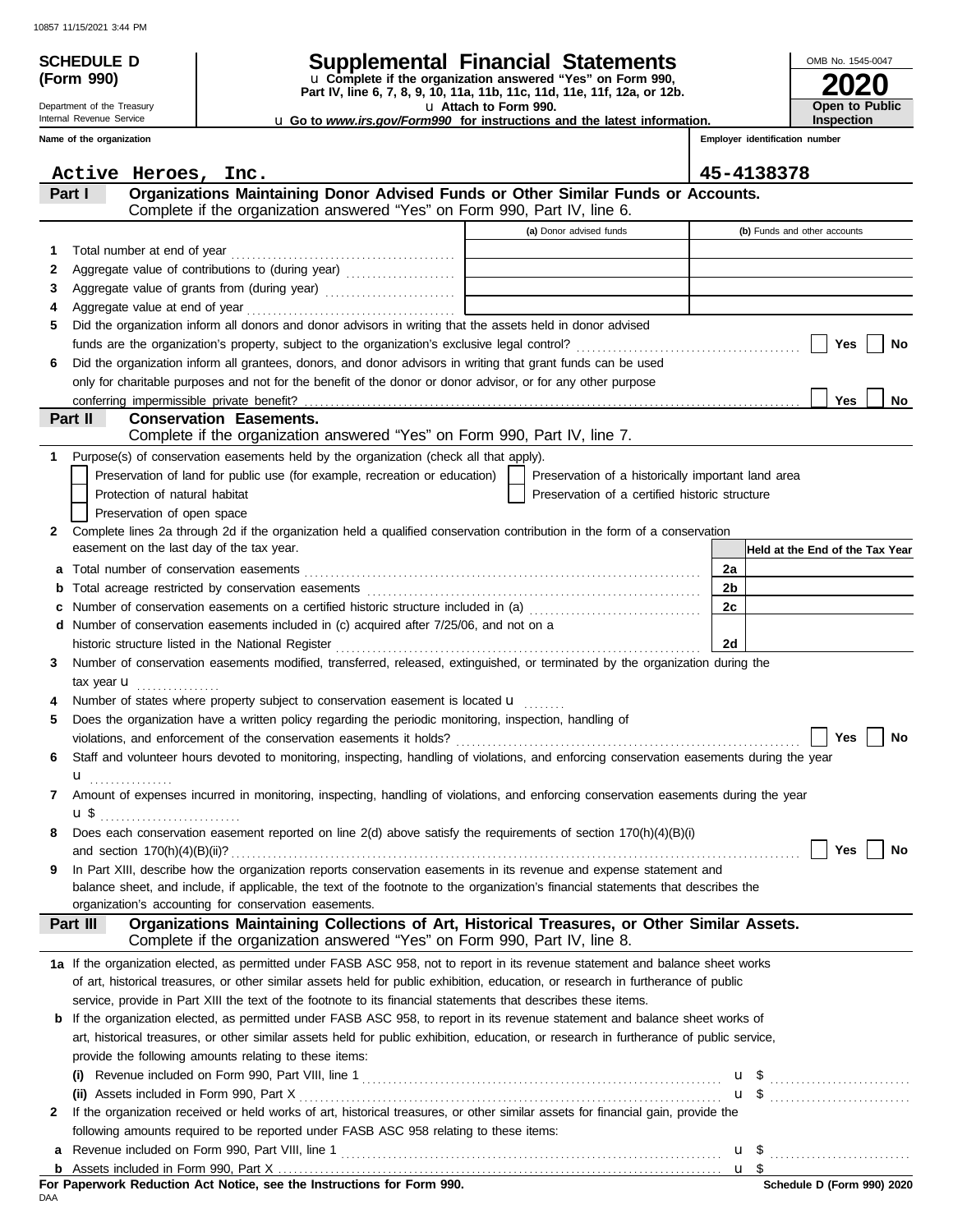10857 11/15/2021 3:44 PM

|    | Schedule D (Form 990) 2020 $\;$ Active Heroes, Inc.                                                                                                                                                                            |                                           |                         |                          |                         | 45-4138378      |                      | Page 2                 |
|----|--------------------------------------------------------------------------------------------------------------------------------------------------------------------------------------------------------------------------------|-------------------------------------------|-------------------------|--------------------------|-------------------------|-----------------|----------------------|------------------------|
|    | Organizations Maintaining Collections of Art, Historical Treasures, or Other Similar Assets (continued)<br>Part III                                                                                                            |                                           |                         |                          |                         |                 |                      |                        |
|    | 3 Using the organization's acquisition, accession, and other records, check any of the following that make significant use of its<br>collection items (check all that apply):                                                  |                                           |                         |                          |                         |                 |                      |                        |
| a  | Public exhibition                                                                                                                                                                                                              |                                           | d                       | Loan or exchange program |                         |                 |                      |                        |
| b  | Scholarly research                                                                                                                                                                                                             |                                           | е                       |                          |                         |                 |                      |                        |
| c  | Preservation for future generations                                                                                                                                                                                            |                                           |                         |                          |                         |                 |                      |                        |
| 4  | Provide a description of the organization's collections and explain how they further the organization's exempt purpose in Part                                                                                                 |                                           |                         |                          |                         |                 |                      |                        |
|    | XIII.                                                                                                                                                                                                                          |                                           |                         |                          |                         |                 |                      |                        |
| 5. | During the year, did the organization solicit or receive donations of art, historical treasures, or other similar                                                                                                              |                                           |                         |                          |                         |                 |                      |                        |
|    |                                                                                                                                                                                                                                |                                           |                         |                          |                         |                 |                      | <b>Yes</b><br>No.      |
|    | Part IV<br><b>Escrow and Custodial Arrangements.</b>                                                                                                                                                                           |                                           |                         |                          |                         |                 |                      |                        |
|    | Complete if the organization answered "Yes" on Form 990, Part IV, line 9, or reported an amount on Form                                                                                                                        |                                           |                         |                          |                         |                 |                      |                        |
|    | 990, Part X, line 21.                                                                                                                                                                                                          |                                           |                         |                          |                         |                 |                      |                        |
|    | 1a Is the organization an agent, trustee, custodian or other intermediary for contributions or other assets not                                                                                                                |                                           |                         |                          |                         |                 |                      |                        |
|    | <b>b</b> If "Yes," explain the arrangement in Part XIII and complete the following table:                                                                                                                                      |                                           |                         |                          |                         |                 |                      | Yes<br>No              |
|    |                                                                                                                                                                                                                                |                                           |                         |                          |                         |                 |                      | Amount                 |
|    |                                                                                                                                                                                                                                |                                           |                         |                          |                         |                 |                      |                        |
|    | c Beginning balance contract and contract and contract and contract and contract and contract and contract and contract and contract and contract and contract and contract and contract and contract and contract and contrac |                                           |                         |                          |                         |                 | 1c<br>1d             |                        |
|    |                                                                                                                                                                                                                                |                                           |                         |                          |                         |                 | 1е                   |                        |
|    |                                                                                                                                                                                                                                |                                           |                         |                          |                         |                 | 1f                   |                        |
|    | Ending balance continuous contract and continuous contract and continuous contract and continuous contract and continuous contract and continuous contract and continuous contract and continuous contract and continuous cont |                                           |                         |                          |                         |                 |                      | <b>Yes</b><br>No       |
|    |                                                                                                                                                                                                                                |                                           |                         |                          |                         |                 |                      |                        |
|    | Part V<br><b>Endowment Funds.</b>                                                                                                                                                                                              |                                           |                         |                          |                         |                 |                      |                        |
|    | Complete if the organization answered "Yes" on Form 990, Part IV, line 10.                                                                                                                                                     |                                           |                         |                          |                         |                 |                      |                        |
|    |                                                                                                                                                                                                                                | (a) Current year                          |                         | (b) Prior year           | (c) Two years back      |                 | (d) Three years back | (e) Four years back    |
|    | 1a Beginning of year balance                                                                                                                                                                                                   |                                           |                         |                          |                         |                 |                      |                        |
|    | <b>b</b> Contributions <b>contributions</b>                                                                                                                                                                                    | the control of the control of the control |                         |                          |                         |                 |                      |                        |
|    | c Net investment earnings, gains, and                                                                                                                                                                                          |                                           |                         |                          |                         |                 |                      |                        |
|    |                                                                                                                                                                                                                                |                                           |                         |                          |                         |                 |                      |                        |
|    | <b>d</b> Grants or scholarships<br>.                                                                                                                                                                                           |                                           |                         |                          |                         |                 |                      |                        |
|    | e Other expenditures for facilities and                                                                                                                                                                                        |                                           |                         |                          |                         |                 |                      |                        |
|    |                                                                                                                                                                                                                                |                                           |                         |                          |                         |                 |                      |                        |
|    |                                                                                                                                                                                                                                | the control of the control of the         |                         |                          |                         |                 |                      |                        |
|    |                                                                                                                                                                                                                                |                                           |                         |                          |                         |                 |                      |                        |
|    | 2 Provide the estimated percentage of the current year end balance (line 1g, column (a)) held as:                                                                                                                              |                                           |                         |                          |                         |                 |                      |                        |
|    | a Board designated or quasi-endowment u %                                                                                                                                                                                      |                                           |                         |                          |                         |                 |                      |                        |
| b  | Permanent endowment <b>u</b> %                                                                                                                                                                                                 |                                           |                         |                          |                         |                 |                      |                        |
| c  | Term endowment <b>u</b>                                                                                                                                                                                                        |                                           |                         |                          |                         |                 |                      |                        |
|    | The percentages on lines 2a, 2b, and 2c should equal 100%.                                                                                                                                                                     |                                           |                         |                          |                         |                 |                      |                        |
|    | 3a Are there endowment funds not in the possession of the organization that are held and administered for the                                                                                                                  |                                           |                         |                          |                         |                 |                      |                        |
|    | organization by:                                                                                                                                                                                                               |                                           |                         |                          |                         |                 |                      | Yes<br>No.             |
|    | (i) Unrelated organizations                                                                                                                                                                                                    |                                           |                         |                          |                         |                 |                      | 3a(i)                  |
|    | (ii) Related organizations                                                                                                                                                                                                     |                                           |                         |                          |                         |                 |                      | 3a(ii)                 |
|    |                                                                                                                                                                                                                                |                                           |                         |                          |                         |                 |                      | 3b                     |
|    | Describe in Part XIII the intended uses of the organization's endowment funds.                                                                                                                                                 |                                           |                         |                          |                         |                 |                      |                        |
|    | Part VI<br>Land, Buildings, and Equipment.                                                                                                                                                                                     |                                           |                         |                          |                         |                 |                      |                        |
|    | Complete if the organization answered "Yes" on Form 990, Part IV, line 11a. See Form 990, Part X, line 10.                                                                                                                     |                                           |                         |                          |                         |                 |                      |                        |
|    | Description of property                                                                                                                                                                                                        |                                           | (a) Cost or other basis |                          | (b) Cost or other basis | (c) Accumulated |                      | (d) Book value         |
|    |                                                                                                                                                                                                                                |                                           | (investment)            | (other)                  |                         | depreciation    |                      |                        |
|    | 1a Land                                                                                                                                                                                                                        |                                           |                         |                          | 368,463                 |                 |                      | 368,463                |
|    | <b>b</b> Buildings                                                                                                                                                                                                             |                                           |                         |                          | 2,095,666               |                 | 382,916              | $\overline{1,712,750}$ |
|    | Leasehold improvements                                                                                                                                                                                                         |                                           |                         |                          |                         |                 |                      |                        |
|    |                                                                                                                                                                                                                                |                                           |                         |                          |                         |                 |                      |                        |
|    |                                                                                                                                                                                                                                |                                           |                         |                          |                         |                 |                      |                        |
|    |                                                                                                                                                                                                                                |                                           |                         |                          |                         |                 | $\mathbf{u}$         | 2,081,213              |

| Schedule D (Form 990) 2020 |  |  |  |  |
|----------------------------|--|--|--|--|
|----------------------------|--|--|--|--|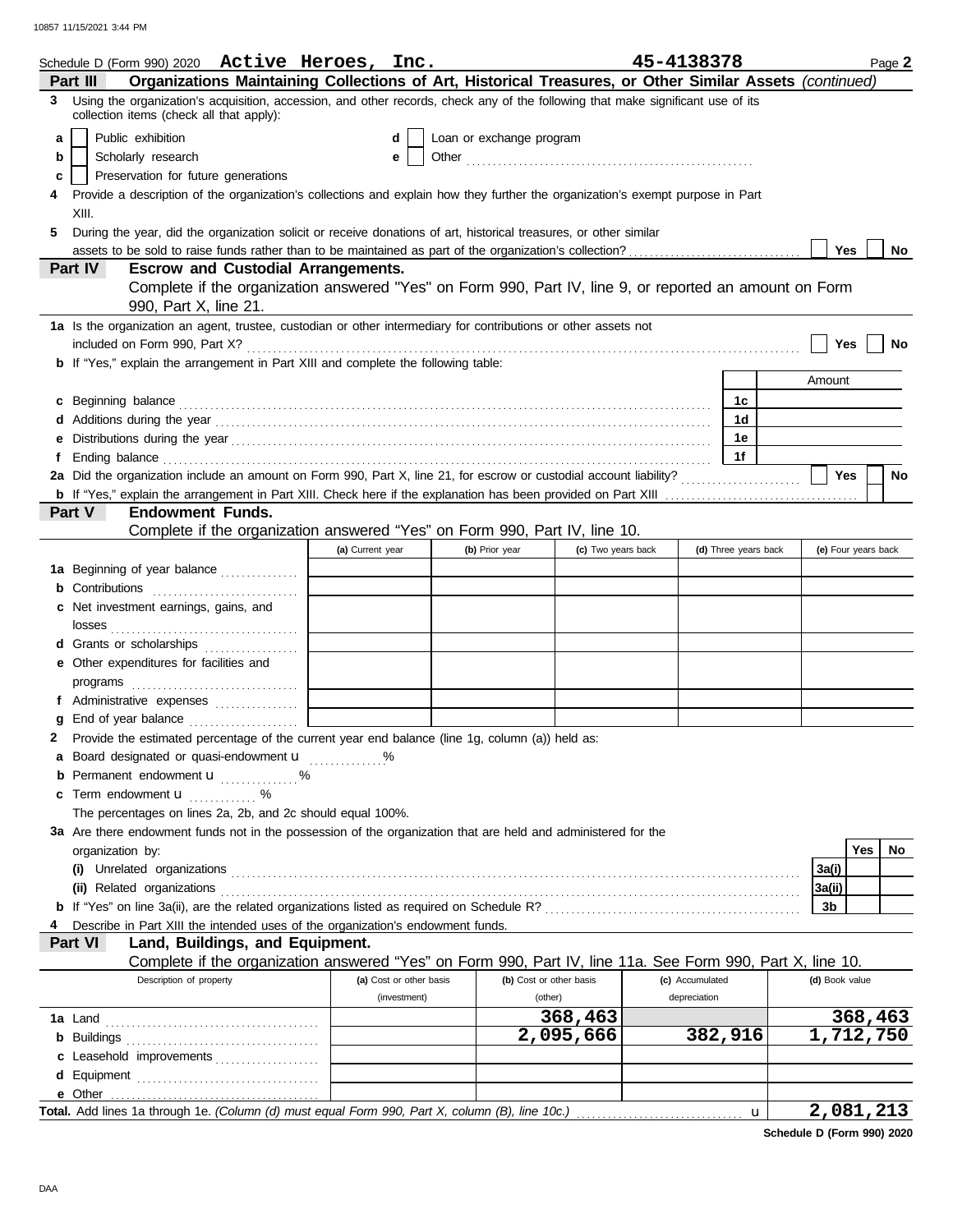|                           | Schedule D (Form 990) 2020 Active Heroes, Inc.                                                             |                | 45-4138378                       | Page 3         |
|---------------------------|------------------------------------------------------------------------------------------------------------|----------------|----------------------------------|----------------|
| Part VII                  | <b>Investments - Other Securities.</b>                                                                     |                |                                  |                |
|                           | Complete if the organization answered "Yes" on Form 990, Part IV, line 11b. See Form 990, Part X, line 12. |                |                                  |                |
|                           | (a) Description of security or category                                                                    | (b) Book value | (c) Method of valuation:         |                |
|                           | (including name of security)                                                                               |                | Cost or end-of-year market value |                |
| (1) Financial derivatives |                                                                                                            |                |                                  |                |
|                           |                                                                                                            |                |                                  |                |
| $(3)$ Other               |                                                                                                            |                |                                  |                |
| (A)                       |                                                                                                            |                |                                  |                |
| (B)                       |                                                                                                            |                |                                  |                |
| (C)                       |                                                                                                            |                |                                  |                |
|                           |                                                                                                            |                |                                  |                |
|                           |                                                                                                            |                |                                  |                |
| $\cdot$ $\cdot$ (F)       |                                                                                                            |                |                                  |                |
| (G)<br>(H)                |                                                                                                            |                |                                  |                |
|                           | Total. (Column (b) must equal Form 990, Part X, col. (B) line 12.)<br>u                                    |                |                                  |                |
| Part VIII                 | Investments - Program Related.                                                                             |                |                                  |                |
|                           | Complete if the organization answered "Yes" on Form 990, Part IV, line 11c. See Form 990, Part X, line 13. |                |                                  |                |
|                           | (a) Description of investment                                                                              | (b) Book value | (c) Method of valuation:         |                |
|                           |                                                                                                            |                | Cost or end-of-year market value |                |
| (1)                       |                                                                                                            |                |                                  |                |
| (2)                       |                                                                                                            |                |                                  |                |
| (3)                       |                                                                                                            |                |                                  |                |
| (4)                       |                                                                                                            |                |                                  |                |
| (5)                       |                                                                                                            |                |                                  |                |
| (6)                       |                                                                                                            |                |                                  |                |
| (7)                       |                                                                                                            |                |                                  |                |
| (8)                       |                                                                                                            |                |                                  |                |
| (9)                       |                                                                                                            |                |                                  |                |
|                           | Total. (Column (b) must equal Form 990, Part X, col. (B) line 13.)<br>u                                    |                |                                  |                |
| Part IX                   | Other Assets.                                                                                              |                |                                  |                |
|                           | Complete if the organization answered "Yes" on Form 990, Part IV, line 11d. See Form 990, Part X, line 15. |                |                                  | (b) Book value |
|                           | (a) Description                                                                                            |                |                                  |                |
| (1)<br>(2)                |                                                                                                            |                |                                  |                |
| (3)                       |                                                                                                            |                |                                  |                |
| (4)                       |                                                                                                            |                |                                  |                |
| (5)                       |                                                                                                            |                |                                  |                |
| (6)                       |                                                                                                            |                |                                  |                |
| (7)                       |                                                                                                            |                |                                  |                |
| (8)                       |                                                                                                            |                |                                  |                |
| (9)                       |                                                                                                            |                |                                  |                |
|                           | Total. (Column (b) must equal Form 990, Part X, col. (B) line 15.)                                         |                | u                                |                |
| Part X                    | Other Liabilities.                                                                                         |                |                                  |                |
|                           | Complete if the organization answered "Yes" on Form 990, Part IV, line 11e or 11f. See Form 990, Part X,   |                |                                  |                |
|                           | line $25$ .                                                                                                |                |                                  |                |
| 1.                        | (a) Description of liability                                                                               |                |                                  | (b) Book value |
| (1)                       | Federal income taxes                                                                                       |                |                                  |                |
| (2)                       | Chase Credit Card<br>(Parent): Chase Cre                                                                   |                |                                  | 145,101        |
| (3)                       | Chase Credit Card<br>(Parent)                                                                              |                |                                  | 991<br>408     |
| (4)                       | Chase Credit Card x9939                                                                                    |                |                                  |                |
| (5)                       | Chase Credit Card<br>(Parent): Chase Cre                                                                   |                |                                  | $-136,775$     |
| (6)                       |                                                                                                            |                |                                  |                |
| (7)                       |                                                                                                            |                |                                  |                |
| (8)<br>(9)                |                                                                                                            |                |                                  |                |
|                           | Total. (Column (b) must equal Form 990, Part X, col. (B) line 25.)                                         |                | u                                | 9,725          |
|                           |                                                                                                            |                |                                  |                |

Liability for uncertain tax positions. In Part XIII, provide the text of the footnote to the organization's financial statements that reports the **2.** organization's liability for uncertain tax positions under FASB ASC 740. Check here if the text of the footnote has been provided in Part XIII ..........

┐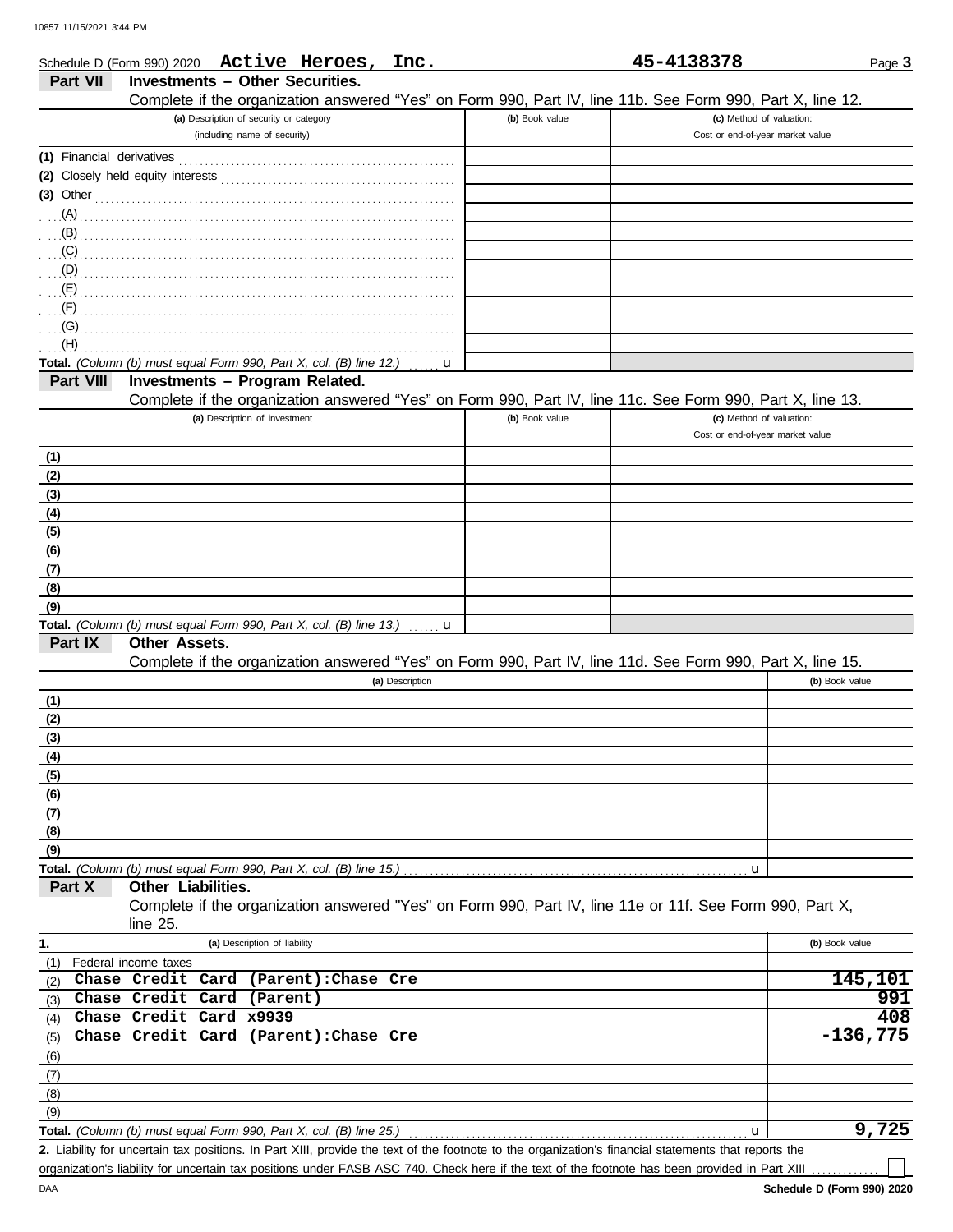|          | Schedule D (Form 990) 2020 Active Heroes, Inc.                                                                                                                                                                                 |                | 45-4138378 |              | Page 4  |
|----------|--------------------------------------------------------------------------------------------------------------------------------------------------------------------------------------------------------------------------------|----------------|------------|--------------|---------|
| Part XI  | Reconciliation of Revenue per Audited Financial Statements With Revenue per Return.                                                                                                                                            |                |            |              |         |
|          | Complete if the organization answered "Yes" on Form 990, Part IV, line 12a.                                                                                                                                                    |                |            |              |         |
| 1        |                                                                                                                                                                                                                                |                |            | $\mathbf{1}$ | 433,359 |
| 2        | Amounts included on line 1 but not on Form 990, Part VIII, line 12:                                                                                                                                                            |                |            |              |         |
| а        |                                                                                                                                                                                                                                | 2a             |            |              |         |
| b        |                                                                                                                                                                                                                                | 2 <sub>b</sub> |            |              |         |
| c        |                                                                                                                                                                                                                                | 2 <sub>c</sub> |            |              |         |
| d        |                                                                                                                                                                                                                                | 2d             |            |              |         |
| е        | Add lines 2a through 2d [11] March 2014 [12] March 2014 [12] March 2014 [12] March 2014 [12] March 2014 [12] March 2014 [12] March 2014 [12] March 2014 [12] March 2014 [12] March 2014 [12] March 2014 [12] March 2014 [12] M |                |            | 2e           |         |
| 3        |                                                                                                                                                                                                                                |                |            | 3            | 433,359 |
| 4        | Amounts included on Form 990, Part VIII, line 12, but not on line 1:                                                                                                                                                           |                |            |              |         |
| а        | Investment expenses not included on Form 990, Part VIII, line 7b [100] [100] [100] [100] [100] [100] [100] [100] [100] [100] [100] [100] [100] [100] [100] [100] [100] [100] [100] [100] [100] [100] [100] [100] [100] [100] [ | 4a             |            |              |         |
| b        |                                                                                                                                                                                                                                | 4b             |            |              |         |
| c<br>5.  | Add lines 4a and 4b                                                                                                                                                                                                            |                |            | 4c<br>5      | 433,359 |
| Part XII | Reconciliation of Expenses per Audited Financial Statements With Expenses per Return.                                                                                                                                          |                |            |              |         |
|          | Complete if the organization answered "Yes" on Form 990, Part IV, line 12a.                                                                                                                                                    |                |            |              |         |
| 1.       |                                                                                                                                                                                                                                |                |            | 1            | 537,980 |
| 2        | Amounts included on line 1 but not on Form 990, Part IX, line 25:                                                                                                                                                              |                |            |              |         |
| а        |                                                                                                                                                                                                                                | 2a             |            |              |         |
| b        |                                                                                                                                                                                                                                | 2 <sub>b</sub> |            |              |         |
| c        |                                                                                                                                                                                                                                | 2с             |            |              |         |
| d        |                                                                                                                                                                                                                                | 2d             |            |              |         |
| е        | Add lines 2a through 2d [11] Additional Contract of the Additional Contract of the Additional Contract of the Additional Contract of the Additional Contract of the Additional Contract of the Additional Contract of the Addi |                |            | 2e           |         |
| 3        |                                                                                                                                                                                                                                |                |            | 3            | 537,980 |
| 4        | Amounts included on Form 990, Part IX, line 25, but not on line 1:                                                                                                                                                             |                |            |              |         |
| a        | Investment expenses not included on Form 990, Part VIII, line 7b [                                                                                                                                                             | 4a             |            |              |         |
| b        |                                                                                                                                                                                                                                | 4 <sub>b</sub> | 101,890    |              |         |
|          | c Add lines 4a and 4b                                                                                                                                                                                                          |                |            | 4c           | 101,890 |
|          |                                                                                                                                                                                                                                |                |            | 5            | 639,870 |
|          | Part XIII Supplemental Information.                                                                                                                                                                                            |                |            |              |         |
|          | Provide the descriptions required for Part II, lines 3, 5, and 9; Part III, lines 1a and 4; Part IV, lines 1b and 2b; Part V, line 4; Part X, line                                                                             |                |            |              |         |
|          | 2; Part XI, lines 2d and 4b; and Part XII, lines 2d and 4b. Also complete this part to provide any additional information.                                                                                                     |                |            |              |         |
|          | Part XII, Line 4b - Expense Amounts Included on Return - Other                                                                                                                                                                 |                |            |              |         |
|          |                                                                                                                                                                                                                                |                |            |              |         |
| Book /   | Tax Depreciation Difference                                                                                                                                                                                                    |                | \$         |              | 101,890 |
|          |                                                                                                                                                                                                                                |                |            |              |         |
|          |                                                                                                                                                                                                                                |                |            |              |         |
|          |                                                                                                                                                                                                                                |                |            |              |         |
|          |                                                                                                                                                                                                                                |                |            |              |         |
|          |                                                                                                                                                                                                                                |                |            |              |         |
|          |                                                                                                                                                                                                                                |                |            |              |         |
|          |                                                                                                                                                                                                                                |                |            |              |         |
|          |                                                                                                                                                                                                                                |                |            |              |         |
|          |                                                                                                                                                                                                                                |                |            |              |         |
|          |                                                                                                                                                                                                                                |                |            |              |         |
|          |                                                                                                                                                                                                                                |                |            |              |         |
|          |                                                                                                                                                                                                                                |                |            |              |         |
|          |                                                                                                                                                                                                                                |                |            |              |         |
|          |                                                                                                                                                                                                                                |                |            |              |         |
|          |                                                                                                                                                                                                                                |                |            |              |         |
|          |                                                                                                                                                                                                                                |                |            |              |         |
|          |                                                                                                                                                                                                                                |                |            |              |         |
|          |                                                                                                                                                                                                                                |                |            |              |         |
|          |                                                                                                                                                                                                                                |                |            |              |         |
|          |                                                                                                                                                                                                                                |                |            |              |         |
|          |                                                                                                                                                                                                                                |                |            |              |         |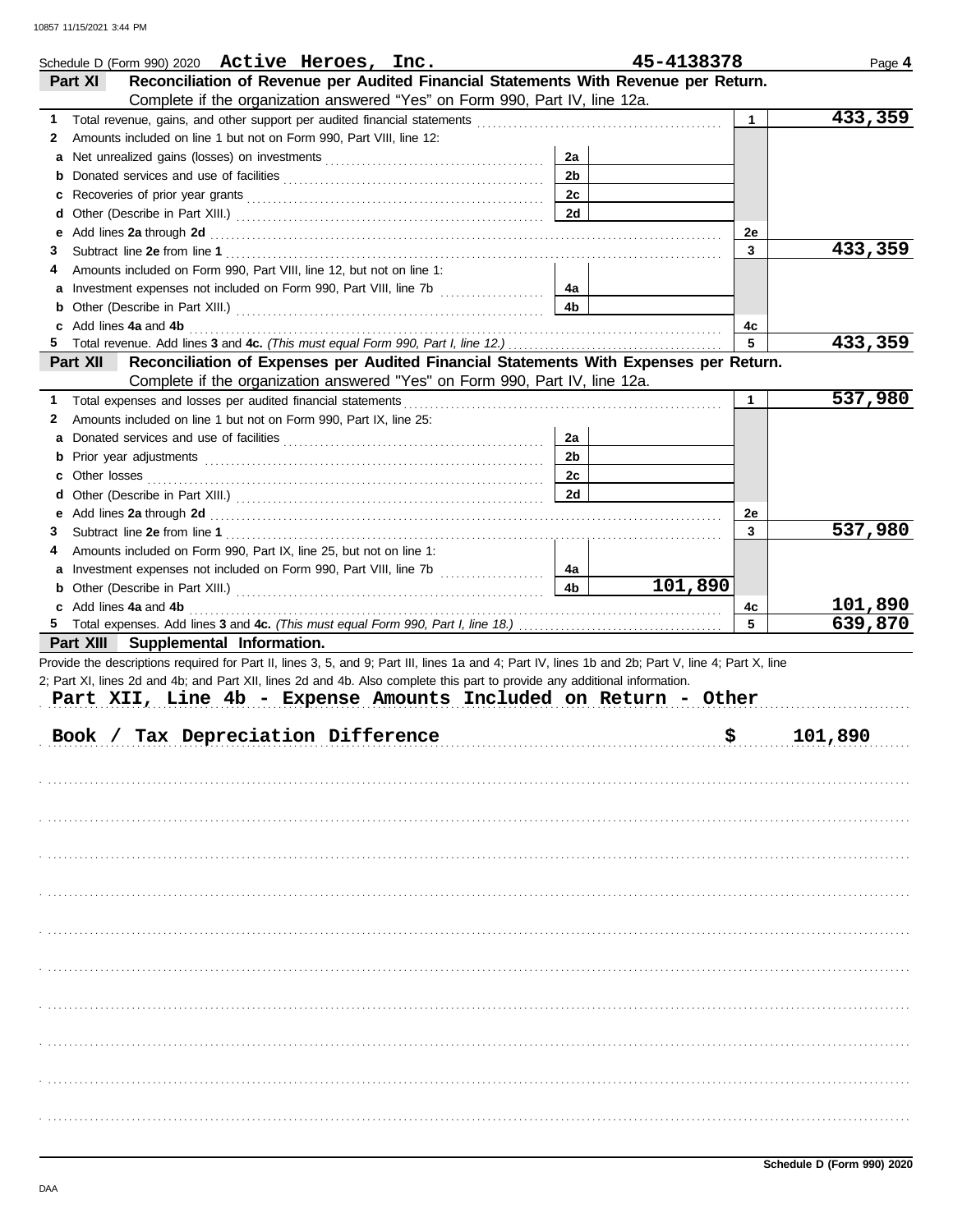|                                                                                                  | 45-4138378 | Page 5 |
|--------------------------------------------------------------------------------------------------|------------|--------|
| Schedule D (Form 990) 2020 Active Heroes, Inc.<br>Part XIII Supplemental Information (continued) |            |        |
|                                                                                                  |            |        |
|                                                                                                  |            |        |
|                                                                                                  |            |        |
|                                                                                                  |            |        |
|                                                                                                  |            |        |
|                                                                                                  |            |        |
|                                                                                                  |            |        |
|                                                                                                  |            |        |
|                                                                                                  |            |        |
|                                                                                                  |            |        |
|                                                                                                  |            |        |
|                                                                                                  |            |        |
|                                                                                                  |            |        |
|                                                                                                  |            |        |
|                                                                                                  |            |        |
|                                                                                                  |            |        |
|                                                                                                  |            |        |
|                                                                                                  |            |        |
|                                                                                                  |            |        |
|                                                                                                  |            |        |
|                                                                                                  |            |        |
|                                                                                                  |            |        |
|                                                                                                  |            |        |
|                                                                                                  |            |        |
|                                                                                                  |            |        |
|                                                                                                  |            |        |
|                                                                                                  |            |        |
|                                                                                                  |            |        |
|                                                                                                  |            |        |
|                                                                                                  |            |        |
|                                                                                                  |            | .      |
|                                                                                                  |            |        |
|                                                                                                  |            |        |
|                                                                                                  |            |        |
|                                                                                                  |            |        |
|                                                                                                  |            |        |
|                                                                                                  |            |        |
|                                                                                                  |            |        |
|                                                                                                  |            |        |
|                                                                                                  |            |        |
|                                                                                                  |            |        |
|                                                                                                  |            |        |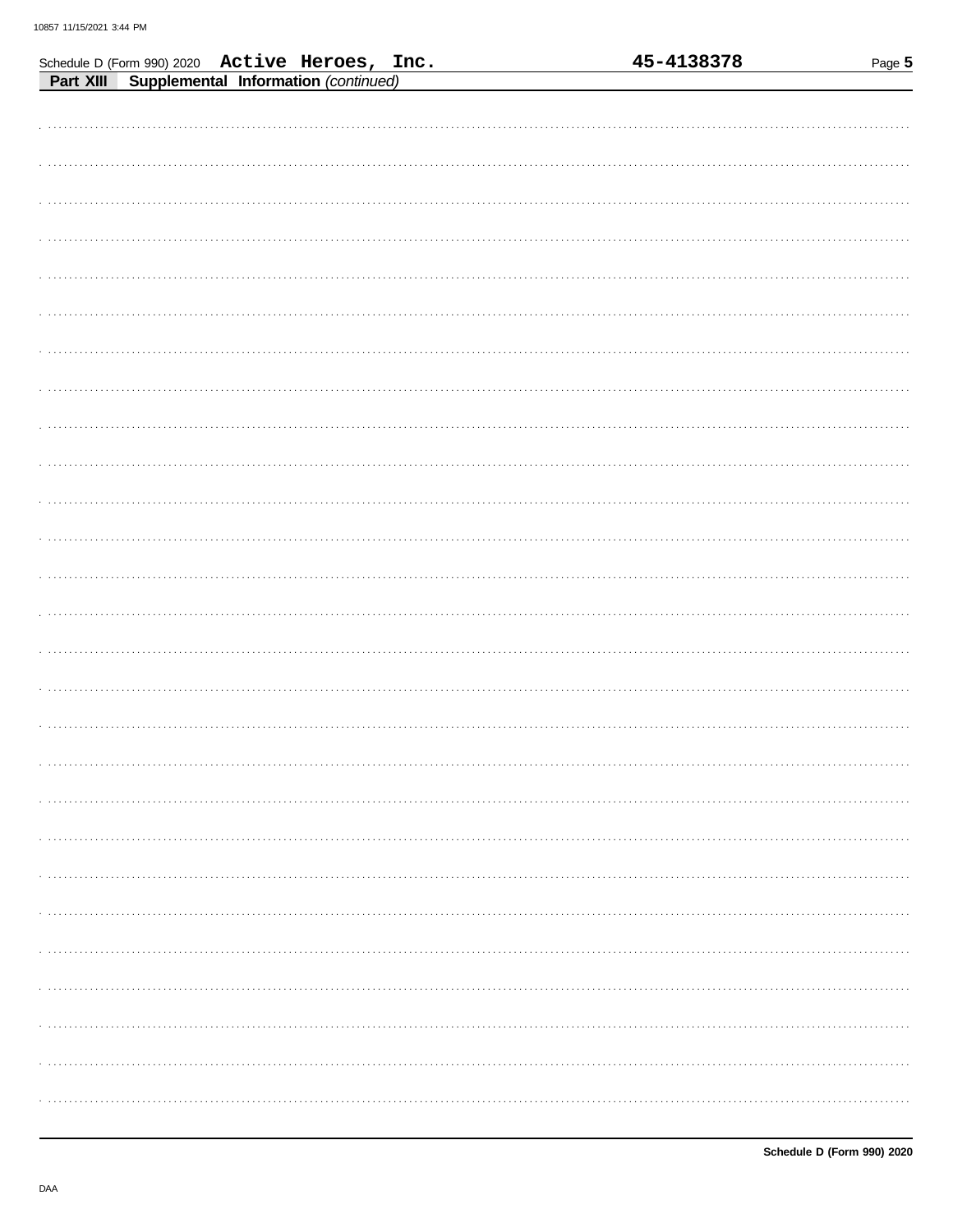| <b>SCHEDULE O</b>                                                                                                                                    | Supplemental Information to Form 990 or 990-EZ                           |            | OMB No. 1545-0047              |
|------------------------------------------------------------------------------------------------------------------------------------------------------|--------------------------------------------------------------------------|------------|--------------------------------|
| (Form 990 or 990-EZ)                                                                                                                                 | 2020                                                                     |            |                                |
| U Attach to Form 990 or 990-EZ.<br>Department of the Treasury<br>Internal Revenue Service<br>u Go to www.irs.gov/Form990 for the latest information. |                                                                          |            | Open to Public<br>Inspection   |
| Name of the organization                                                                                                                             | Active Heroes, Inc.                                                      | 45-4138378 | Employer identification number |
|                                                                                                                                                      | Form 990, Part III, Line 4d - All Other Accomplishments                  |            |                                |
|                                                                                                                                                      | Miscellaneous other program accomplishments related to veteran services. |            |                                |
|                                                                                                                                                      |                                                                          |            |                                |
|                                                                                                                                                      |                                                                          |            |                                |
|                                                                                                                                                      | Form 990, Part VI, Line 11b - Organization's Process to Review Form 990  |            |                                |
|                                                                                                                                                      | No review was or will be conducted.                                      |            |                                |
|                                                                                                                                                      |                                                                          |            |                                |
|                                                                                                                                                      | Form 990, Part VI, Line 19 - Governing Documents Disclosure Explanation  |            |                                |
|                                                                                                                                                      | No documents available to the public                                     |            |                                |
|                                                                                                                                                      |                                                                          |            |                                |
|                                                                                                                                                      |                                                                          |            |                                |
|                                                                                                                                                      |                                                                          |            |                                |
|                                                                                                                                                      |                                                                          |            |                                |
|                                                                                                                                                      |                                                                          |            |                                |
|                                                                                                                                                      |                                                                          |            |                                |
|                                                                                                                                                      |                                                                          |            |                                |
|                                                                                                                                                      |                                                                          |            |                                |
|                                                                                                                                                      |                                                                          |            |                                |
|                                                                                                                                                      |                                                                          |            |                                |
|                                                                                                                                                      |                                                                          |            |                                |
|                                                                                                                                                      |                                                                          |            |                                |
|                                                                                                                                                      |                                                                          |            |                                |
|                                                                                                                                                      |                                                                          |            |                                |
|                                                                                                                                                      |                                                                          |            |                                |
|                                                                                                                                                      |                                                                          |            |                                |
|                                                                                                                                                      |                                                                          |            |                                |
|                                                                                                                                                      |                                                                          |            |                                |
|                                                                                                                                                      |                                                                          |            |                                |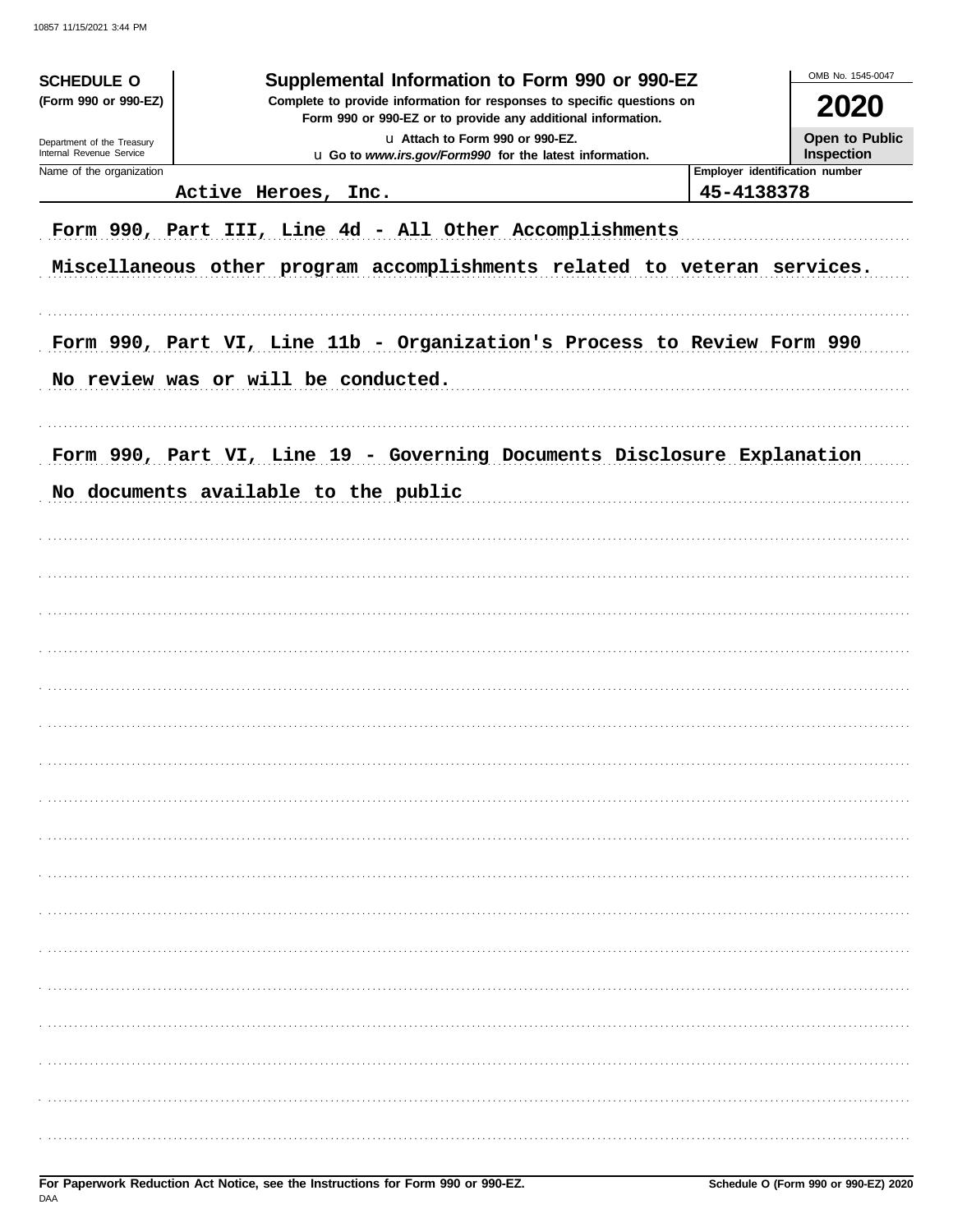FYE: 12/31/2020

**Taxable Interest on Investments**

# **Description** Unrelated Exclusion Postal Acquired after US Amount Business Code Code 6/30/75 Obs (\$ or %) Interest & Dividends  $$ 2,757$ Total  $\qquad \qquad$  \$ 2,757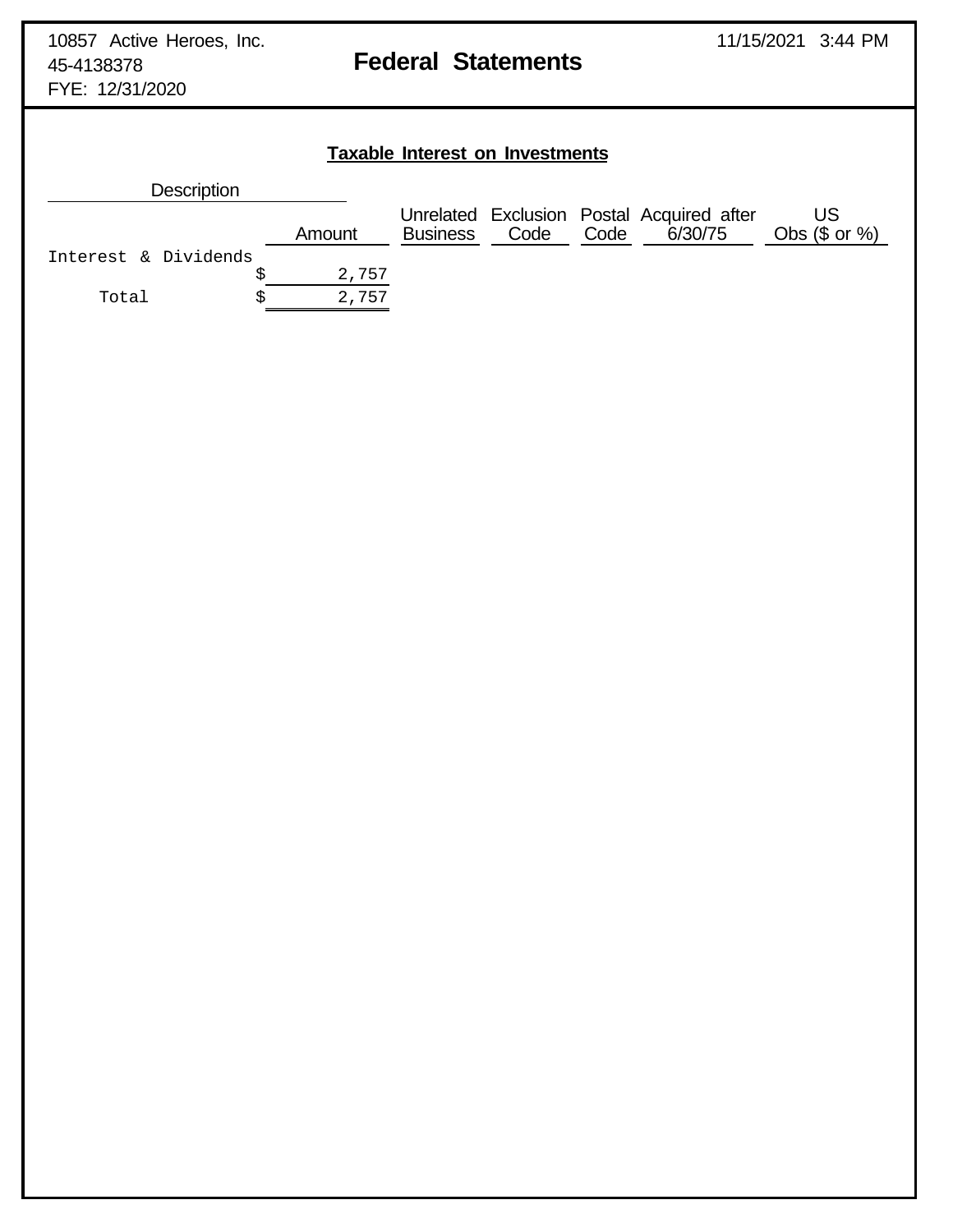| <b>Description</b>         | Total<br><b>Expenses</b> | Program<br>Service | Management &<br>General | Fund<br>Raising |
|----------------------------|--------------------------|--------------------|-------------------------|-----------------|
| Business Meals             | 6,691                    | 6,691              |                         |                 |
| Merchant Account Fees      | 3,402                    |                    | 3,402                   |                 |
| Operations: Supplies       | 1,899                    | 1,519              | 380                     |                 |
| Dues and Subscriptions     | 1,615                    |                    | 1,615                   |                 |
| Operations                 | 1,387                    | 1,110              | 277                     |                 |
| Operations: Printing and C | 844                      | 675                | 169                     |                 |
| Bank Service Charge        | 64                       |                    | 64                      |                 |
| License and Permits        | 45                       |                    | 45                      |                 |
| Total                      | 15,947                   | 9,995              | 5,952                   |                 |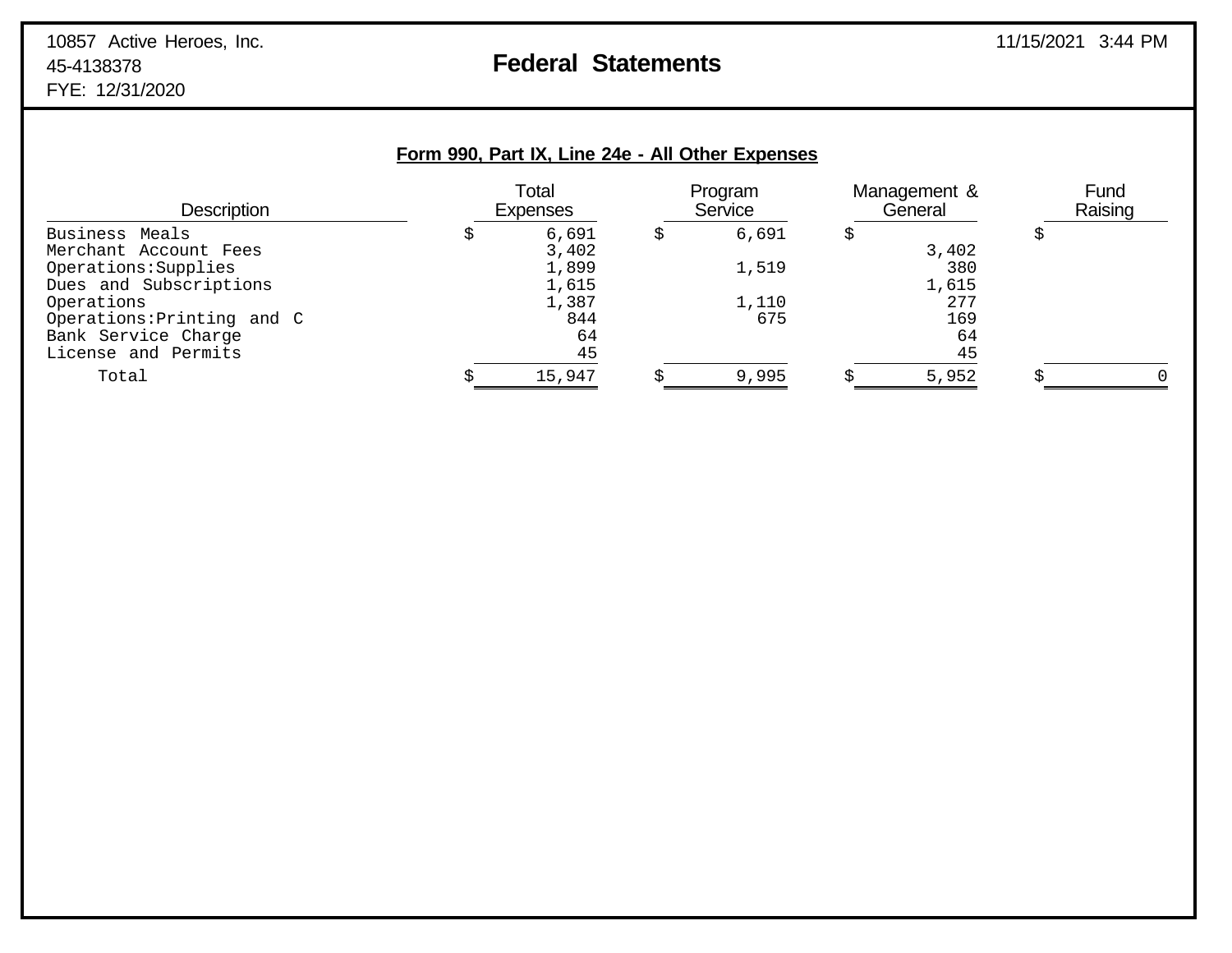|                         | Schedule A, Part II, Line 1(e) |                   |
|-------------------------|--------------------------------|-------------------|
| <b>Description</b>      |                                | Amount            |
| Grants<br>Contributions |                                | 58,460<br>361,551 |
| Total                   |                                | 420,011           |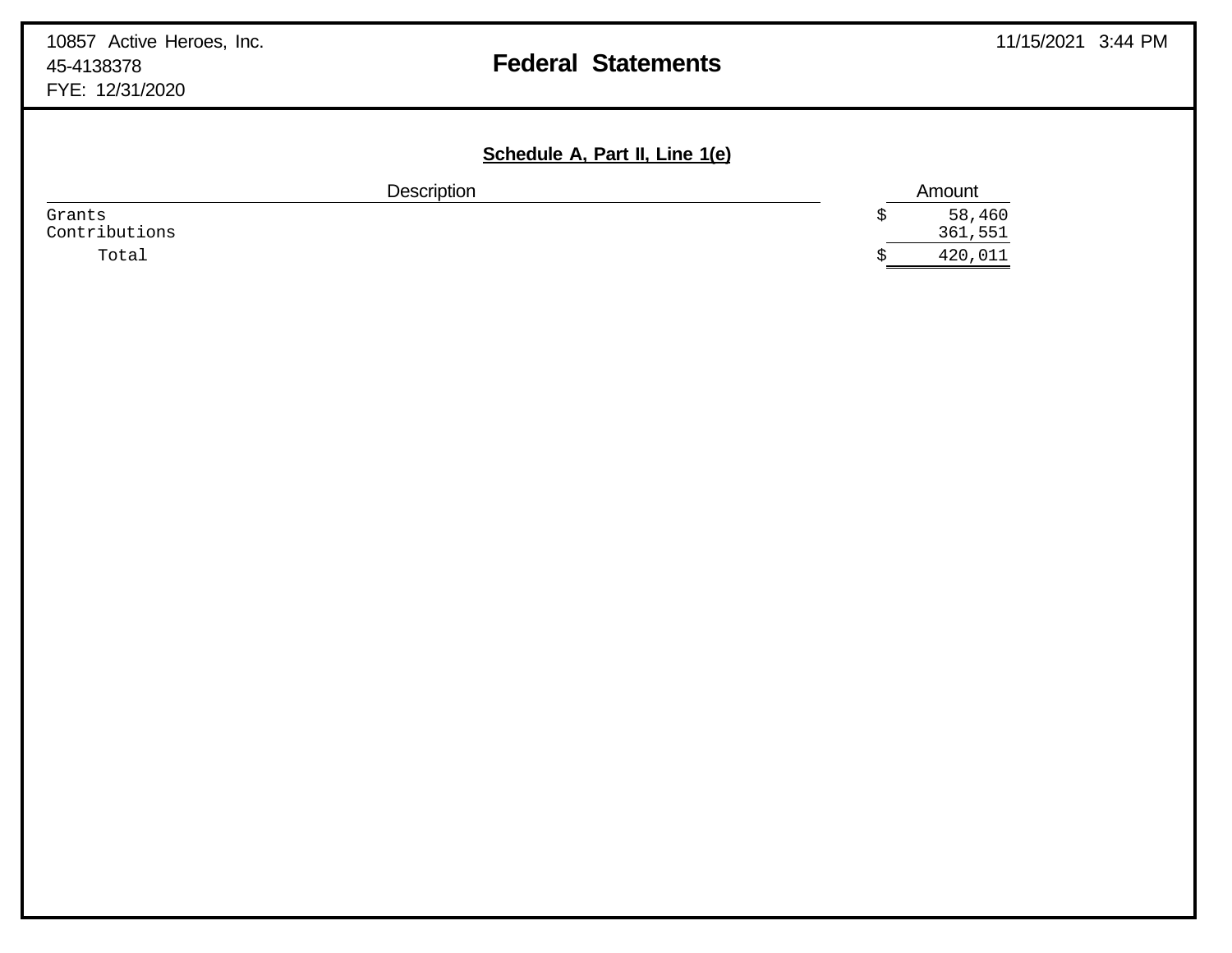# **Schedule A, Part II, Line 5 - Excess Gifts**

| Donor Name | Total |       | <b>Excess</b> |  |  |
|------------|-------|-------|---------------|--|--|
|            |       | 1,562 |               |  |  |
| Total      |       | 1,562 |               |  |  |